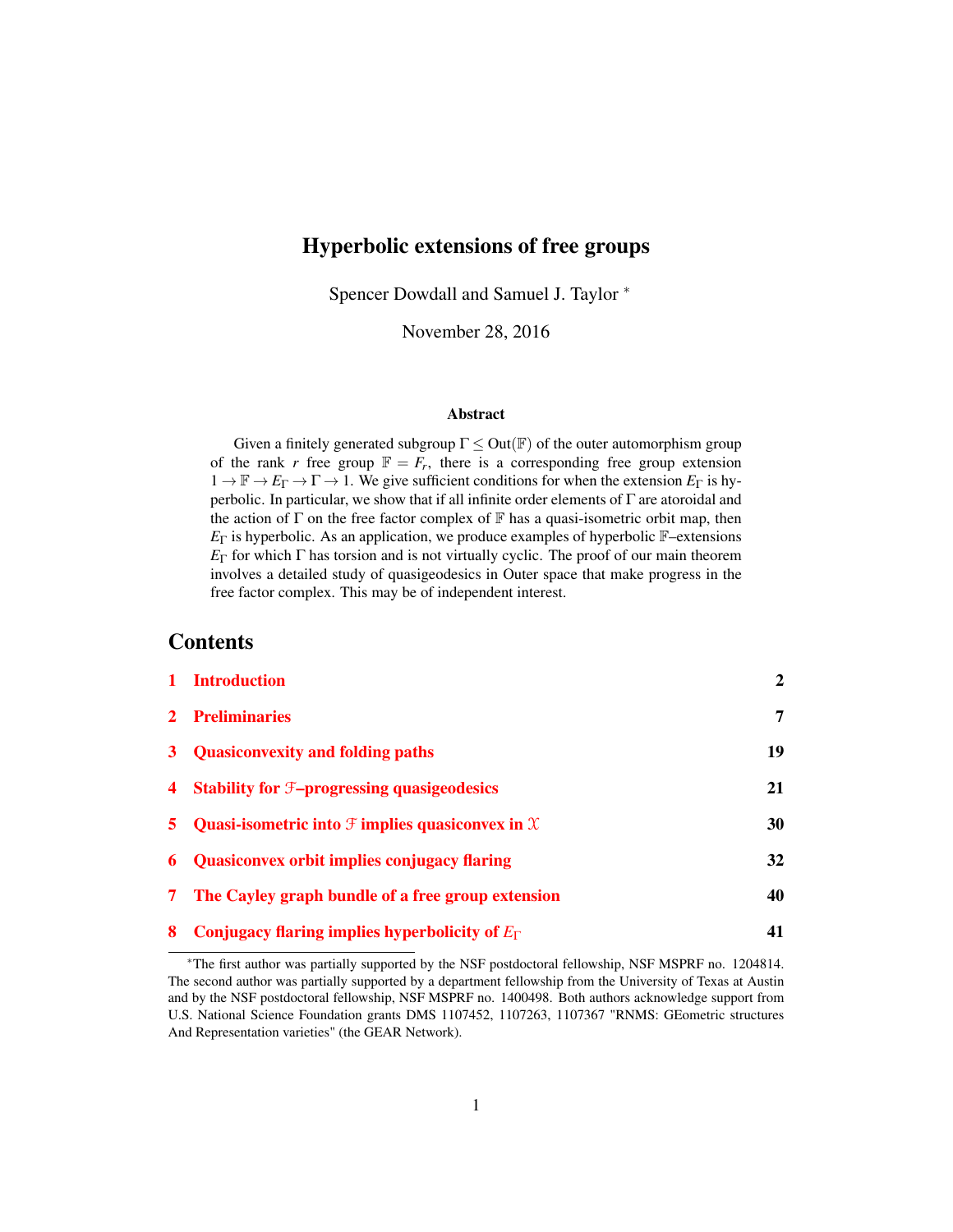## [9 Applications](#page-43-0) 44

## <span id="page-1-0"></span>1 Introduction

Let  $\mathbb{F} = F_r$  denote the free group of rank  $r \geq 3$  and consider its group Out( $\mathbb{F}$ ) of outer automorphisms. These groups fit into the short exact sequence

$$
1 \longrightarrow \mathbb{F} \stackrel{i}{\longrightarrow} \mathrm{Aut}(\mathbb{F}) \stackrel{p}{\longrightarrow} \mathrm{Out}(\mathbb{F}) \longrightarrow 1,
$$

where *a* ∈ F is mapped to its corresponding inner automorphism  $i_a$  defined by  $x \mapsto axa^{-1}$ for  $x \in \mathbb{F}$ . Hence, for any  $\Gamma \leq$  Out( $\mathbb{F}$ ) we obtain the following extension of  $\mathbb{F}$ :

$$
1\longrightarrow \mathbb F\stackrel{i}{\longrightarrow} E_\Gamma\stackrel{p}{\longrightarrow} \Gamma\longrightarrow 1,
$$

where  $E_{\Gamma}$  is equal to the preimage  $p^{-1}(\Gamma) \leq Aut(\mathbb{F})$ . In fact, any extension of  $\mathbb F$  induces a homomorphism to  $Out(\mathbb{F})$  and thereby produces an extension of the above form (see [Sec](#page-8-0)[tion 2.5](#page-8-0) for details). This paper will address the following question:

*What conditions on*  $\Gamma \leq Out(\mathbb{F})$  *imply that the extension*  $E_{\Gamma}$  *is a hyperbolic group?* 

This question fits in to a long history of understanding hyperbolic group extensions that goes back to Thurston's work on the hyperbolization of fibered 3–manifolds. From a group-theoretic perspective, the Bestvina–Feighn combination theorem [\[BF1\]](#page-47-0) provides a combinatorial framework to understand the structure of more general hyperbolic group extensions. Using this, Farb and Mosher's influential work  $[FM1]$  initiated the systematic study of hyperbolic extensions of surface groups (see [Section 1.2\)](#page-3-0). Our answer to the question above continues this investigation in the setting of free group extensions.

### 1.1 Statements of results

To state our main theorem, we briefly recall the relevant definitions and refer the reader to [Section 2](#page-6-0) for additional details. First, an outer automorphism  $\phi \in Out(\mathbb{F})$  is **atoroidal**, or hyperbolic, if no power of  $\phi$  fixes any nontrivial conjugacy class in F. Similarly,  $\phi \in$ Out( $F$ ) is **fully irreducible** if no power of  $\phi$  preserves the conjugacy class of any proper free factor of  $\mathbb F$ . The (free) factor complex  $\mathcal F$  for the free group  $\mathbb F$  is the simplicial complex in which each *k* simplex corresponds to a set  $[A_0], \ldots, [A_k]$  of  $k+1$  conjugacy classes of proper free factors of  $\mathbb F$  with properly nested representatives:  $A_0 < \cdots < A_k$ . Note that there is an obvious simplicial action Out( $\mathbb{F}$ )  $\sim$   $\mathcal{F}$ . We prove the following:

<span id="page-1-1"></span>Theorem 1.1. *Suppose that each infinite-order element of a finitely generated subgroup*  $\Gamma \leq$  Out( $\mathbb{F}$ ) *is atoroidal and that some orbit map*  $\Gamma \rightarrow \mathcal{F}$  *is a quasi-isometric embedding. Then the free group extension*  $E_{\Gamma}$  *is hyperbolic.*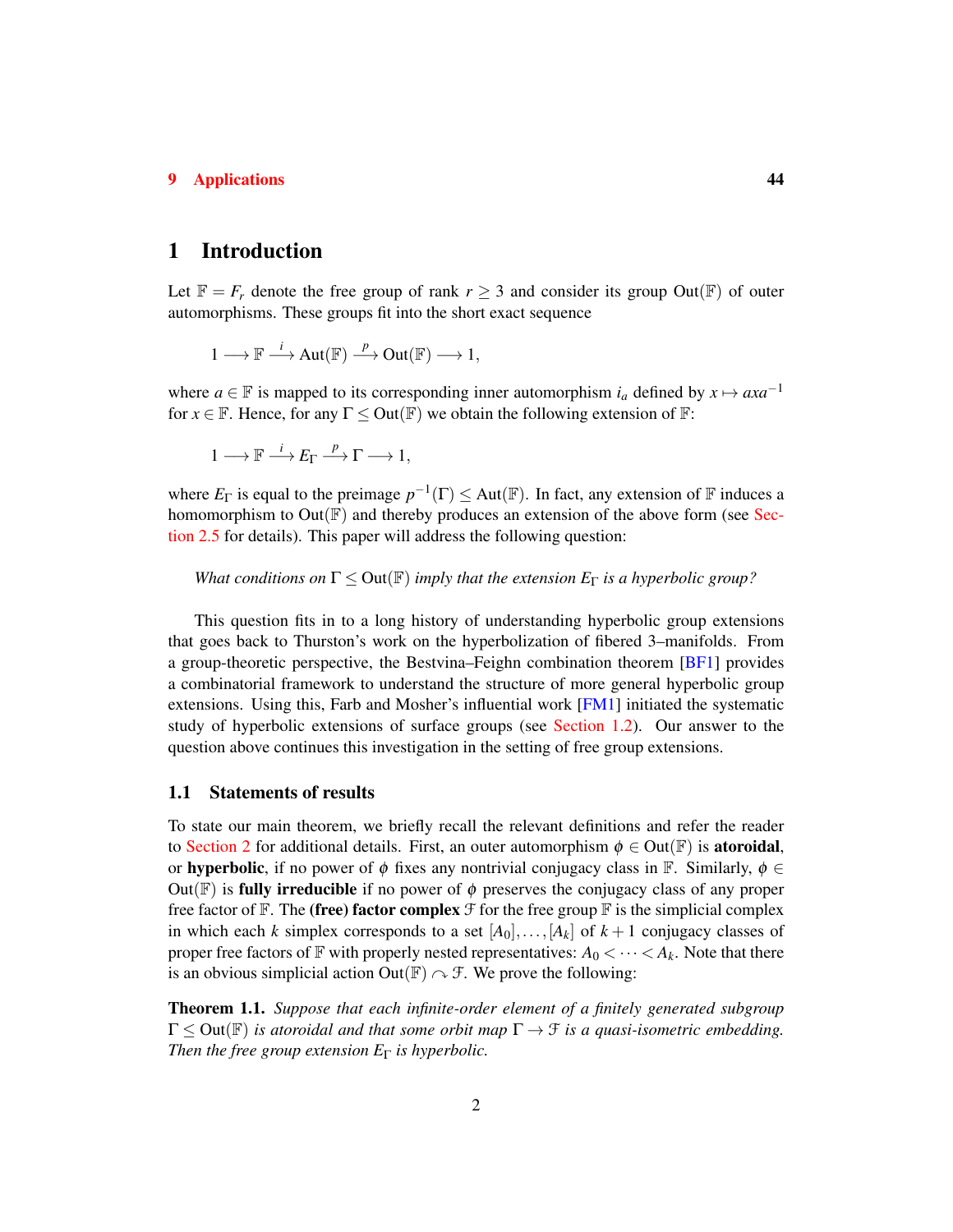**Remark.** Bestvina and Feighn have proven that the factor complex  $\mathcal{F}$  is hyperbolic [\[BF2\]](#page-47-1). Hence, the hypotheses of [Theorem 1.1](#page-1-1) additionally imply that the subgroup  $\Gamma$  is itself hyperbolic and that all infinite-order elements of  $\Gamma$  are fully irreducible. See [Section 2.8](#page-15-0) for details.

[Theorem 1.1](#page-1-1) provides combinatorial conditions on a subgroup  $\Gamma \leq Out(\mathbb{F})$  which guarantee that the corresponding extension  $E_{\Gamma}$  is hyperbolic. This is similar to the better understood situation of hyperbolic extensions of surface groups. For surface group extensions, it follows from work of Farb–Mosher [\[FM1\]](#page-48-0), Kent–Leininger [\[KL3\]](#page-49-0), and Hamenstädt [\[Ham1\]](#page-48-1), that a subgroup *H* of the mapping class group induces a hyperbolic extension of the surface group if and only if *H* admits a quasi-isometric embedding into the curve complex of the surface. See [Section 1.2](#page-3-0) for details.

Remark. Unlike the surface group case (c.f., [Theorem 1.2](#page-4-0) below), the converse to [Theo](#page-1-1)[rem 1.1](#page-1-1) does not hold: there exits subgroups Γ ≤ Out(F) for which *E*<sup>Γ</sup> is hyperbolic but Γ does not quasi-isometrically embed into F. For example, Brinkmann's [Theorem 2.13](#page-18-1) below [\[Bri\]](#page-48-2) shows that any  $\phi \in Out(\mathbb{F})$  that is atoroidal but not fully irreducible generates a cyclic subgroup of this form.

The proof of [Theorem 1.1](#page-1-1) requires several steps and is completed in [Section 8](#page-40-0) (see [Corollary 8.3\)](#page-43-1). The first of these steps is to show that the assumption that the orbit map  $\Gamma \rightarrow \mathcal{F}$  is a quasi-isometric embedding implies a strong quasiconvexity property for the orbit of  $\Gamma$  in Outer space  $\mathfrak X$ , the space of  $\mathbb F$ –marked metric graphs. This follows from our next main result, [Theorem 4.1](#page-20-1) below, which says that quasigeodesics in Outer space that make definite progress in the factor complex are stable. For the statement, the injectivity radius of  $G \in \mathcal{X}$  is the length of the shortest loop in the marked metric graph *G*, and the  $\varepsilon$ – thick part  $\mathfrak{X}_{\varepsilon}$  is the set of points with injectivity radius at least  $\varepsilon$ . Additionally,  $\pi: \mathfrak{X} \to \mathfrak{F}$ denotes the (coarse) map that associates to each marked graph  $G \in \mathcal{X}$  the collection  $\pi(G)$ of nontrivial free factors that arise as the fundamental group of a proper subgraph of *G*.

**[Theorem 4.1.](#page-20-1)** Let  $\gamma: I \to \mathcal{X}$  be a K–quasigeodesic whose projection  $\pi \circ \gamma: I \to \mathcal{F}$  is also *a K*–*quasigeodesic. Then there exist constants*  $A, \varepsilon > 0$  *and*  $K' \ge 1$  *depending only on K (and the injectivity radius of the terminal endpoint*  $\gamma(I_+)$  *when*  $I_+ < \infty$ *) with the following property: If*  $\rho$  :  $J \to \mathcal{X}$  *is any geodesic with the same endpoints as*  $\gamma$ *, then* 

- *(i)*  $\gamma(\mathbf{I}), \rho(\mathbf{J}) \subset \mathfrak{X}_{\varepsilon},$
- *(ii)*  $d_{\text{Haus}}(\gamma(\mathbf{I}), \rho(\mathbf{J})) < A$ , and
- *(iii)*  $\pi \circ \rho : \mathbf{J} \to \mathcal{F}$  *is a (parameterized)*  $K'$ –*quasigeodesic.*

In the statement of [Theorem 4.1,](#page-20-1)  $\gamma$  and  $\rho$  are directed (quasi)geodesics with respect to the asymmetric Lipschitz metric  $d_X$  on Outer space, and  $d_{\text{Haus}}$  denotes the Hausdorff distance with respect to the symmetrized Lipschitz distance; see [Section 2](#page-6-0) for a more detailed discussion of this terminology. [Theorem 4.1](#page-20-1) is analogous to Hamenstädt's stability theorem for quasigeodesics in Teichmüller space that make definite progress in the curve complex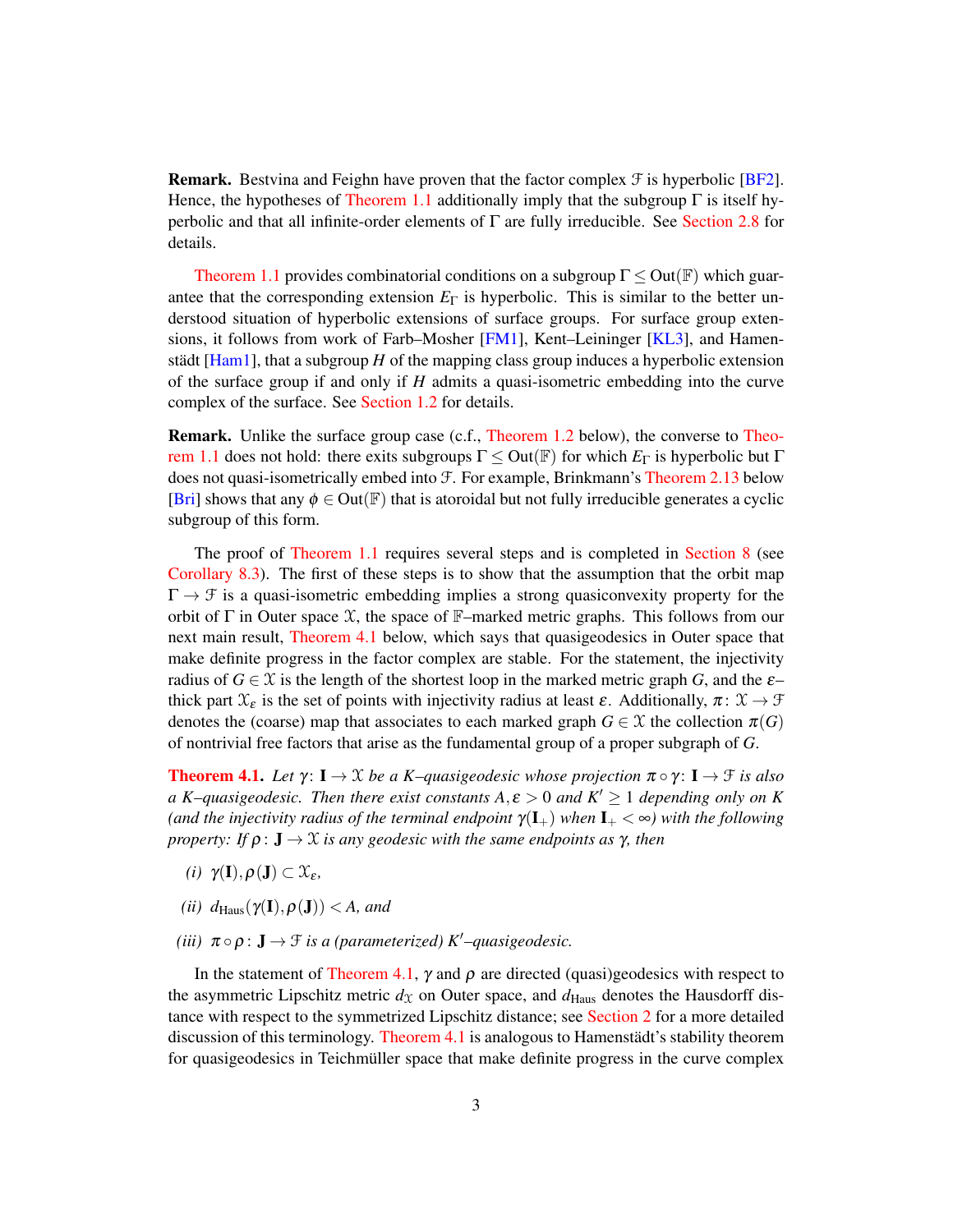[\[Ham2\]](#page-48-3).

[Theorem 1.1](#page-1-1) allows one to easily construct hyperbolic extensions of free groups using ping-pong arguments on hyperbolic  $Out(\mathbb{F})$ –graphs. For example, we can recover [\(Theo](#page-44-0)[rem 9.3\)](#page-44-0) the theorem of Bestvina–Feighn–Handel [\[BFH\]](#page-48-4) which states that if  $f_1, \ldots, f_k$  are atoroidal, fully irreducible elements of Out( $\mathbb{F}$ ), then for all sufficiently large  $N \geq 1$  the extension  $E_{\Gamma}$  is hyperbolic for  $\Gamma = \langle f_1^N, \ldots, f_k^N \rangle \leq$  Out(F). (In [\[BFH\]](#page-48-4), this is proven for  $k = 2$ .) Further, we use [Theorem 1.1](#page-1-1) to construct the first examples of hyperbolic free group extensions  $E_{\Gamma}$  for which  $\Gamma \leq Out(\mathbb{F})$  has torsion and is not virtually cyclic. First, say that *f* ∈ Out( $\mathbb{F}$ ) is independent for a finite subgroup *H* ≤ Out( $\mathbb{F}$ ) if *f* and *hf h*<sup>−1</sup> have no common powers for each  $h \in H \setminus 1$ . We prove the following:

**[Theorem 9.4.](#page-45-0)** Let H be a finite subgroup of  $Out(\mathbb{F})$  and let  $f \in Out(\mathbb{F})$  be a hyperbolic, *fully irreducible outer automorphisms that is independent for H. Then for all sufficiently large*  $N \geq 1$ *, the subgroup* 

$$
\Gamma = \langle H, f^N \rangle
$$

*is isomorphic to*  $H * \mathbb{Z}$  *and the*  $\mathbb{F}$ *-by-*( $H * \mathbb{Z}$ ) *extension*  $E_{\Gamma}$  *is hyperbolic.* 

### <span id="page-3-0"></span>1.2 Motivation from surface group extensions and some previous results

In  $[FM1]$ , Farb and Mosher introduced convex cocompact subgroups of  $Mod(S)$ , the mapping class group of an orientable surface *S*. We will discus the case where *S* is further assumed to be closed. A finitely generated subgroup  $\Gamma \leq Mod(S)$  is **convex cocompact** if for some (any)  $x \in \text{Teich}(S)$ , the Teichmüller space of the surface *S*, the orbit  $\Gamma \cdot x \subset \text{Teich}(S)$ is quasiconvex with respect to the Teichmüller metric. (See the papers of Farb–Mosher [\[FM1\]](#page-48-0) and Kent–Leininger [\[KL3,](#page-49-0) [KL4\]](#page-49-1) for definitions and details). Similar to the situation described above, a subgroup  $\Gamma \leq Mod(S)$  gives rise to a surface group extension

$$
1 \longrightarrow \pi_1(S) \longrightarrow E_{\Gamma} \longrightarrow \Gamma \longrightarrow 1.
$$

Farb and Mosher show that if  $E_{\Gamma}$  is hyperbolic then  $\Gamma$  is convex cocompact. Moreover, they prove that if  $\Gamma$  is assumed to be free, then convex cocompactness of  $\Gamma$  implies that the extension  $E_{\Gamma}$  is hyperbolic [\[FM1\]](#page-48-0). The assumption that  $\Gamma$  is free was later removed by Hamenstädt in [\[Ham1\]](#page-48-1). Hence, the surface group extension *E*<sup>Γ</sup> is hyperbolic exactly when  $\Gamma \leq Mod(S)$  is convex cocompact. We note that the first examples of hyperbolic surface group extensions follow from work of Thurston, whose geometrization theorem for fibered 3–manifolds produces examples of hyperbolic surface-by-cyclic groups. Later, Mosher [\[Mos1\]](#page-49-2) constructed more general hyperbolic surface-by-free groups using the Bestvina– Feighn combination theorem [\[BF1\]](#page-47-0).

Since their introduction, there have been several additional characterizations of convex cocompact subgroups of Mod(*S*). A particularly useful characterization of convex cocompactness is the following theorem of Kent–Leininger and Hamenstädt. In the statement, C(*S*) denotes the curve complex for the closed surface *S*.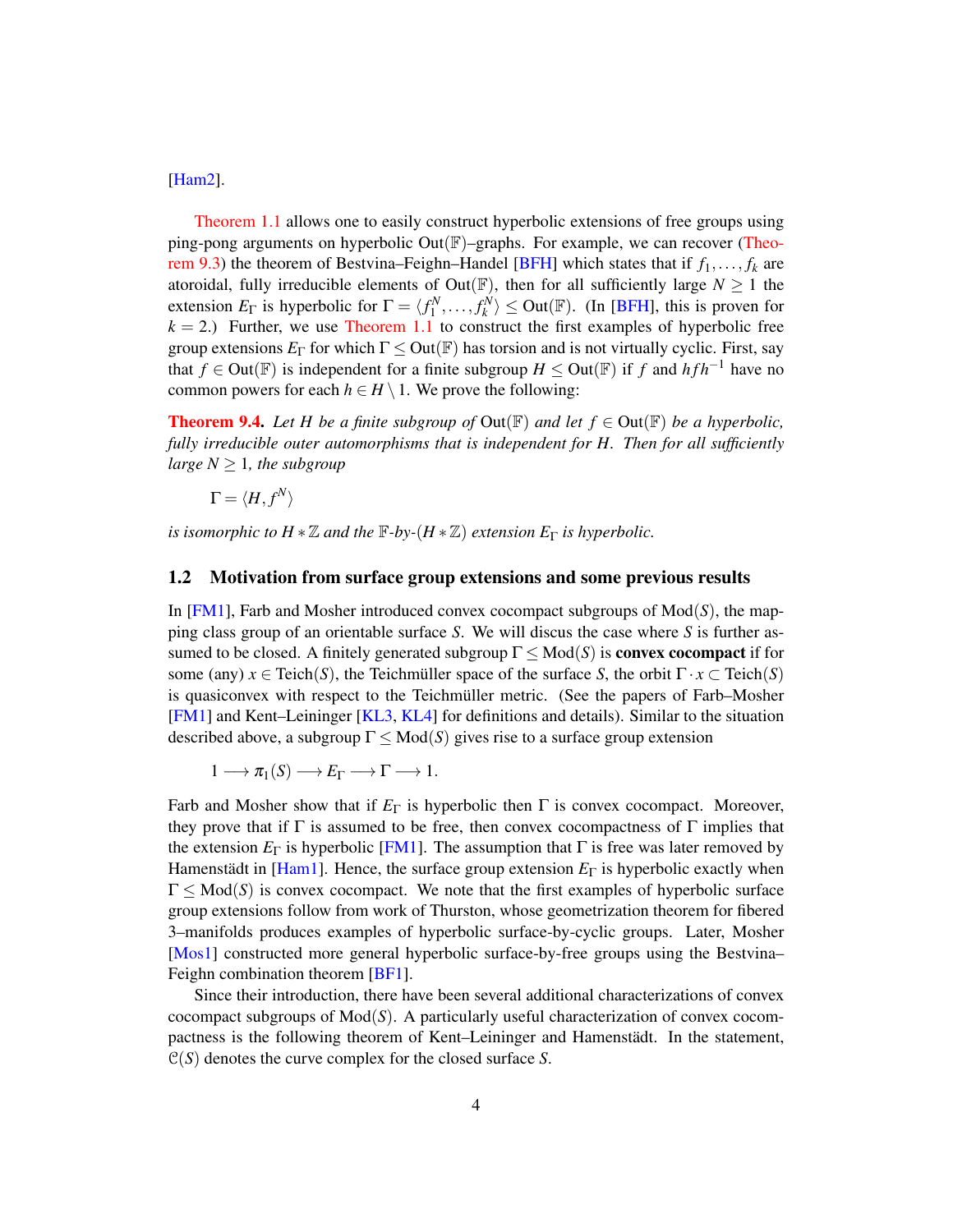<span id="page-4-0"></span>Theorem 1.2 (Kent–Leininger [\[KL3\]](#page-49-0), Hamenstädt [\[Ham1\]](#page-48-1)). *A finitely generated subgroup*  $\Gamma \leq Mod(S)$  *is convex cocompact if and only if some (any) orbit map*  $\Gamma \to \mathcal{C}(S)$  *is a quasiisometric embedding.*

From this we see that the surface group extension  $E_{\Gamma}$  is hyperbolic if the orbit map from  $\Gamma \leq Mod(S)$  into the curve complex is a quasi-isometric embedding. Hence, strong geometric features of surface group extensions arise from combinatorial conditions on their corresponding subgroups of Mod(*S*). With [Theorem 1.1,](#page-1-1) we provide analogous conditions under which combinatorial information about a subgroup  $\Gamma \leq Out(\mathbb{F})$  implies geometric information about the corresponding free group extension *E*Γ.

**Remark.** The condition that every infinite order element of  $\Gamma$  is atoroidal is necessary for  $E_{\Gamma}$  to be hyperbolic, but this condition is not implied by having a quasi-isometric orbit map into the factor complex  $\mathcal F$ . This contrasts the surface group situation (c.f., [Theorem 1.2\)](#page-4-0), where having a quasi-isometric orbit map  $\Gamma \to C(S)$  automatically implies every infinite order element of  $\Gamma$  is pseudo-Anosov. Indeed, there are elements of Out( $\mathbb{F}$ ) that act with positive translation length on  $\mathcal F$  but are not atoroidal. By Bestvina–Handel [\[BH1\]](#page-48-5), these all arise as pseudo-Anosov mapping classes on surfaces with a single puncture. Since such outer automorphisms each fix a conjugacy class in  $\mathbb F$  (corresponding to the loop enclosing the puncture), they cannot be contained in a subgroup  $\Gamma$  for which  $E_{\Gamma}$  is hyperbolic.

We conclude this section with a brief review of previous examples of hyperbolic extensions of free groups. In  $[BF1]$ , Bestvina and Feighn produce examples of hyperbolic freeby-cyclic groups (i.e.  $\Gamma \cong \mathbb{Z}$ ) using automorphisms assumed to satisfy the Bestvina–Feighn flaring conditions. Later, Brinkmann showed that any atoroidal automorphism induces a hyperbolic free-by-cyclic group by showing that all such automorphisms satisfy these flaring conditions [\[Bri\]](#page-48-2). This is recorded in [Theorem 2.13](#page-18-1) below.

The first examples where  $\Gamma \leq Out(\mathbb{F})$  is not cyclic are given in [\[BFH\]](#page-48-4). There, Bestvina, Feighn, and Handel show that if one starts with fully irreducible and atoroidal elements  $\phi, \psi \in \text{Out}(\mathbb{F})$  that do not have a common power, then there is an  $N \ge 1$  such that  $\Gamma = \langle \phi^N, \psi^N \rangle$  is a rank 2 free group and the corresponding extension  $E_\Gamma$  is hyperbolic. A different proof of this fact (still using the Bestvina–Feighn combination theorem) is given by Kapovich and Lustig, who additionally show that for large *N* each nonidentity element of  $\Gamma$  is fully irreducible  $[KL2]$ .

### 1.3 Outline of proof

To show that the extension *E*<sup>Γ</sup> is hyperbolic, we use the combination theorem of Mj–Sardar [\[MS\]](#page-49-4), which is recalled in [Section 2.4.](#page-8-1) Their theorem states that if a metric graph bundle satisfies a certain *flaring property* (terminology coming from the Bestvina–Feighn combination theorem), then the bundle is hyperbolic. Using the map between the Cayley graphs of *E*<sup>Γ</sup> and Γ as our graph bundle, we show in [Section 8](#page-40-0) that this flaring property is implied by the following conjugacy flaring property of  $\Gamma \leq Out(\mathbb{F})$ . First let *S* be a finite symmetric generating set for  $\Gamma$  with associated word norm  $|\cdot|_S$ . Also fix a basis *X* for **F**. We say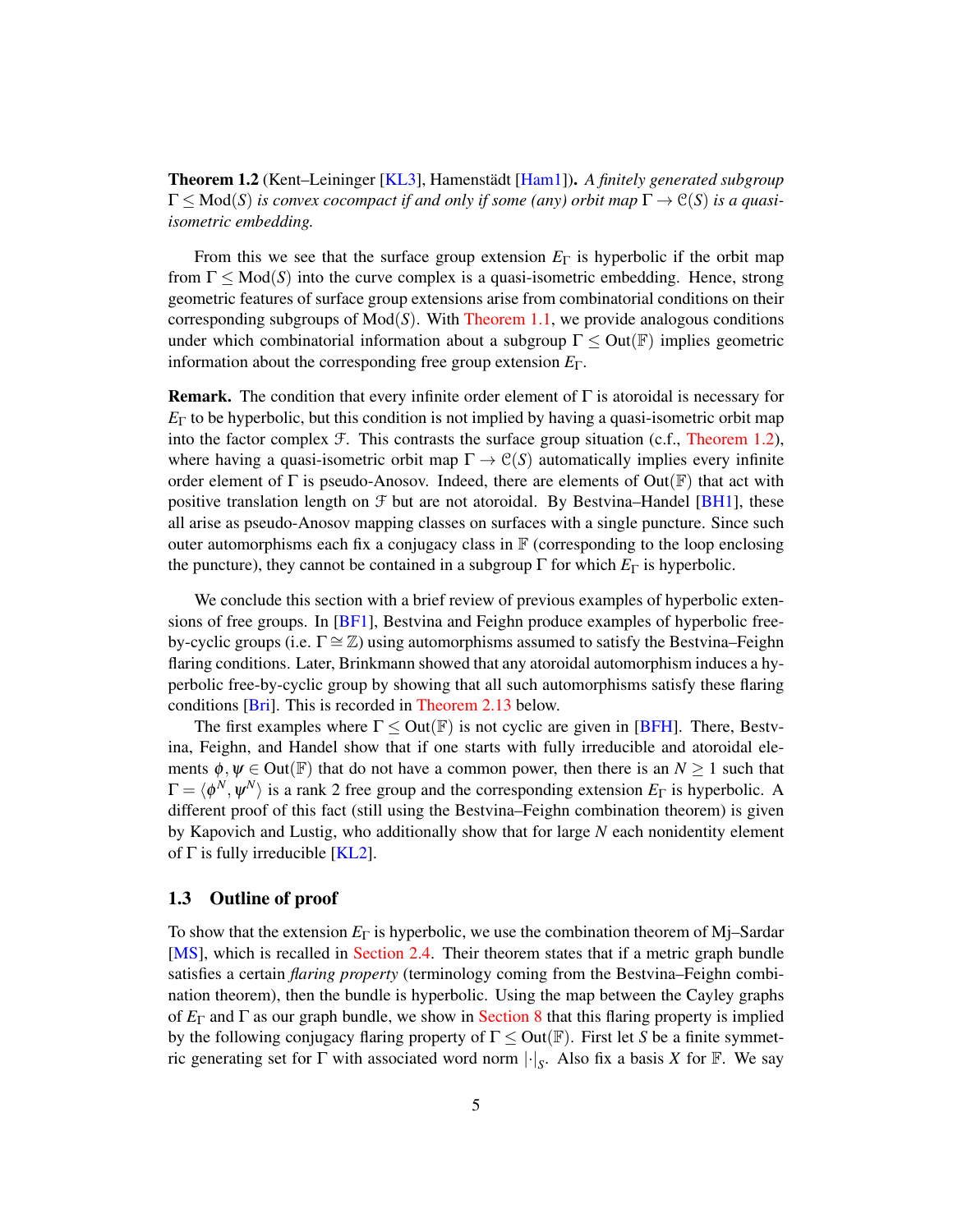that  $\Gamma$  has  $(\lambda, M)$ **–conjugacy flaring** for the given  $\lambda > 1$  and positive integer  $M \in \mathbb{N}$  if the following condition is satisfied:

For all  $\alpha \in \mathbb{F}$  and  $g_1, g_2 \in \Gamma$  with  $|g_i|_S \geq M$  and  $|g_1g_2|_S = |g_1|_S + |g_2|_S$ , we have

 $\lambda \| \alpha \|_X \leq \max \{ \| g_1(\alpha) \|_X, \| g_2^{-1}(\alpha) \|_X \},$ 

where  $\left\| \cdot \right\|_X$  denotes conjugacy length (i.e., the shortest word length with respect to *X* of any element in the given conjugacy class).

[Proposition 8.1](#page-40-1) shows that if  $\Gamma \leq Out(\mathbb{F})$  has conjugacy flaring, then  $E_{\Gamma}$  has the Mj–Sardar flaring property and, hence,  $E_{\Gamma}$  is hyperbolic. Thus it suffices to show that any  $\Gamma \leq Out(\mathbb{F})$ satisfying the hypotheses of [Theorem 1.1](#page-1-1) has conjugacy flaring. This is accomplished by using the geometry of Outer space.

First, [Theorem 4.1](#page-20-1) is used to show that geodesic words in (Γ,|·| *S* ) are sent via the orbit map  $\Gamma \to \mathfrak{X}$  to quasigeodesics that fellow travel a special class of paths in X, called **folding paths**. Therefore, by the definition of distance in  $X$  [\(Proposition 2.5\)](#page-12-0), the conjugacy length of  $\alpha \in \mathbb{F}$  along the quasigeodesic in  $\Gamma$  is proportional to the conjugacy length of  $\alpha$  along the nearby folding path. Thus it suffices to show that the length of every conjugacy class "flares" along any folding path that remains close to the orbit of  $\Gamma$  in  $\mathfrak X$ , meaning that the length grows at a definite exponential rate in either the forwards or backwards (see [Section 6](#page-31-0) for details.) [Proposition 6.11](#page-37-0) proves exactly this type of flaring for folding paths that remain close to the orbit of any group  $\Gamma$  that satisfies the hypotheses of [Theorem 1.1.](#page-1-1)

To summarize: If the orbit map  $\Gamma \rightarrow \mathcal{F}$  is a quasi-isometric embedding and every infinite order element of  $\Gamma$  is atoroidal then folding paths between points in the orbit  $\Gamma \cdot R$  (for  $R \in \mathcal{X}$ ) have the flaring property [\(Section 6\)](#page-31-0). This, together with the fact that these folding paths fellow travel the image of geodesics in the group  $\Gamma$  [\(Theorem 4.1\)](#page-20-1), implies that  $\Gamma$  has conjugacy flaring [\(Theorem 6.5\)](#page-32-0). Finally, [Proposition 8.1](#page-40-1) shows that conjugacy flaring of Γ implies that the hypothesis of the Mj–Sardar theorem are satisfied and that  $\Gamma$  is hyperbolic.

### 1.4 Acknowledgments

We would like to thank Chris Leininger, Alan Reid, Patrick Reynolds, and Caglar Uyanik for helpful conversations, as well as Ilya Kapovich for valuable comments on an earlier versions of this paper. We also thank the anonymous referee for a careful reading of the paper and for several helpful suggestions. We are grateful to the University of Illinois at Urbana-Champaign and the University of Texas at Austin for hosting the authors during different stages of this project, and to the GEAR Network for supporting a trip during which this paper was completed.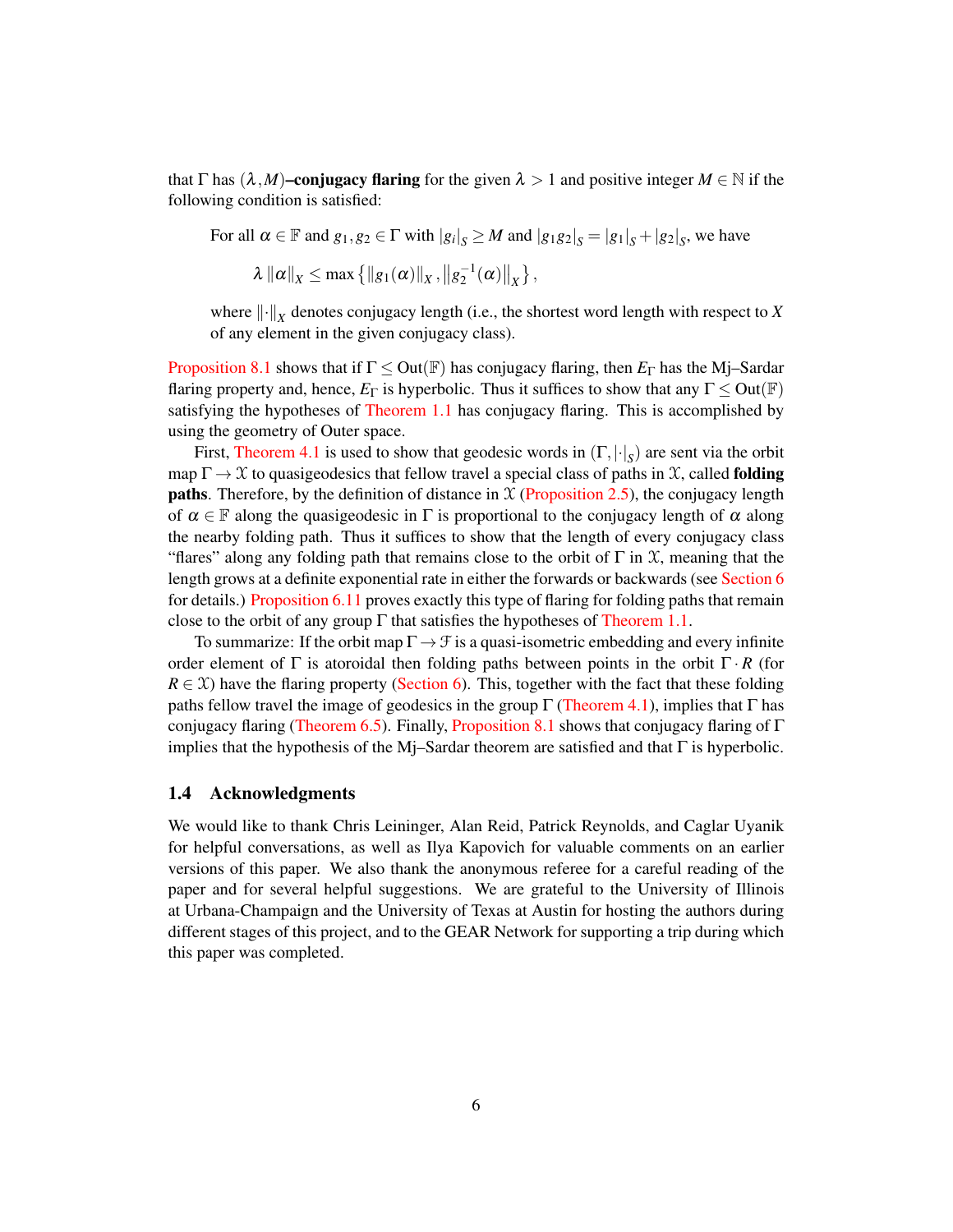## <span id="page-6-0"></span>2 Preliminaries

### 2.1 Paths

Throughout this paper, the notation  $\bf{I}$  (or sometimes  $\bf{J}$ ) will be used to denote a closed, connected interval  $I \subseteq \mathbb{R}$ . We write  $I_+ \in \mathbb{R} \cup \{\pm \infty\}$  for the positive and negative endpoints of I, respectively, and correspondingly write  $I = [I_-, I_+]$ . By a **discrete interval**, we simply mean the integer points  $\mathbf{I} \cap \mathbb{Z}$  of an interval  $\mathbf{I} \subset \mathbb{R}$ .

A **path** in a topological space *Y* is a map  $\gamma$ :  $I \rightarrow Y$ . If *Y* is a metric space, then the path  $\gamma$  is said to be a **geodesic** if  $d_Y(\gamma(a), \gamma(b)) = |a - b|$  for all  $a, b \in I$  (that is, if  $\gamma$  is an isometric embedding of **I** into *Y*). A **discrete geodesic** is similarly a map  $\gamma$ :  $(I \cap \mathbb{Z}) \rightarrow Y$ of a discrete interval into *Y* so that  $d_Y(\gamma(a), \gamma(b)) = |a - b|$  for all  $a, b \in I \cap \mathbb{Z}$ . The space *Y* is a said to be a **geodesic metric space** if it is a metric space and for any points  $y_+, y_- \in Y$ there exists a finite geodesic  $\gamma: I \to Y$  with  $\gamma(I_{\pm}) = y_{\pm}$ .

## 2.2 Coarse geometry

Suppose that *X* and *Y* are metric spaces. Given a constant  $K \geq 1$ , a map  $f: X \to Y$  is said to be a *K*–quasi-isometric embedding if for all  $a, b \in X$  we have

$$
\frac{1}{K}d_X(a,b)-K\leq d_Y(f(a),f(b))\leq Kd_X(a,b)+K.
$$

More generally, the map is said to be coarsely *K*–Lipschitz if the rightmost inequality above holds. A *K*-quasi-isometry is a *K*-quasi-isometric embedding  $f: X \rightarrow Y$  whose image  $f(X)$  is *D*-dense for some  $D \ge 0$ . (This the equivalent to the existence of a  $K'$ quasi-isometric embedding  $g: Y \to X$  for which  $f \circ g$  and  $g \circ f$  are within bounded distance of  $\text{Id}_Y$  and  $\text{Id}_X$ , respectively.)

A *K*–quasigeodesic in a metric space *Y* is a *K*–quasi-isometric embedding  $\gamma: I \rightarrow Y$ of an interval I ⊂ R into *Y*. Similarly, a discrete *K*–quasigeodesic is a *K*–quasi-isometric embedding  $\gamma: (\mathbf{I} \cap \mathbb{Z}) \to Y$  of a discrete interval into *Y*.

For  $A \geq 0$ , the A-neighborhood of a subset Z of a metric space Y will be denoted

$$
\mathcal{N}_A(Z) := \{ y \in Y \mid \inf \{ d(z, y) \mid z \in Z \} < A \}.
$$

The **Hausdorff distance** between two subsets  $Z, Z' \subset Y$  is then defined to be

$$
d_{\text{Haus}}(Z,Z') := \inf \big\{ \varepsilon > 0 \mid Z \subset \mathcal{N}_{\varepsilon}(Z') \text{ and } Z' \subset \mathcal{N}_{\varepsilon}(Z) \big\}.
$$

Finally, when *Y* is a geodesic metric space, a subset  $Z \subset Y$  is said to be *A***–quasiconvex** if every (finite) geodesic with endpoints in *Z* is contained  $\mathcal{N}_A(Z)$ .

## 2.3 Gromov hyperbolicity

Given  $\delta > 0$ , a geodesic metric space *Y* is  $\delta$ -hyperbolic if every geodesic triangle  $\triangle$  in *Y* is  $\delta$ –thin, meaning that each side of  $\triangle$  lies in the  $\delta$ –neighborhood of the union of the other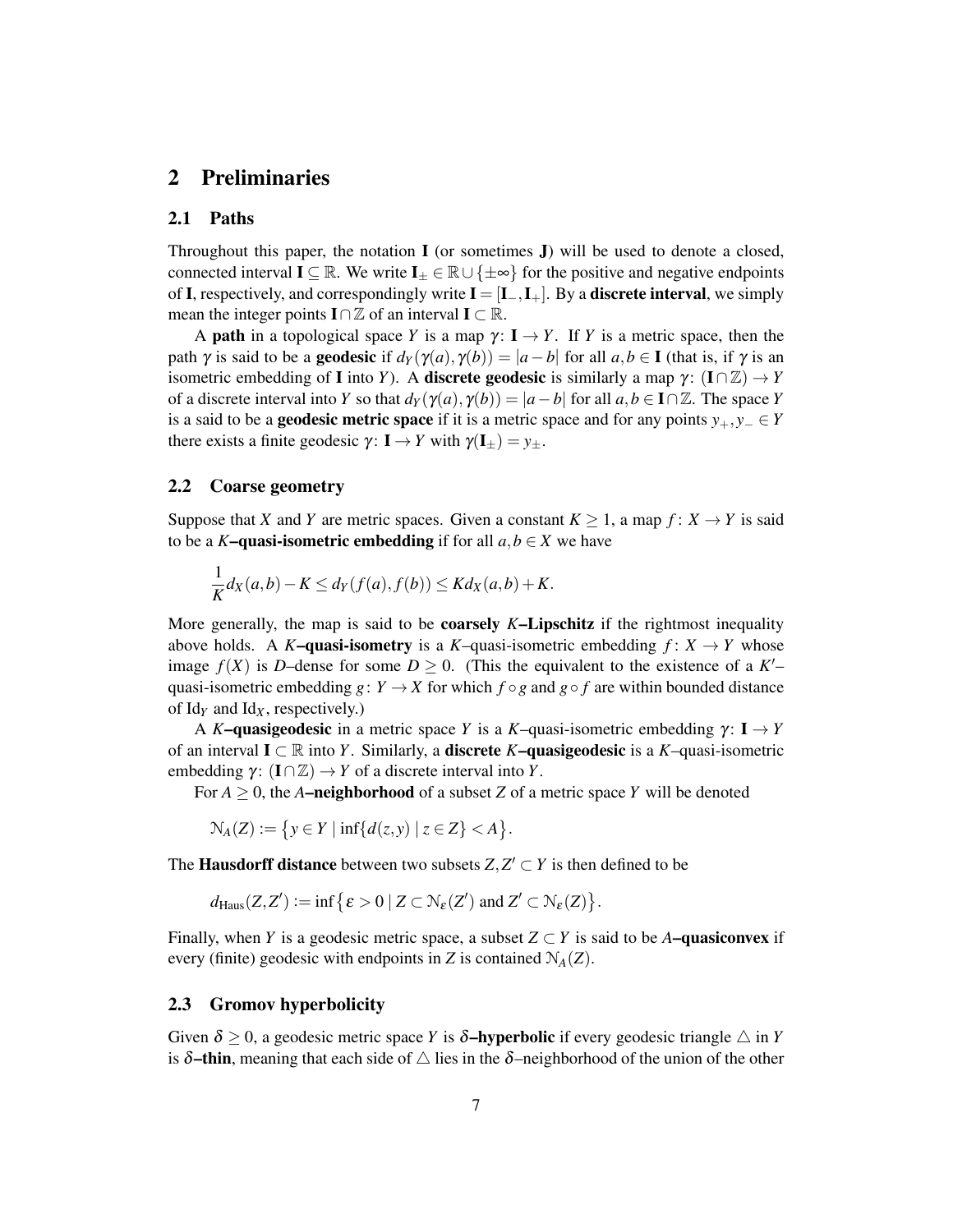two sides. A metric space is **hyperbolic** if it is  $\delta$ -hyperbolic for some  $\delta \geq 0$ . It is a fact (see [\[BH2,](#page-48-6) Proposition III.H.1.17]) that if *X* is a  $\delta$ -hyperbolic space then there is a constant  $\delta' = \delta'(\delta)$  such that every triangle  $\triangle$  has a  $\delta'$ **-barycenter**, meaning a point  $c \in X$  that lies within  $\delta'$  of each side of  $\triangle$ .

Every hyperbolic metric space *Y* has a Gromov boundary ∂*Y* defined to be the set of equivalence classes of admissible sequences in *Y*, where a sequence  $\{y_n\}$  is admissible if if  $\lim_{n,m}(y_n|y_m)_x = \infty$  and two sequences  $\{y_n\}, \{z_n\}$  are equivalent if  $\lim_{n,m}(y_n|z_m)_x = \infty$ for some basepoint  $x \in Y$  (here  $(a|b)_x$  denotes the **Gromov product**  $(d(a,x) + d(b,x)$  $d(a,b)/2$  of  $a,b \in Y$  with respect to  $x \in Y$ ). Notice that by the triangle inequality, the notions of "admissible" and "equivalent" do not depend on the point  $x \in Y$ . One says that the admissible sequence  $y_1, y_2, \ldots \in Y$  converges to the point  $\{y_n\} \in \partial Y$ . In particular, every quasigeodesic ray  $\gamma$ :  $[0, \infty) \rightarrow Y$  converges to a well-defined **endpoint at infinity**  $\gamma(\infty) := {\gamma(n)}_{n=1}^{\infty} \in \partial Y$ , and we note that any two quasigeodesic rays whose images have finite Hausdorff distance converge to the same endpoint at infinity. We refer the reader to [\[BS,](#page-48-7) Section 2.2] for additional details.

Consequently, to each quasigeodesic  $\gamma: I \rightarrow Y$  we may associate two well-defined **endpoints**  $\gamma(\mathbf{I}_{+}), \gamma(\mathbf{I}_{-}) \in Y \cup \partial Y$ , where  $\gamma(\mathbf{I}_{+})$  is understood to be a point of  $\partial Y$  when  $\mathbf{I}_{\pm} = \pm \infty$ and is a point of *Y* when  $I_{\pm} \in \mathbb{R}$ . With this terminology, we have the following well-known consequence of hyperbolicity; see [\[BH2,](#page-48-6) Theorem III.H.1.7] for a proof.

<span id="page-7-0"></span>**Proposition 2.1** (Stability of quasigeodesics). *For any given K*,  $\delta > 0$ , *there exists a stability constant*  $R_0 = R_0(\delta, K) > 0$  *with the following property: Let Y be a*  $\delta$ -*hyperbolic space. If*  $\gamma: I \to Y$  *and*  $\rho: J \to Y$  are K–quasigeodesics with the same endpoints, then  $\gamma(I)$  *and*  $\gamma'(\mathbf{I}')$  have Hausdorff distance at most  $R_0$  from each other.

Thinness of triangles in a hyperbolic spaces extends to ideal triangles. That is, given  $\delta \geq 0$  there is a constant  $\delta''$  such that every geodesic triangle with vertices in  $X \cup \partial X$  is  $\delta''$ -thin, and there exists a barycenter point  $c \in X$  that lies within  $\delta''$  of each side of the triangle [\[Väi,](#page-49-5) Theorem 6.24].

Hyperbolic groups. Let Γ be a finitely generated group. For any finite generating set *S*, we may build the corresponding Cayley graph  $Cay(\Gamma, S)$  and equip it with the path metric in which all edges have length one. The group  $\Gamma$  is then given the subspace metric, which is equal to the word metric for the given generating set *S*. Up to quasi-isometry, this metric is independent of the choice of generating set. Since the inclusion  $\Gamma \hookrightarrow Cay(\Gamma, S)$  is a 1–quasiisometry, we often blur the distinction between  $\Gamma$  and its Cayley graph when considering Γ as a metric space. Accordingly, the group Γ is said to be  $\delta$ -hyperbolic if there is a finite generating set whose Cayley graph is  $\delta$ –hyperbolic. In this case, boundary  $\partial \Gamma$  of  $\Gamma$ is defined to be the Gromov boundary of the Cayley graph. Equivalently  $\partial \Gamma$  is the set of equivalence classes of discrete quasigeodesic rays  $\gamma: \mathbb{N} \to \Gamma$ .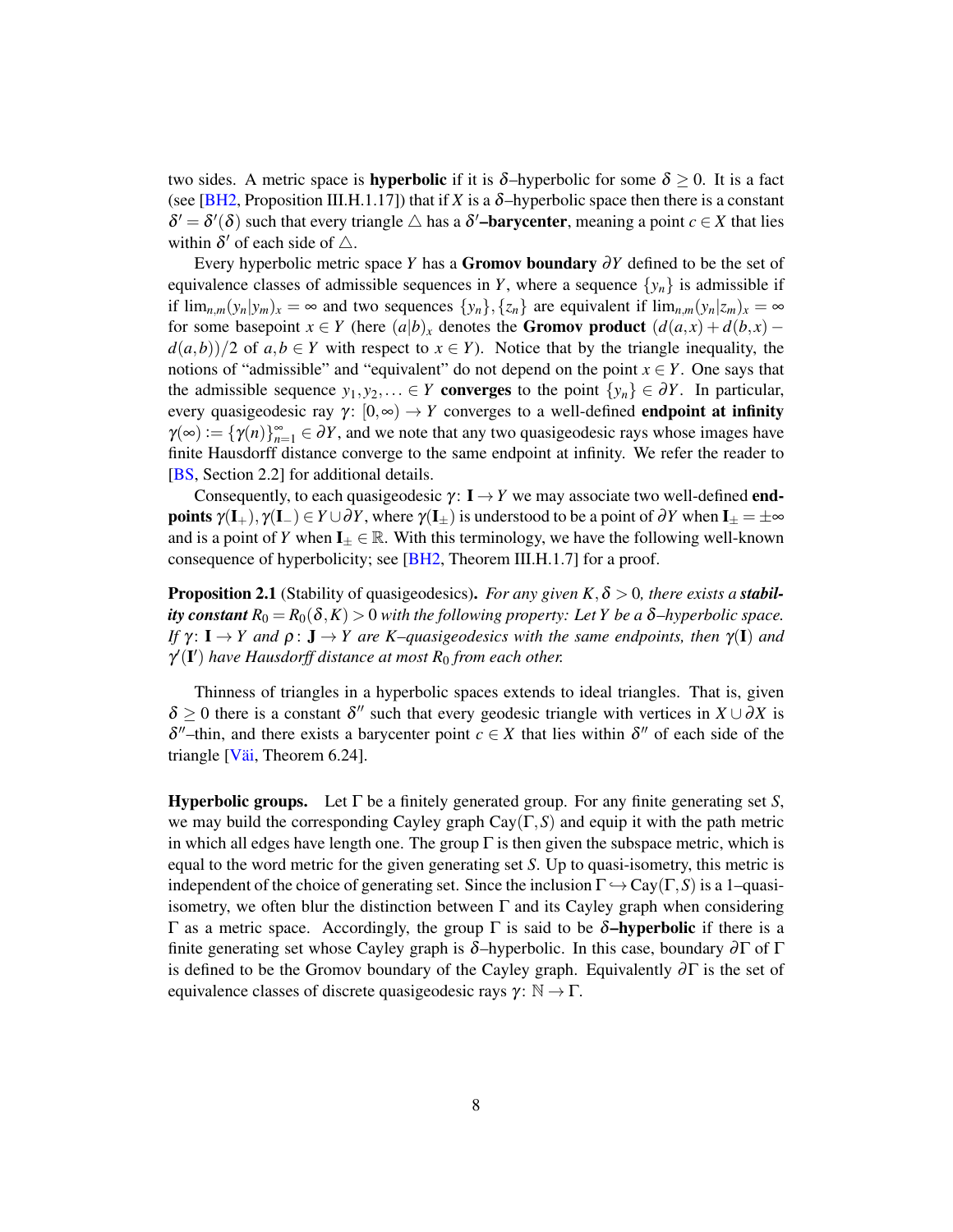### <span id="page-8-1"></span>2.4 Metric bundles

We will make use of the concept of metric graph bundles introduced by Mj and Sardar in [\[MS\]](#page-49-4). Let *X* and *B* be connected graphs equipped their respective path metrics (in which each edge has length 1), and let  $p: X \to B$  be a simplicial surjection. Write  $V(B)$  for the vertex set of the graph *B*. We say that *X* is a **metric graph bundle over** *B* if there is a function  $f: \mathbb{N} \to \mathbb{N}$  so that

- For each vertex  $b \in V(B)$ , the fiber  $F_b = p^{-1}(b)$  is a connected subgraph of *X* and the induced path metric  $d_b$  on  $F_b$  satisfies  $d_b(x, y) \le f(d_x(x, y))$  for all vertices  $x, y$  of  $F_b$ .
- For any adjacent vertices  $b_1, b_2 \in V(B)$  and any vertex  $x_1 \in F_{b_1}$ , there is a vertex  $x_2 \in F_{b_2}$  that is adjacent to  $x_1$ .

Suppose now that  $p: X \to B$  is a metric graph bundle. By a  $k$ –qi lift of a geodesic  $\gamma: I \to B$  (where  $k \ge 1$ ) we mean any *k*–quasigeodesic  $\tilde{\gamma}: I \to X$  such that  $p(\tilde{\gamma}(n)) = \gamma(n)$ for all  $n \in I \cap \mathbb{Z}$ . We then say that the metric bundle  $p: X \to B$  satisfies the **flaring condition** if for all  $k \ge 1$  there exists  $\lambda_k > 1$  and  $n_k, M_k \in \mathbb{N}$  such that the following holds: For any geodesic  $\gamma: [-n_k, n_k] \to B$  and any two *k*-qi lifts  $\tilde{\gamma}_1$  and  $\tilde{\gamma}_2$  satisfying  $d_{\gamma(0)}(\tilde{\gamma}_1(0), \tilde{\gamma}_2(0)) \ge$  $M_k$  we have

$$
\lambda_k \cdot d_{\gamma(0)}(\tilde{\gamma}_1(0), \tilde{\gamma}_2(0)) \leq \max\{d_{\gamma(n_k)}(\tilde{\gamma}_1(n_k), \tilde{\gamma}_2(n_k)), d_{\gamma(-n_k)}(\tilde{\gamma}_1(-n_k), \tilde{\gamma}_2(-n_k))\}.
$$

The following combination theorem of Mj and Sardar [\[MS\]](#page-49-4) is the key tool that allows us to prove hyperbolicity of group extensions. It builds on the original Bestvina–Feighn combination theorem  $[BF1]$  (in the case where *B* is a tree) and is also related to a combination theorem of Hamenstädt [\[Ham1\]](#page-48-1).

<span id="page-8-3"></span>**Theorem 2.2** (Mj–Sardar [\[MS\]](#page-49-4)). *Suppose that a metric graph bundle p*:  $X \rightarrow B$  *satisfies:* 

- *1. B* is  $\delta$ -hyperbolic, and each fiber  $F_b = p^{-1}(b)$ , for  $b \in V(B)$ , is  $\delta$ -hyperbolic with *respect to the path metric*  $d_b$  *induced by X,*
- *2. for each b* ∈ *V*(*B*)*, the set of barycenters of ideal triangles in*  $F<sub>b</sub>$  *<i>is D*–*dense, and*
- *3. the flaring condition holds.*

*Then X is a hyperbolic metric space.*

### <span id="page-8-0"></span>2.5 Free group extensions

In general, an  $\mathbb{F}-$ **extension** is any group  $E$  that fits into a short exact sequence of the form

<span id="page-8-2"></span>
$$
1 \longrightarrow \mathbb{F} \longrightarrow E \longrightarrow Q \longrightarrow 1. \tag{1}
$$

We often blur the distinction between the group *E* and the short exact sequence itself. Every such extension gives rise to a homomorphism  $\chi: Q \to \text{Out}(\mathbb{F})$  by sending  $q \in Q$  to the outer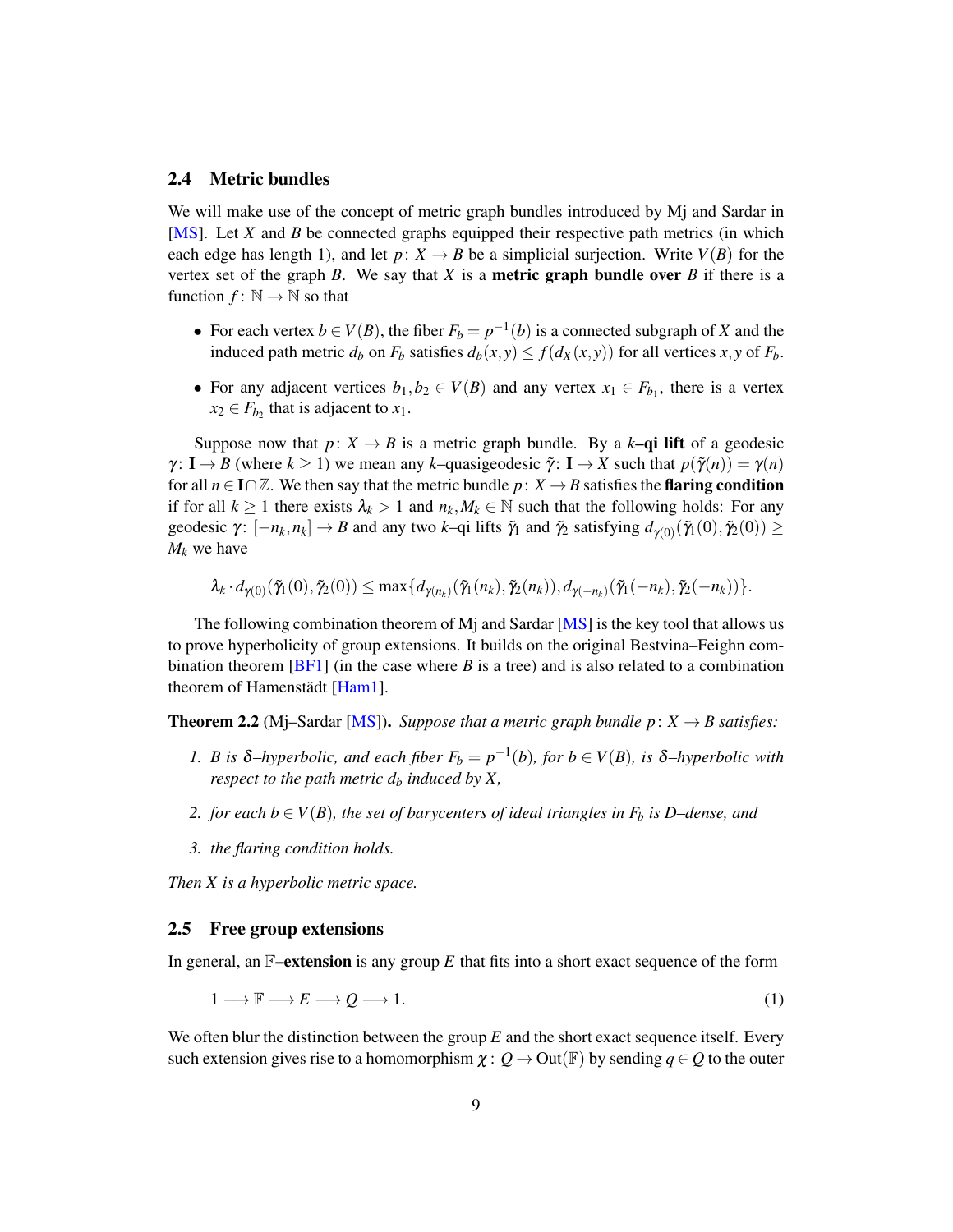automorphism class of  $(\alpha \mapsto \tilde{q} \alpha \tilde{q}^{-1}) \in$  Aut $(\mathbb{F})$ , where  $\tilde{q} \in E$  is any lift of  $q$ . Since different choices of lift give automorphisms that differ by conjugation by an element of  $\mathbb{F}$ , this gives a well defined homomorphism to Out( $\mathbb{F}$ ). Conversely, any homomorphism  $\chi: Q \to \text{Out}(\mathbb{F})$ gives rise to to a  $\mathbb{F}-$ extension  $E_{\chi}$  via the fiber product construction:

$$
E_{\chi} := \{ (t,q) \in \text{Aut}(\mathbb{F}) \times Q \mid p(t) = \chi(q) \}.
$$

Indeed, if *E* is the extension in [\(1\)](#page-8-2) with corresponding homomorphism  $\chi: Q \to \text{Out}(\mathbb{F})$ , then  $E \cong E_{\chi}$ . In the case of a subgroup  $\Gamma \leq$  Out( $\mathbb{F}$ ), we write  $E_{\Gamma}$  for the  $\mathbb{F}-$ extension induced by the inclusion  $\Gamma \hookrightarrow$  Out(F).

As in the introduction, there is a canonical short exact sequence

$$
1 \longrightarrow \mathbb{F} \stackrel{i}{\longrightarrow} Aut(\mathbb{F}) \stackrel{p}{\longrightarrow} Out(\mathbb{F}) \longrightarrow 1.
$$

This sequence is natural for F–extensions in the sense that any extension *E* as in [\(1\)](#page-8-2) with corresponding homomorphism  $\chi: Q \to \text{Out}(\mathbb{F})$  fits into a commutative diagram

$$
1 \longrightarrow \mathbb{F} \longrightarrow E \cong E_{\chi} \longrightarrow Q \longrightarrow 1
$$

$$
\parallel \qquad \downarrow \hat{\chi} \qquad \downarrow \chi
$$

$$
1 \longrightarrow \mathbb{F} \longrightarrow \text{Aut}(\mathbb{F}) \longrightarrow \text{Out}(\mathbb{F}) \longrightarrow 1
$$

in which  $\hat{\chi}$  is the restriction of the projection  $Aut(\mathbb{F}) \times Q \to Aut(\mathbb{F})$  to  $E_{\chi}$ . Therefore  $\hat{\chi}$ surjects  $E_{\chi}$  onto the the preimage of  $\chi(Q) \leq$  Out(F) in Aut(F). From this we note that the ker( $\hat{\chi}$ ) = 1 × ker( $\chi$ )  $\leq$  Aut( $\mathbb{F}$ ) × Q; thus  $\hat{\chi}$  and  $\chi$  have isomorphic kernels. Moreover, we see that in the case of a subgroup  $\Gamma \leq Out(\mathbb{F})$ , the extension  $E_{\Gamma}$  mentioned above is isomorphic to the preimage  $E_{\Gamma} = p^{-1}(\Gamma) \le \text{Aut}(\mathbb{F})$ .

Note that in order for extension  $E_{\chi}$  to be hyperbolic, it is necessary that the map  $\chi: Q \rightarrow$  $Out(\mathbb{F})$  have finite kernel and for its image to by purely hyperbolic; in which case the above shows  $E_{\chi}$  is quasi-isometric to  $E_{\chi}(Q)$ . Otherwise, it is easily seen that  $E_{\chi}$  contains a  $\mathbb{Z} \oplus \mathbb{Z}$ and thus that  $E<sub>\chi</sub>$  cannot be hyperbolic. Hence, to address the question of hyperbolicity of F–extensions, it suffices to focus on the case of extensions *E*<sup>Γ</sup> associated to subgroups Γ ≤ Out(F). With this perspective, we only consider such extensions *E*<sup>Γ</sup> throughout the rest of this paper.

#### <span id="page-9-0"></span>2.6 Metric properties of Outer space

**Outer space.** Let F denote the free group of rank  $r = \text{rk}(\mathbb{F})$ . Since F is fixed throughout our discussion, its rank  $r$  will often be suppressed from the notation. Letting  $R$  denote the *r*–petal rose (that is, a wedge of *r* circles) with vertex *v* ∈ R, we fix once and for all an isomorphism  $\mathbb{F} \cong \pi_1(\mathcal{R}, v)$ . A **graph** is a 1–dimensional CW complex, and a connected, simply connected graph is a tree. A core graph is a graph all of whose vertices have valance at least 2. Any connected graph *G* with nontrivial, finitely generated fundamental group has a unique core subgraph whose inclusion into *G* is a homotopy equivalence. This subgraph is called the core of *G*.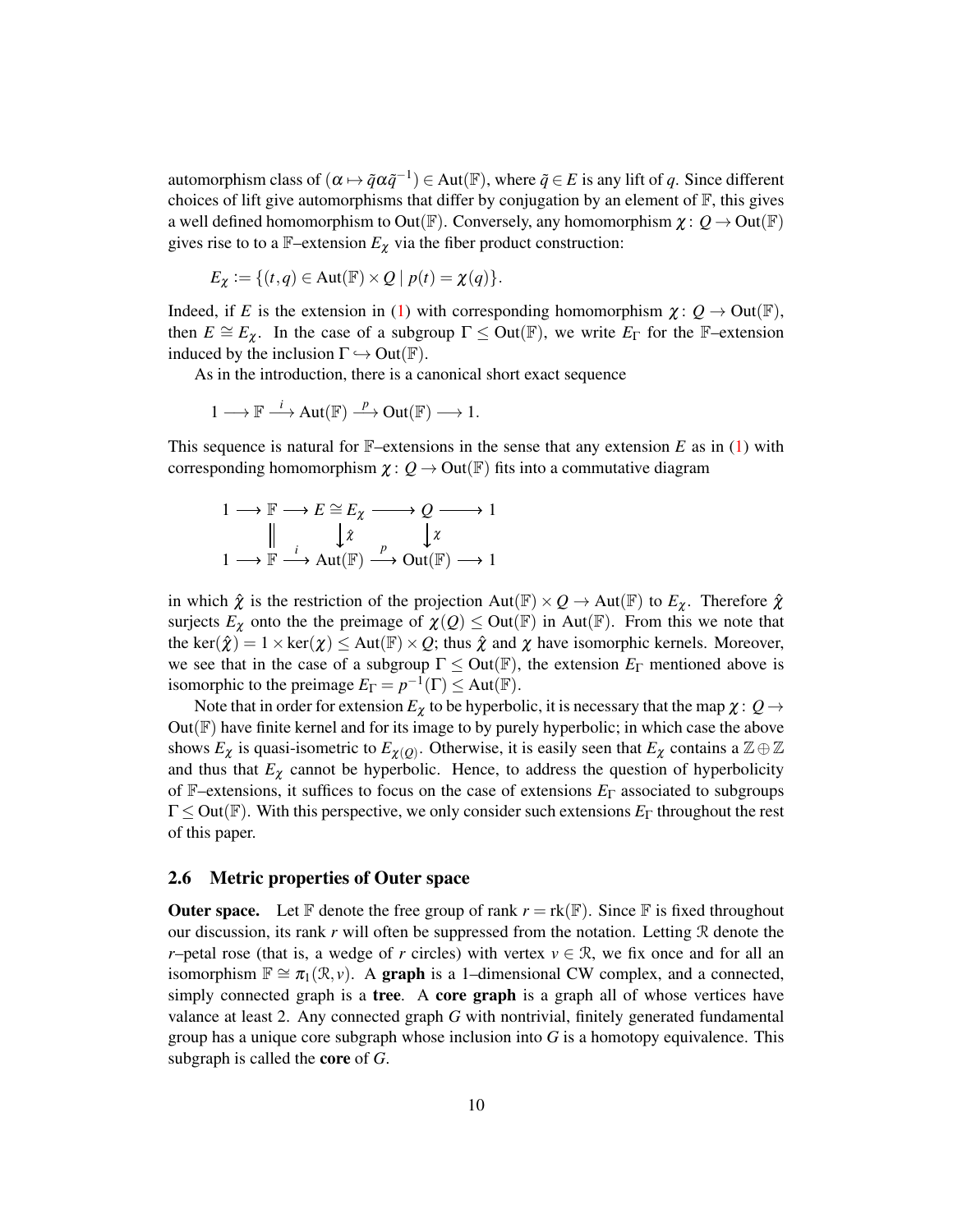Culler and Vogtmann's  $[CV]$  outer space  $X$  of marked metric graphs will play a central role in our discussion. A **marked graph**  $(G, g)$  is a core graph *G* together with a homotopy equivalence  $g: \mathbb{R} \to G$ , called a marking. A **metric** on *G* is a function  $\ell: E(G) \to \mathbb{R}_{>0}$  from the set of edges of *G* to the positive real numbers; we say that an edge  $e \in E(G)$  of *G* has length  $\ell(e)$ . The **volume** of *G* is defined to be  $\sum_{e \in E(G)} \ell(e)$ . We view the metric  $\ell$  as making *G* into a path metric space in which each edge *e* has length  $\ell(e)$ . A **marked metric graph** is then defined to be the triple  $(G, g, \ell)$ , and we say that two triples  $(G_1, g_1, \ell_1)$  and  $(G_2, g_2, \ell_2)$ are **equivalent** if there is a graph isometry  $\phi$  :  $G_1 \rightarrow G_2$  that preserves the markings in the sense that  $\phi \circ g_1$  is homotopic to  $g_2$ . Outer space X is the set of equivalence classes of marked metric graphs of volume 1. We use the notation  $\hat{x}$  to denote **unprojectivized outer** space, which is the space of marked metric graphs with no restriction on volume. When discussing points in X or  $\hat{x}$  we typically suppress the marking/metric and just write the core graph.

**Conjugacy classes.** The marking  $\mathcal{R} \to G$  attached to a point  $G \in \mathcal{X}$  allows us to view any nontrivial conjugacy class  $\alpha$  in  $\mathbb F$  as a homotopy class of loops in the core graph *G*. Following the notation of [\[BF2\]](#page-47-1), we denote the unique immersed loop in this homotopy class by  $\alpha|G$ , which we view as an immersion of  $S^1$  into G. We use  $\ell(\alpha|G)$  to denote the **length of**  $\alpha$  **in**  $G \in \mathcal{X}$ , that is, the sum of the lengths of the edges crossed by  $\alpha | G$ , counted with multiplicities. Note that if  $X = \{x_1, \ldots, x_r\}$  is a free basis of  $\mathbb F$  and  $G \in \mathcal X$  is the rose whose edges each have length  $1/r$  and are consecutively labeled by the elements  $x_1, \ldots, x_r$ , then  $r \cdot \ell(\alpha|G)$  is simply the **conjugacy length**  $\|\alpha\|_X$  of  $\alpha$  with respect to the free basis *X*. That is,  $r \cdot \ell(\alpha|G) = ||\alpha||_X$  is the length of the shortest word in the letters  $x_1^{\pm}$  $x_1^{\pm}, \ldots, x_r^{\pm}$  that represents an element of the conjugacy class  $\alpha$ . We often blur the distinction between an element of  $\mathbb F$  and its conjugacy class.

The **standard topology on**  $X$  is defined to be the coarsest topology such that all of the length functions  $\ell(\alpha|\cdot): \mathcal{X} \to \mathbb{R}_+$  are continuous [\[CV\]](#page-48-8). Though we will not discuss it, this topology may also be obtained as a simplicial complex with missing faces, or as the equivariant Gromov-Hausdorff topology (see [\[CV\]](#page-48-8) and [\[Pau\]](#page-49-6)). For  $\varepsilon > 0$ , we additionally define the  $\varepsilon$ -thick part of  $\mathfrak X$  to be the subset

 $\mathfrak{X}_{\varepsilon} := \{ G \in \mathfrak{X} \mid \ell(\alpha|G) \geq \varepsilon \text{ for every nontrivial conjugacy class } \alpha \text{ in } \mathbb{F} \}.$ 

**Lipschitz metric.** A difference of markings from  $G \in \mathcal{X}$  to  $H \in \mathcal{X}$  is any (not necessarily cellular) map  $\phi: G \to H$  that is homotopic to  $h \circ g^{-1}$ , where *g* and *h* are the markings on *G* and  $H$ , respectively. The **Lipschitz distance** from  $G$  to  $H$  is then defined to be

$$
d_{\mathfrak{X}}(G,H) \mathrel{\mathop:}= \inf \{ \log(\mathrm{Lip}(\phi)) \mid \phi \simeq h \circ g^{-1} \},
$$

where Lip( $\phi$ ) denotes the Lipschitz constant of the difference of markings  $\phi$ . While  $d_{\mathfrak{X}}$ is in general asymmetric (that is,  $d_{\mathfrak{X}}(G,H) \neq d_{\mathfrak{X}}(H,G)$ ), we often regard it as a metric since it satisfies definiteness  $(d_X(G,H) = 0$  iff  $G = H)$  and the ordered triangle inequality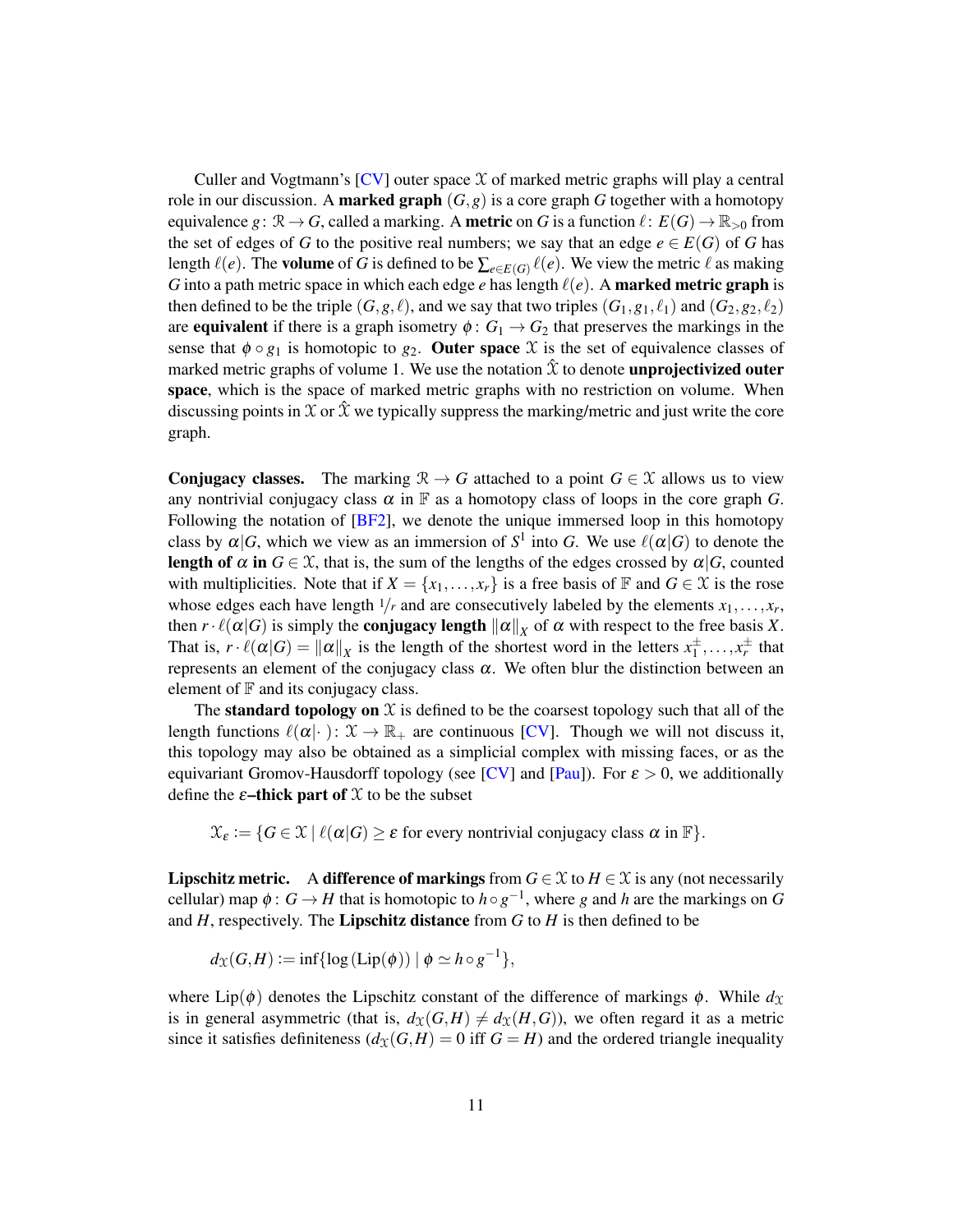$(d_{\mathfrak{X}}(E,H) \leq d_{\mathfrak{X}}(E,G) + d_{\mathfrak{X}}(G,H))$ . Its symmetrization

$$
d_{\mathcal{X}}^{\text{sym}}(G,H) := d_{\mathcal{X}}(G,H) + d_{\mathcal{X}}(H,G)
$$

is therefore an honest metric on  $X$ , which we note induces the standard topology [\[FM2\]](#page-48-9). The preference to work with the asymmetric metric  $d<sub>X</sub>$  comes from the fact, discussed below, that folding paths are directed geodesics, whereas the symmetrized metric on  $\mathcal X$  is not a geodesic metric.

Note that for any  $\alpha \in \mathbb{F}$  and any difference of marking  $\phi: G \to H$ , by definition we have  $\ell(\alpha|H) \le \text{Lip}(\phi) \cdot \ell(\alpha|G)$ . This implies that

<span id="page-11-0"></span>
$$
\log\left(\sup_{\alpha\in\mathbb{F}}\frac{\ell(\alpha|H)}{\ell(\alpha|G)}\right)\leq \log\left(\inf_{\phi}\text{Lip}(\phi)\right)=d_{\mathfrak{X}}(G,H). \tag{2}
$$

We will see below that this is, in fact, an equality; see also  $[FM2]$  and  $[Bes]$ . It follows that for any free basis  $X = \{x_1, \ldots, x_r\}$  of  $\mathbb F$  and any point  $G \in \mathcal X$ , there is a constant  $K =$  $K(X, G) \ge 1$  such that  $\frac{1}{K} ||\alpha||_X \le \ell(\alpha|G) \le K ||\alpha||_X$  for every conjugacy class  $\alpha$  in  $\mathbb{F}$ .

**Coping with asymmetry.** Since the Lipschitz metric  $d_X$  is not symmetric, some care must be taken when discussing distances in  $X$ . Thankfully, the difficulty is somewhat mitigated in the thick part  $\mathfrak{X}_{\varepsilon}$ .

<span id="page-11-1"></span>Lemma 2.3 (Handel–Mosher [\[HM\]](#page-48-10), Algom-Kfir–Bestvina [\[AKB\]](#page-47-3)). *For any* ε > 0*, there exists*  $M_{\epsilon} \geq 1$  *so that for all*  $G, H \in \mathcal{X}_{\epsilon}$  *we have* 

$$
d_{\mathfrak{X}}(H,G) \leq d_{\mathfrak{X}}^{\textrm{sym}}(H,G) = d_{\mathfrak{X}}^{\textrm{sym}}(G,H) \leq \mathsf{M}_{\varepsilon} \cdot d_{\mathfrak{X}}(G,H).
$$

Nevertheless, whenever discussing neighborhoods, we always use the symmetrized distance  $d_{\Upsilon}^{\text{sym}}$  $X^{\text{sym}}$ . That is, the *A***–neighborhood** of a subset  $Z \subset \mathcal{X}$  is defined to be

$$
\mathcal{N}_A(Z) := \left\{ G \in \mathcal{X} \mid \inf \{ d_{\mathcal{X}}^{\text{sym}}(G, H) \mid H \in Z \} < A \right\}.
$$

In particular, if  $G \in N_A(Z)$ , then there exists some  $H \in Z$  so that  $d_X(G,H)$  and  $d_X(H,G)$ are both less than *A*. Note that by [\[FM2\]](#page-48-9), if  $Z \subset \mathcal{X}$  is compact, then so is the closed neighborhood  $N_A(Z)$ . The **Hausdorff distance** between two subsets of X is then defined as usual using these symmetrized neighborhoods.

We will say that two paths  $\gamma\colon I\to \mathfrak X$  and  $\gamma'\colon I'\to \mathfrak X$  have the **same terminal endpoint** if either  $I_+, I'_+ < \infty$  and  $\gamma(I_+) = \gamma'(I'_+),$  or if  $I_+ = I'_+ = \infty$  and the sets  $\gamma([t, \infty))$  and  $\gamma'([t', \infty))$ have finite Hausdorff distance for all  $t \in I$  and  $t' \in I'$ . Having the **same initial endpoint** is defined similarly. Accordingly,  $\gamma$  and  $\gamma'$  are said to **have the same endpoints** if their initial and terminal endpoints agree.

By a **geodesic in** X we always mean a *directed* geodesic, that is, a path  $\gamma: I \to X$  such that  $d_X(\gamma(s), \gamma(t)) = t - s$  for all  $s < t$ . Similarly a *K***–quasigeodesic in** X means a path γ: **I**  $\rightarrow$  X so that

$$
\frac{1}{K}(t-s) - K \leq d_{\mathcal{X}}(\gamma(s), \gamma(t)) \leq K(t-s) + K
$$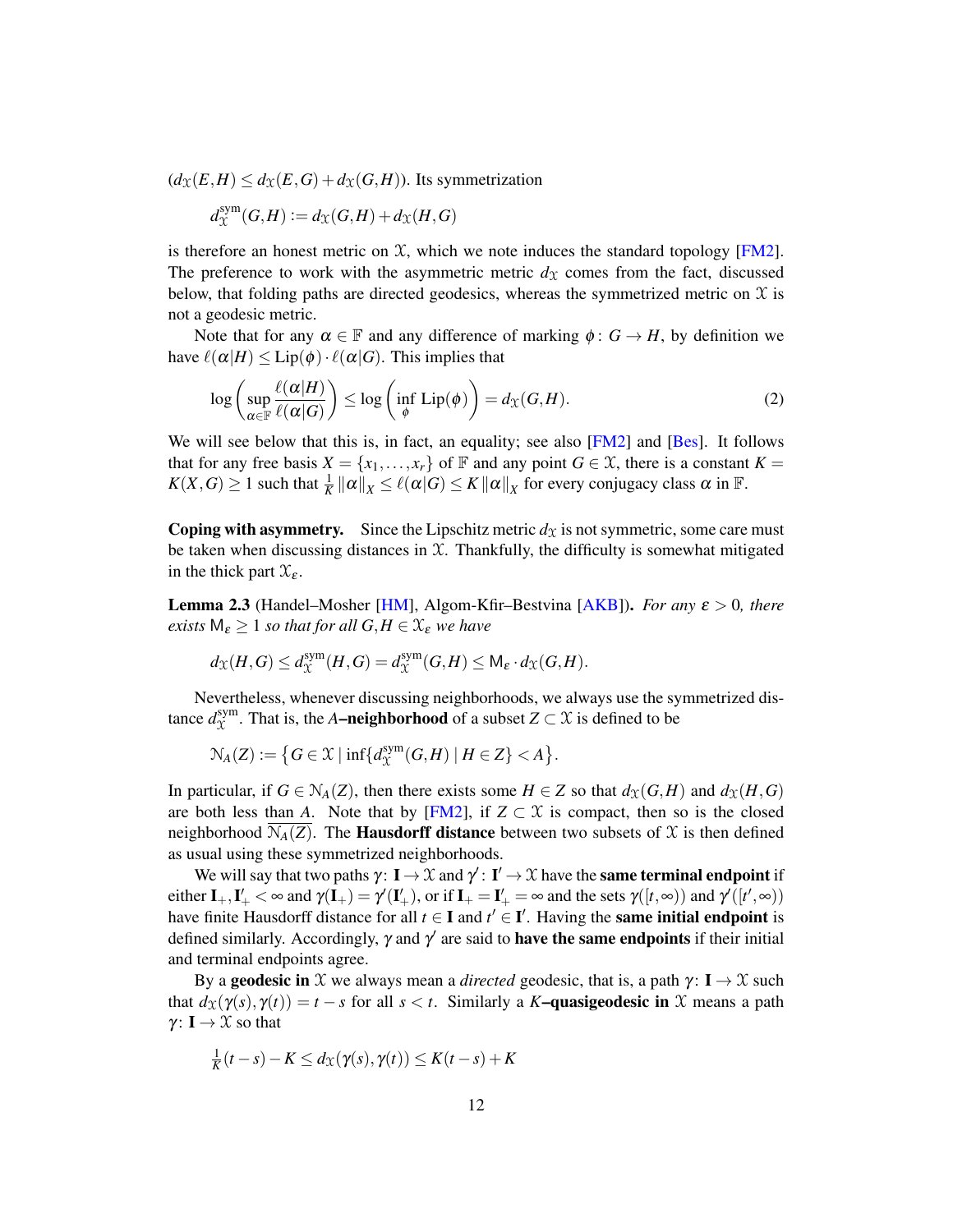for all *s* < *t*. Note that a *K*–quasigeodesic typically will not be a *K*–quasigeodesic when traversed in reverse.

**Convention 2.4.** Our default metric on  $\mathcal X$  is the Lipschitz metric and geodesics are directed geodesics with respect to this metric. When discussing neighborhoods and Hausdorff distance, however, we make use of the symmetrized metric as discussed above.

## 2.7 Navigating outer space

**Optimal maps.** For any  $G, H \in \mathcal{X}$ , there exits a (nonunique) difference of markings  $\phi: G \to H$  that realizes the infimum in the definition of  $d_X(G,H)$  [\[FM2,](#page-48-9) [Bes\]](#page-47-2). Such a map is called **optimal**. Here, we describe some structure of optimal maps and refer to the references above for details. Firstly, we say that a difference of markings  $\phi : G \to H$  is **linear on edges** if  $\phi$  has a constant slope  $\sigma(e)$  on each edge *e* of *G*, meaning that  $\phi$  is a local  $σ(e)$ –homothety on *e* with respect to the local path metrics on *G* and *H*. In this case  $Lip(\phi) = \max_{e} {\{\sigma(e)\}}$ . We define the **tension subgraph**  $\triangle_{\phi}$  to be the subgraph of *G* consisting of maximally stretched edges, that is, the edges *e* of *G* with  $\sigma(e) = \text{Lip}(\phi)$ . Since every difference of markings is homotopic rel vertices to a map that is linear on edges and whose Lipschitz constant is no greater than the original, we may always suppose optimal maps are linear on edges.

**Train tracks.** Let us define a **segment**  $[p,q]$  between points  $p,q \in G$  to be a locally isometric immersion  $[0,L] \to G$  of an interval  $[0,L] \subset \mathbb{R}$  sending  $0 \to p$  and  $L \to q$ . A **direction** at  $p \in G$  is a germ of nondegenerate segments  $[p,q]$  with  $p \neq q$ . A map  $\phi: G \rightarrow H$  that is linear on edges with slope  $\sigma(e) \neq 0$  for all edges *e* of *G* then induces a derivative map  $D_{\phi}$ which sends a direction at *p* to a direction at  $\phi(p)$ . We say that two directions at  $p \in G$ are in the same **gate** if the directions are identified by  $D_{\phi}$ . The gates form an equivalence relation on the set of directions in *G*.

An unordered pair  $\{d, d'\}$  of distinct directions at a vertex *v* of *G* is called a turn. The turn  $\{d, d'\}$  is **illegal** (with respect to  $\phi$ ) if *d* and *d'* belong to the same gate and is **legal** otherwise. Accordingly, the set of gates in *G* is also called the illegal turn structure on *G* induced by  $\phi$ . An illegal turn structure is moreover a **train track structure** if there are at least two gates at each  $p \in G$ . This is equivalent to requiring that  $\phi$  is locally injective on (the interior of) each edge of *G* and that every vertex has at least 2 gates.

<span id="page-12-0"></span>For any  $G, H \in \mathcal{X}$  there is an optimal map  $\phi : G \to H$  such that  $\triangle_{\phi}$  is a core graph and the illegal turn structure induced by the restriction of  $\phi$  to  $\triangle_{\phi}$  is a train track structure [\[FM2,](#page-48-9) [Bes\]](#page-47-2). Hence, the tension subgraph  $\Delta_{\phi}$  contains an immersed loop that is legal (crosses only legal turns). If  $\alpha$  denotes the conjugacy class represented by a legal loop contained in  $\triangle_{\phi}$ , it follows that  $\ell(\alpha|H) = \text{Lip}(\phi) \cdot \ell(\alpha|G)$ . Conversely, any difference of markings  $\phi: G \to H$ satisfying  $\ell(\alpha|H) = \text{Lip}(\phi) \cdot \ell(\alpha|G)$  for some conjugacy class  $\alpha$  is necessarily optimal. The existence of optimal maps thus shows that the inequality in [\(2\)](#page-11-0) is in fact an equality. We collect these facts into the following proposition: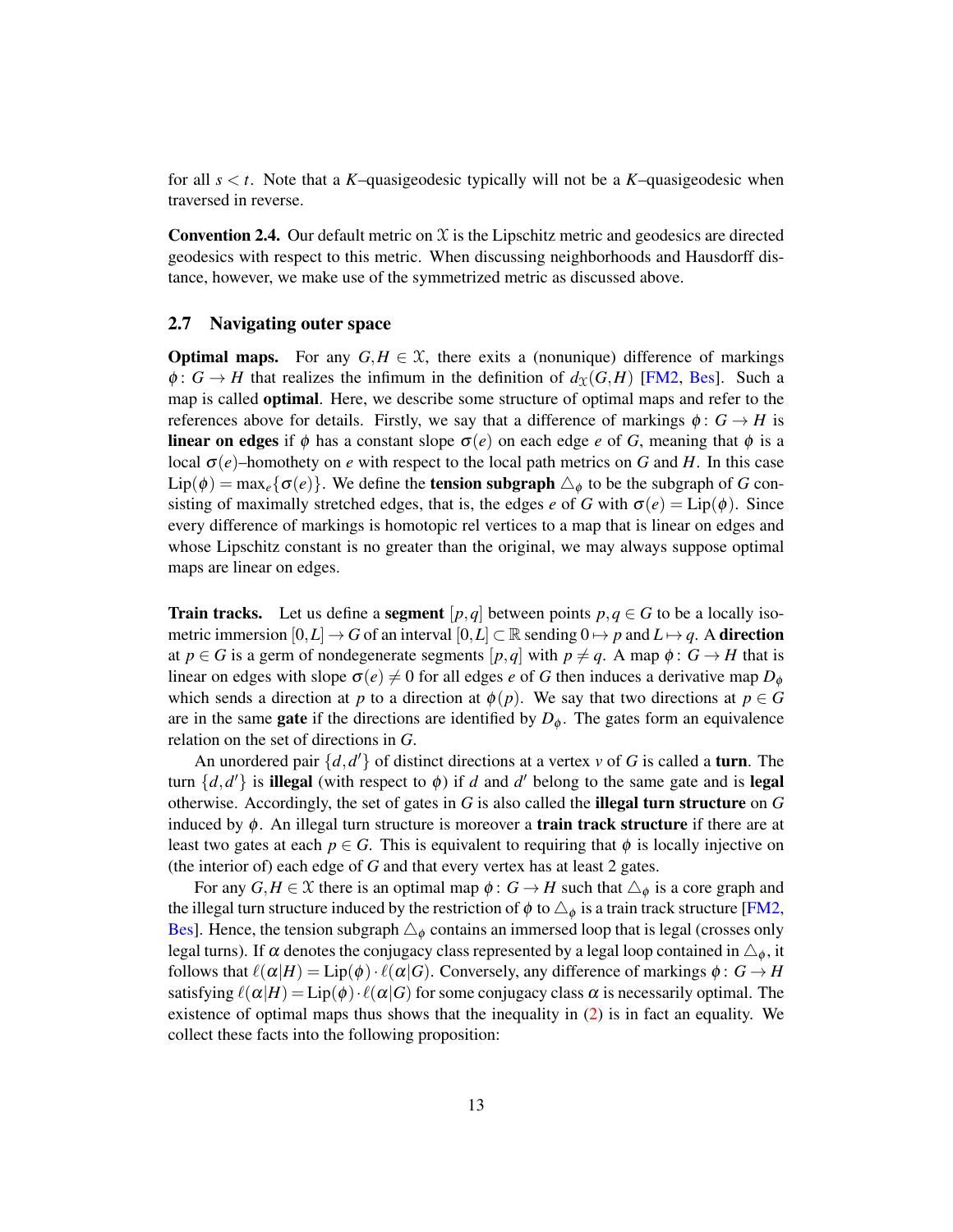**Proposition 2.5** (See Francaviglia–Martino [\[FM2\]](#page-48-9) or Algom-Kfir [\[AK\]](#page-47-4)). *For every G*  $\in \mathcal{X}$ *there exists a finite set*  $\mathcal{C}_G$  *of primitive conjugacy classes, called candidates, whose immersed representatives in G cross each edge at most twice and such that for any H*  $\in$   $\mathcal{X}$ 

$$
d_{\mathfrak{X}}(G,H) = \max_{\alpha \in \mathscr{C}_G} \log \left( \frac{\ell(\alpha|H)}{\ell(\alpha|G)} \right) = \sup_{\alpha \in \mathbb{F}} \log \left( \frac{\ell(\alpha|H)}{\ell(\alpha|G)} \right).
$$

**Folding.** For a linear difference of markings  $\phi: G \to H$ , if  $\Delta_{\phi} = G$  and  $\phi$  induces a train track structure on *G*, then  $\phi$  induces a unique **folding path**  $\gamma = \gamma^{\phi}$ :  $[0, L] \rightarrow \mathcal{X}$  with  $\gamma^{\phi}(0) = G$  and  $\gamma^{\phi}(L) = H$  such that  $d_{\mathfrak{X}}(\gamma^{\phi}(s), \gamma^{\phi}(t)) = t - s$  for  $0 \le s \le t \le L$ . Thus  $\gamma^{\phi}$  is a (directed) geodesic from *G* to *H*. The path  $\gamma^{\phi}$  is obtained by "folding all illegal turns at unit speed," as follows: Fix some sufficiently small  $\varepsilon > 0$ . Then for  $0 \leq s \leq \varepsilon$ , form the quotient graph  $\hat{G}_s$  obtained by declaring two points  $x, y \in G$  to be equivalent if  $\phi(x) = \phi(y)$ and  $d(x, y) = d(y, y) \leq s$  for some vertex *v* of *G*. Then  $\phi$  factors through the quotient map  $G \rightarrow \hat{G}_s$ , and  $\hat{G}_s$  inherits a natural metric so that this quotient map is a local isometry on each edge of *G*. If we let  $L_s = \text{vol}(\hat{G}_s)$ , then the rescaled graph  $\bar{G}_s = (1/L_s)\hat{G}_s$  lies in X (i.e., has volume 1), and  $\phi$  factors as a composition  $G \to \bar{G}_s \to H$  of two optimal maps with Lipschitz constants  $L_s$  and  $L/L_s$ , respectively. Accordingly, we set  $\gamma^{\phi}(\log(L_s)) = \bar{G}_s$ . This defines  $\gamma^{\phi}(t)$  for all sufficiently small  $t \geq 0$ . Staring now with the optimal map  $\bar{G}_{\varepsilon} \to H$ , we may repeat this procedure to define  $\gamma^{\phi}(t)$  for more values of *t*. While it is not obvious, after finitely many iterations we will eventually arrive at  $\gamma^{\phi}(L) = H$ . See [\[BF2,](#page-47-1) Proposition 2.2] for a justification of this claim and a more detailed construction of  $\gamma^{\phi}$ .

Remark. The folding paths used this paper, as defined above, are sometimes called "greedy folding paths" [\[BF2\]](#page-47-1) or "fast folding lines" [\[FM2\]](#page-48-9) in the literature. These are a special case of the more flexible "liberal folding paths" that are sometimes considered (see the appendix of [\[BF3\]](#page-47-5)) and which include the original Stallings paths [\[Sta\]](#page-49-7).

If  $\gamma^{\phi}$ :  $[0,L] \to \mathfrak{X}$  is a folding path, as described above, we often use  $G_t$ ,  $t \in [0,L]$ , to denote  $\gamma^{\phi}(t)$ . Observe that for all  $0 \le s \le t \le L$ , the construction of  $\gamma^{\phi}$  provides induced optimal maps  $\gamma_{st}^{\phi}: G_s \to G_t$ , which we refer to as **folding maps**. These maps compose so that  $\gamma_{rt}^{\phi} = \gamma_{st}^{\phi} \circ \gamma_{rs}^{\phi}$  for  $r \le s \le t$ , and we additionally have  $\gamma_{0L}^{\phi} = \phi$  and  $\gamma_{tt}^{\phi} = \text{Id}_{G_t}$  for all *t*. Furthermore, for all  $t > s$ , the maps  $\gamma_{st}^{\phi} : G_s \to G_t$  (i) induce the same train track structure on *G<sup>s</sup>* (independent of *t*), (ii) send legal segments (segments crossing only legal turns) to legal segments, and (iii) have associated folding paths exactly given by the restrictions  $\gamma^{\phi}|_{[s,t]}$ .

Lastly, we note that it is also possible to construct *biinfinite* folding paths, by which we mean a directed geodesic  $\gamma: \mathbb{R} \to \mathcal{X}$  together with with maps  $\gamma_{st}: G_s \to G_t$  (where  $G_t = \gamma(t)$ ) for all  $s \leq t$  satisfying the above properties.

**Standard geodesics.** It is not true that any two points of  $G, H \in \mathcal{X}$  may be connected by a folding path. There is, however, a nonunique standard geodesic from *G* to *H* [\[FM2\]](#page-48-9). In [\[BF2,](#page-47-1) Proposition 2.5], Bestvina and Feighn give a detailed construction of such a standard geodesic, which we summarize here: First, take an optimal map  $\phi: G \rightarrow H$  that is linear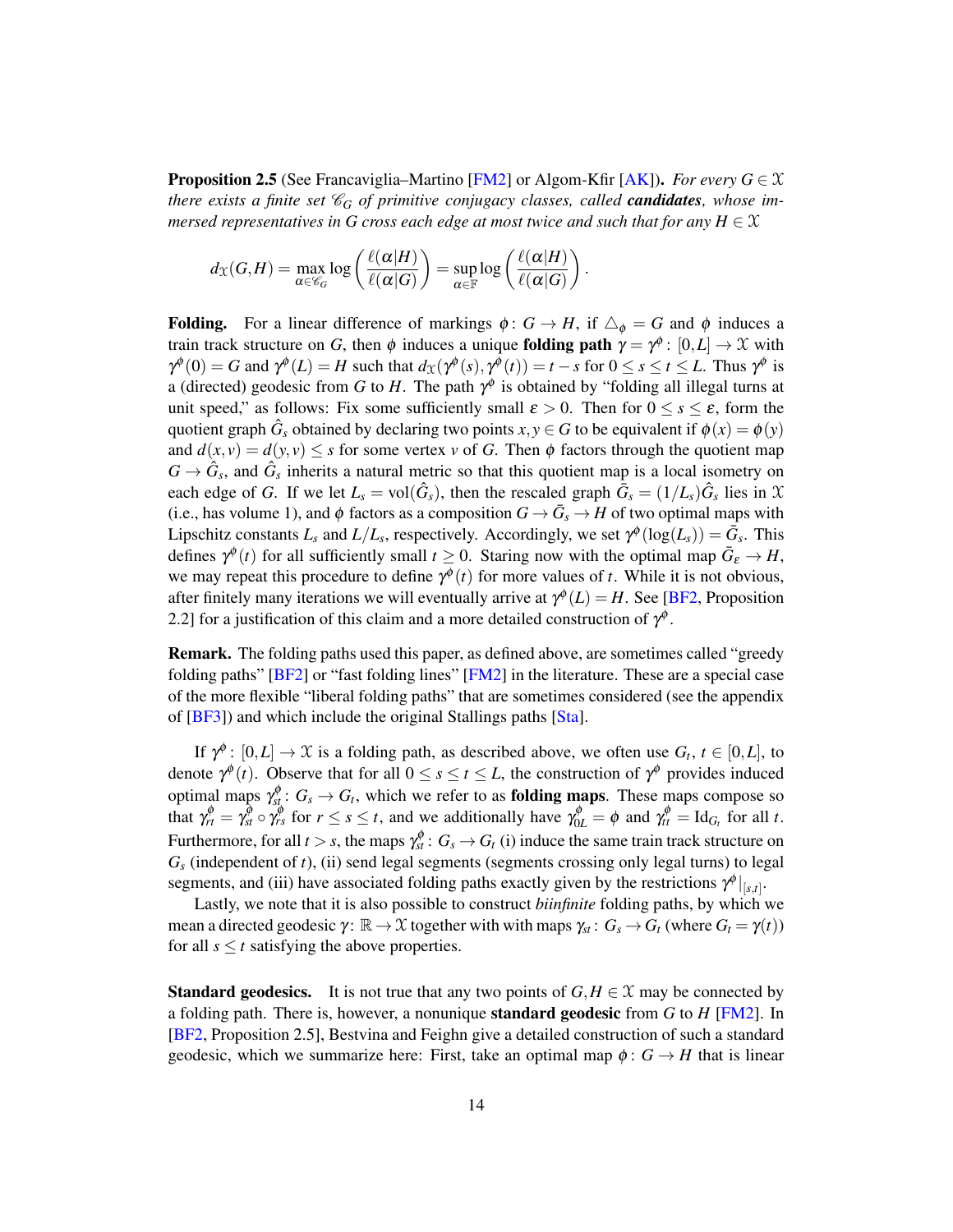on edges and consider the tension subgraph  $\Delta_{\phi}$  of *G*. Let  $\Sigma_G \subset \mathcal{X}$  denote the simplex of all (volume–1) length functions on the marked graph *G*. By shortening some of the edges outside of  $\triangle_{\phi}$  (and rescaling to maintain volume 1), one may then find a point  $G' \in \overline{\Sigma_G}$ in the closed simplex together with an optimal difference of markings  $\phi' : G' \to H$  whose tension graph  $\triangle_{\phi'}$  is all of *G*<sup> $\prime$ </sup> and such that

$$
d_{\mathfrak{X}}(G,H) = d_{\mathfrak{X}}(G,G') + d_{\mathfrak{X}}(G',H).
$$

If  $\gamma_1$  denotes the linear path in  $\overline{\Sigma_G}$  from *G* to *G'* (which when parameterized by arc length is a directed geodesic) and  $\gamma_2 = \gamma^{\phi'}$  denotes the folding path from *G'* to *H* induced by  $\phi'$ , it follows from the equation above that the concatenation  $\gamma_1 \gamma_2$  is a directed geodesic from G to *H*.

Let us introduce the following terminology. By a **rescaling path** we mean a linear path  $I \to \mathcal{X}$  in a closed simplex  $\overline{\Sigma_G}$  parameterized by arclength. While such a path can in principle have infinite length in the negative direction (if the volume of a core subgraph tends to 0 as  $t \to -\infty$ ), every rescaling path has finite length in the forward direction since a subgraph can only stretch until its volume is equal to 1. More specifically:

<span id="page-14-0"></span>**Lemma 2.6.** *If*  $G_t$ ,  $t \in [0, L]$ , is a rescaling path with  $G_0 \in \mathfrak{X}_{\epsilon}$ , then  $L \leq \log(2/\epsilon)$ .

*Proof.* Let  $\alpha$  be any candidate for  $G_0$ , so the immersed loop representing  $\alpha$  in  $G_0$  crosses each edge at most twice. Since  $G_0$  and  $G_L$  represent the same marked graphs up to collapsing some edges of  $G_0$ ,  $\alpha | G_L$  crosses no edge more than twice. Thus we have  $\ell(\alpha | G_L) \leq 2$ . On the other hand  $\ell(\alpha|G_0) \ge \varepsilon$  by assumption. Thus  $\frac{\ell(\alpha|G_L)}{\ell(\alpha|G_0)} \le \frac{2}{\varepsilon}$  $\frac{2}{\varepsilon}$ . Since this holds for every candidate of *G*, [Proposition 2.5](#page-12-0) implies that  $L = d_{\mathcal{X}}(G_0, G_L) \leq \log(2/\varepsilon)$ , as claimed.  $\Box$ 

In general, by a **standard geodesic** we mean a (directed) geodesic  $\gamma: I \to \mathcal{X}$  that is either a folding path, a rescaling path, or a concatenation  $\gamma: I \to \mathcal{X}$  of a rescaling path  $\gamma: \mathbf{I}^s \to \mathcal{X}$  and a folding path  $\gamma: \mathbf{I}^f \to \mathcal{X}$ , where in the latter case we require  $\mathbf{I}^s_+ = \mathbf{I}^f_- \in \mathbb{R}$ , that  $I = I^s \cup I^f$ , and that the concatenation is a directed geodesic. In this latter case the **folding image** of the standard geodesic is denoted  $\text{Im}^f(\gamma) = \gamma(\mathbf{I}^f)$ , and the **scaling image** is similarly denoted  $\text{Im}^{\text{sc}}(\gamma) = \gamma(\mathbf{I}^s)$ . For notational convenience, when the standard geodesic  $\gamma: I \to \mathfrak{X}$  is simply a rescaling path, we define  $\text{Im}^{\text{sc}}(\gamma) = \gamma(I)$  and  $\text{Im}^{\text{f}}(\gamma) = \gamma(I_+)$  (recall that  $I_+ < \infty$  for rescaling paths); when  $\gamma$  is simply a folding path we define  $\text{Im}^f(\gamma) = \gamma(I)$ and either Im<sup>sc</sup>(γ) =  $\gamma(I_{-})$  or Im<sup>sc</sup>(γ) = 0 depending on whether I<sub>-</sub>  $\in \mathbb{R}$  or I<sub>-</sub> =  $-\infty$ . In particular, note that the  $\text{Im}^f(\gamma)$  is nonempty for every standard geodesic.

Folding and unfolding. In Section 5 of [\[BF2\]](#page-47-1), Bestvina and Feighn give a detailed account of what happens to an immersed path in the graph  $G_t$  under folding and unfolding. We review the basics here, as they will be needed in [Section 6.](#page-31-0) For additional details and examples, see [\[BF2\]](#page-47-1).

Fix a folding path  $\gamma(t) = G_t$  with  $t \in [a, b]$ , and let  $p_b$  be an immersed path in  $G_b$ . It is always possible to lift (or unfold)  $p_b$  to an immersed path  $p_t$  in  $G_t$  with the property that  $p_t$  maps to a path in  $G_b$  whose immersed representative, rel endpoints, is  $p_b$  (recall that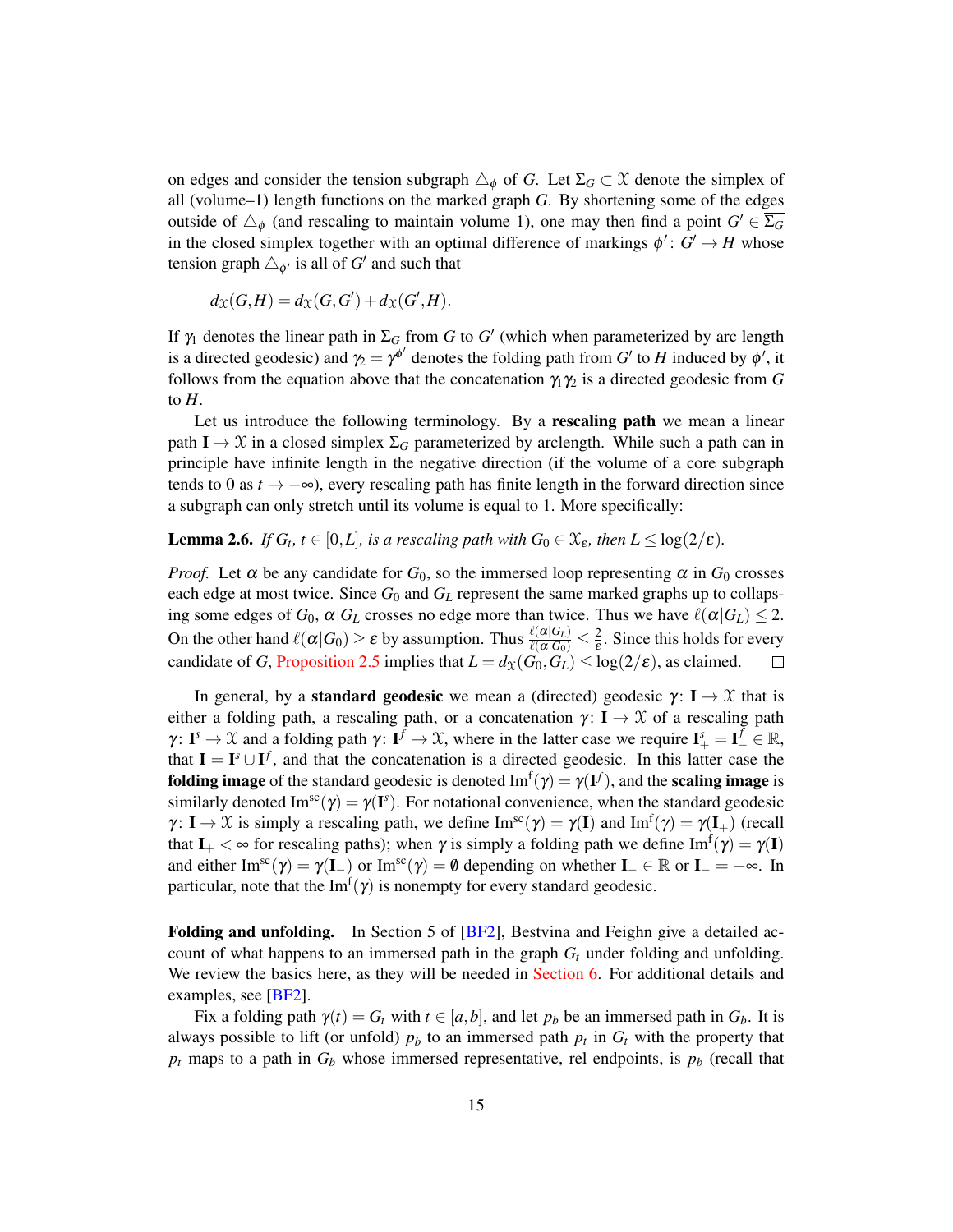the folding path  $\gamma$  comes equipped with folding maps  $\gamma_{tb}$ :  $G_t \rightarrow G_b$ ). These lifts are not necessarily unique, but Bestvina and Feighn show that we can remove segments from the ends of  $p_b$  to obtain unique lifts. This is their unfolding principle, which we state as the following lemma:

<span id="page-15-1"></span>Lemma 2.7 (Unfolding principle [\[BF2\]](#page-47-1)). *With the set up above, lifting p<sup>b</sup> to G<sup>t</sup> is unique between the first and last illegal turns of pb, including the germs of directions beyond these turns.*

The process of lifting (uniquely) an immersed segment  $p<sub>b</sub>$  whose endpoints are at illegal turns is called **unfolding**. Note that the unfolding principle applies to an illegal turn itself. In particular, if  $\alpha$  is a conjugacy class of  $\mathbb F$  and  $p_b$  is either a subpath of  $\alpha|G_t$  with endpoints illegal turns or an illegal turn of  $\alpha | G_b$ , then  $p_b$  unfolds to path (or an illegal turn)  $p_t$  that is contained in  $\alpha | G_t$ . Moreover, multiple occurrences of  $p_b$  in  $\alpha | G_b$  all unfold to  $p_t$  as a subpath of  $G_t$ . This all follows from the unfolding principle.

Similarly, we can understand the image of certain subpaths  $p_a$  of  $\alpha | G_a$  under the folding path  $G_t$ . Note that the image of  $p_a$  in  $G_t$  is not necessarily contained in the image of  $\alpha | G_t$ , even after tightening (i.e. passing to the immersed representative). However, if there is a subpath  $p_b$  of  $\alpha | G_b$  with endpoints at illegal turns which unfolds to  $p_a$  in  $\alpha | G_a$ , then unfolding gives a unique path  $p_t$  of  $G_t$  whose endpoints are at illegal turns of  $G_t$ . By the above paragraph, these unfolded paths have the property that  $p_t$  is a subsegment of  $\alpha|G_t$  for all  $t \in [a, b]$ .

Projecting to standard geodesics. In [\[BF2,](#page-47-1) Definition 6.3] Bestvina and Feighn define for any folding path  $\gamma: I \to \mathcal{X}$  a **projection**  $Pr_{\gamma}: \mathcal{X} \to \gamma(I)$  onto the image of the folding path (one could alternately think of the projection as landing in the domain interval I). As the definition of  $Pr_Y(H)$  is rather technical—in short it involves looking at the infimum of times *t* for which a certain cover of  $\gamma(t)$  contains an immersed legal segment of length 3—we delay a careful discussion until  $\S 4.1$  where a precise construction of the projection  $Pr_\gamma: \mathcal{X} \to \gamma(I)$  is given in [Definition 4.9.](#page-27-0) However, although  $Pr_\gamma$  does coarsely agree with the closest-point-projection to  $\gamma(I)$  in special circumstances (see [Lemma 4.11\)](#page-28-0), we caution that Pr<sub>γ</sub> is generally *unrelated* to the closest-point-projection onto  $\gamma(I)$ .

Taking the existence of this projection for granted for the time being, we presently extend this construction in the natural way to any standard geodesic  $\gamma: I \to \mathcal{X}$  by declaring  $\Pr_{\gamma} := \Pr_{\gamma} : \mathfrak{X} \to \text{Im}^f(\gamma)$ , where  $\mathbf{I} = \mathbf{I}^s \cup \mathbf{I}^f$  and  $\gamma^f = \gamma|_{\mathbf{I}^f}$  is the folding portion of  $\gamma$ . (Recall that  $\text{Im}^f(\gamma) \neq \emptyset$  for every standard geodesic  $\gamma$ ).

### <span id="page-15-0"></span>2.8 The free factor complex

The (free) factor complex  $\mathcal F$  of  $\mathbb F$  is the simplicial complex whose vertices are conjugacy classes of nontrivial, proper free factors of F. A collection of vertices  $\{[A_0], \ldots, [A_k]\}$  determines a *k*–simplex if, after reordering and choosing conjugacy representatives, we have  $A_0 < \cdots < A_k$ . The free factor complex was first introduce by Hatcher and Vogtmann in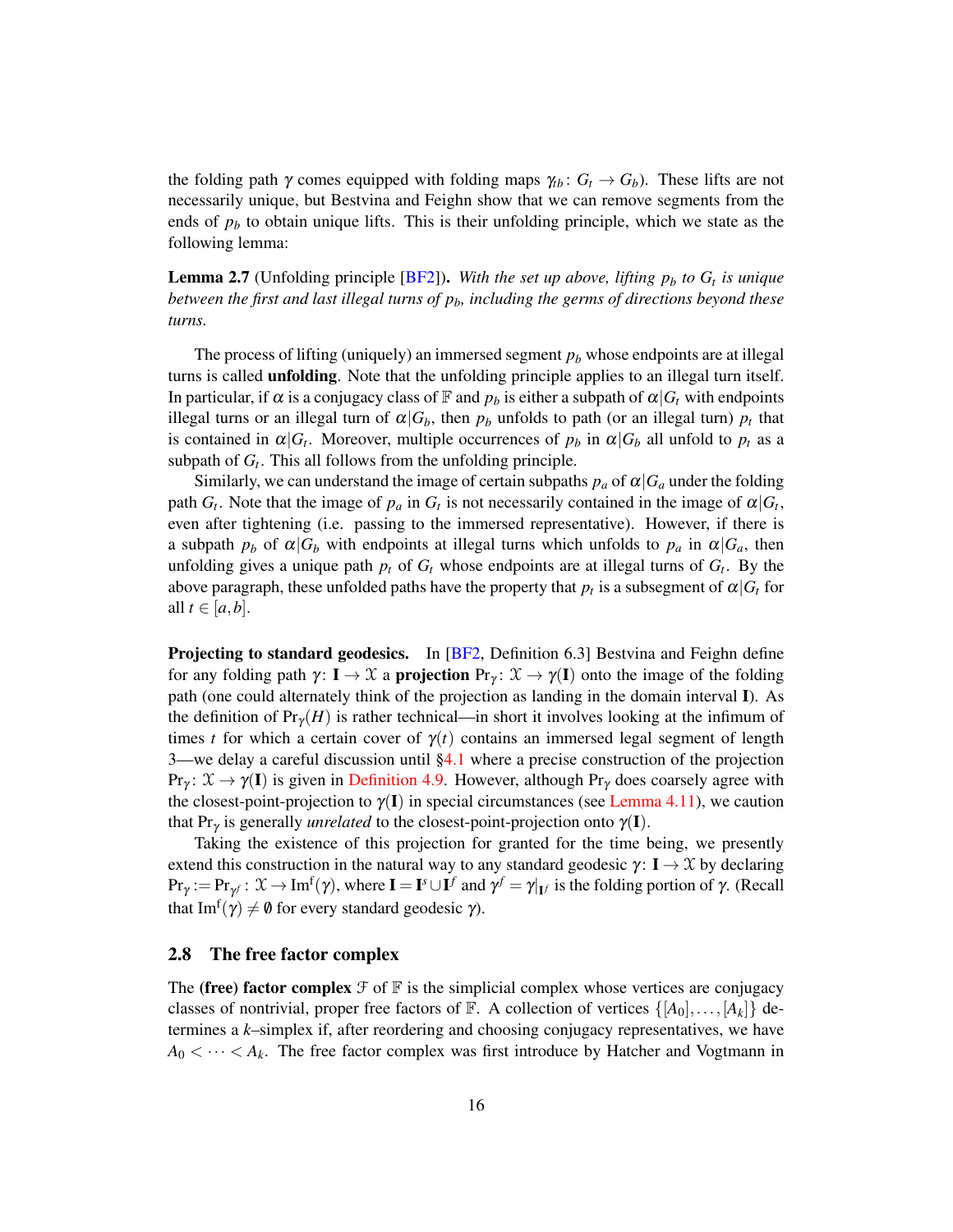[\[HV\]](#page-48-11). When it should cause no confusing to do so, we will usually drop the conjugacy symbol from the notation and denote a conjugacy class of free factors by  $A \in \mathcal{F}^0$ .

We equip the factor complex  $F$  with its simplicial path metric. That is, we geometrically view  $\mathcal F$  as the simplicial graph  $\mathcal F^1$  equipped with the path metric in which each edge has length 1. For our purposes, the significance of the factor complex stems from the following foundational result of Bestvina and Feighn:

<span id="page-16-0"></span>Theorem 2.8 (Bestvina–Feighn [\[BF2\]](#page-47-1)). *The factor complex* F *is Gromov-hyperbolic.*

There is a natural (coarse) projection  $\pi: \mathcal{X} \to \mathcal{F}$  defined by sending  $G \in \mathcal{X}$  to the set of free factors corresponding to proper subgraphs of *G*. That is,

 $\pi(G) = \{\pi_1(G'): G' \text{ is a proper, connected, noncontractible subgraph of } G \} \subset \mathcal{F}^0,$ 

where  $\pi_1(G') \leq \pi_1(G)$  is identified with a free factor of F via the marking  $\mathcal{R} \to G$ . This projection is a key tool in the proof of [Theorem 2.8](#page-16-0) above. For  $G \in X$ , it is quickly verified that diam<sub> $\mathcal{F}(\pi(G)) \leq 4$  [\[BF2,](#page-47-1) Lemma 3.1].</sub>

Let us define the **factor distance** between two points  $G, H \in \mathcal{X}$  to be

 $d_{\mathcal{F}}(G,H) = \text{diam}_{\mathcal{F}}(\pi(G) \cup \pi(H)).$ 

Corollary 3.5 of [\[BF2\]](#page-47-1) shows that  $d_f(G,H) \leq 12e^{d_x(G,H)} + 32$ . In fact, as indicated in [\[BF2\]](#page-47-1), this may easily be strengthened to show that  $\pi$  is coarsely 80–Lipschitz:

<span id="page-16-3"></span>**Lemma 2.9.** *For any*  $G, H \in \mathcal{X}$  *we have*  $d_{\mathcal{F}}(G, H) \leq 80d_{\mathcal{X}}(G, H) + 80$ *.* 

*Proof.* Let  $L = d_X(G,H)$ , and let  $\gamma: [0,L] \to \mathcal{X}$  be a standard geodesic from G to H. If  $k = [L]$ , then we may find times  $0 = t_0 < \cdots < t_k = L$  so that  $d_X(\gamma(t_i), \gamma(t_{i+1})) \leq 1$  for all  $0 \le i \le k$ . By Corollary 3.5 of [\[BF2\]](#page-47-1), it follows that  $d_f(\gamma(t_i), \gamma(t_{i+1})) \le 12e + 32$  for each *i*, and thus that  $d_f(G,H) \leq (12e+32)k \leq 80L+80$  by the triangle inequality.  $\Box$ 

Similarly, we will use the following easy lemma:

<span id="page-16-2"></span>Lemma 2.10. *Suppose that there is a nontrivial conjugacy class* α *which has length less than* 1 *on both*  $G, H \in \mathcal{X}$ *. Then*  $d_{\mathcal{F}}(G, H) \leq 10$ *.* 

*Proof.* Such a conjugacy class would determine an immersed loop contained in a proper core subgraph of each graph. Hence,  $\alpha$  is simultaneously contained in free factors A and B appearing in the diameter-4 projections of *G* and *H*, respectively. In this case,  $d_f(A, B) \le 2$ ([\[Tay,](#page-49-8) Section 3.2]), showing that the union  $\pi(G) \cup \pi(H)$  has diameter at most 10.  $\Box$ 

<span id="page-16-1"></span>In the process of showing that  $\mathcal F$  is hyperbolic, Bestvina and Feighn also prove the following very useful result; it essentially says that the projection onto a folding path is strongly contracting when viewed from the factor complex.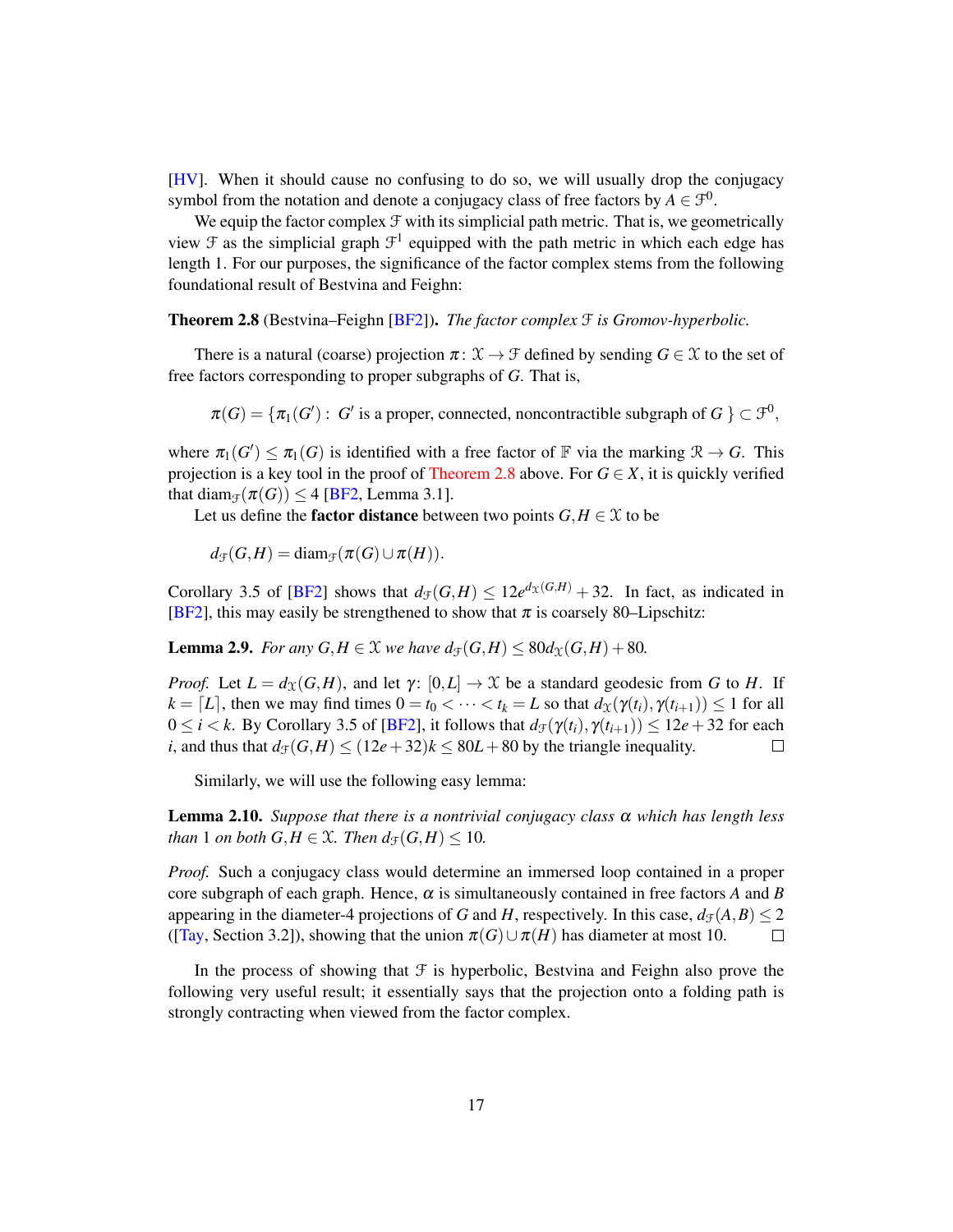Proposition 2.11 (Bestvina–Feighn [\[BF2,](#page-47-1) Proposition 7.2]). *There exists a universal constant* B (depending only on  $rk(\mathbb{F})$ ) such that the following holds. If  $H$ ,  $H' \in \mathcal{X}$  satisfy  $d_{\mathfrak{X}}(H,H') \leq M$  and  $\gamma: \mathbf{I} \to \mathfrak{X}$  is a standard geodesic with  $d_{\mathfrak{X}}(H,\gamma(t)) \geq M$  for all t, then  $d_{\mathcal{F}}(\Pr_{\gamma}(H),\Pr_{\gamma}(H')) \leq B.$ 

Remark. While Proposition 7.2 of [\[BF2\]](#page-47-1) is only stated for the projection to a finite length folding path, it clearly holds for our generalized projection to a finite length standard geodesic. By considering an exhaustion by finite length subpaths, the result is also seen to hold for infinite length standard geodesics.

## 2.9 Out $(\mathbb{F})$  basics

We recall some of the structure of automorphisms of  $\mathbb F$  and the dynamics of their actions on X and F. The group Out( $\mathbb{F}$ ) acts naturally on X by changing the marking:  $\phi \cdot (G, g, \ell) =$  $(G, g \circ \hat{\phi}^{-1}, \ell)$ , where  $\hat{\phi}^{-1}$ :  $\mathcal{R} \to \mathcal{R}$  is any homotopy equivalence whose induced map on  $\mathbb{F} \cong \pi_1(\mathcal{R})$  is in the outer automorphism class  $\phi^{-1} \in Out(\mathbb{F})$ . One may easily verify that  $G \mapsto \phi \cdot G$  defines an isometry of  $(\mathfrak{X}, d_{\mathfrak{X}})$ . Each outer automorphism  $\phi \in Out(\mathbb{F})$  permutes the set  $\mathcal{F}^0$  of conjugacy classes of free factors via  $\phi \cdot [A] = [\phi(A)]$ , and this extends to a simplicial (and hence isometric) action of Out(F) on  $\mathcal F$ . The actions of Out(F) on  $\mathcal X$  and  $\mathcal F$ are equivariant with respect to the projection  $\pi: \mathfrak{X} \to \mathfrak{F}$ : For each  $G \in \mathfrak{X}$ ,

 $\pi(\phi \cdot G) = \phi \cdot \pi(G)$ 

as subsets of F.

**Full irreducibility.** We are primarily interested in elements  $\phi \in Out(\mathbb{F})$  that are fully irreducible, meaning that no positive power of  $\phi$  fixes the conjugacy class of any free factor of F. Hence  $\phi$  is fully irreducible if and only if its action on  $\mathcal F$  has no periodic vertices. In fact, Bestvina and Feighn have shown the following:

**Theorem 2.12** (Bestvina–Feighn [\[BF2\]](#page-47-1)). An element  $\phi \in Out(\mathbb{F})$  acts with positive trans*lation length on the free factor complex* F *if and only if* φ *is fully irreducible.*

Recall that the (stable) translation length of  $\phi \in Out(\mathbb{F})$  acting on  $\mathcal F$  is by definition

$$
\ell_{\mathcal{F}}(\phi) = \lim_{n \to \infty} \frac{d_{\mathcal{F}}(A, \phi^n A)}{n},
$$

for any  $A \in \mathcal{F}^0$ . It is well known (and easily verified) that  $\ell_{\mathcal{F}}(\phi)$  does not depend on the choice of *A* and that  $\ell_{\mathcal{F}}(\phi^n) = n \cdot \ell_{\mathcal{F}}(\phi)$ . Having positive translation length implies that for any  $A \in \mathcal{F}^0$ , the orbit map  $\mathbb{Z} \to \mathcal{F}$  defined by  $n \mapsto \phi^n \cdot A$  is a quasi-geodesic in  $\mathcal{F}$ . In [Section 9](#page-43-0) we also discuss translation lengths of elements of  $Out(\mathbb{F})$  acting on a different hyperbolic complex. Regardless of the context, we call an isometry of a hyperbolic space loxodromic if it acts with positive translation length.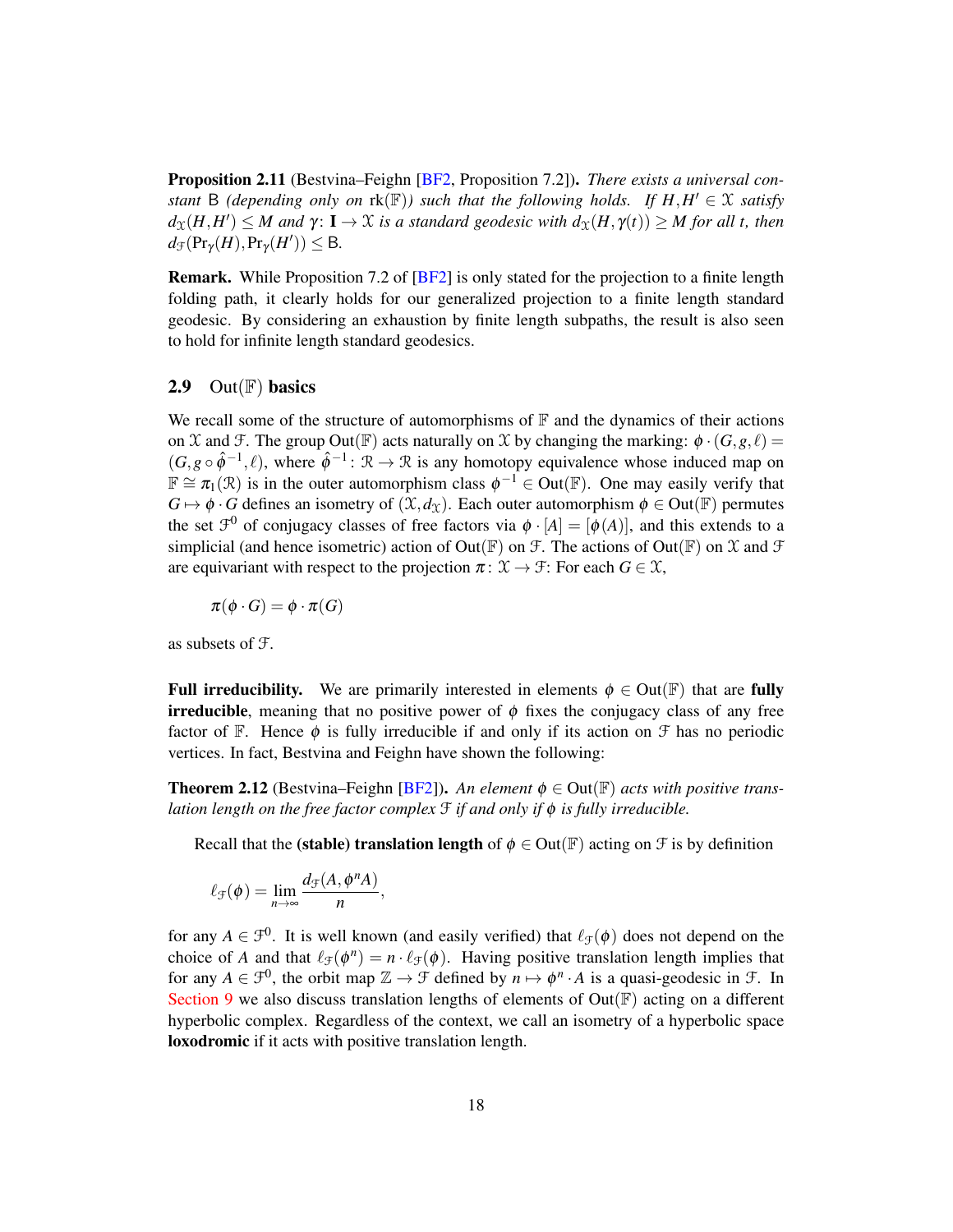**Hyperbolicity.** An element  $\phi\in$  Out( $\mathbb F)$  is said to be **hyperbolic** or **atoroidal** if  $\phi^i(\alpha)\neq\alpha$ for every nontrivial conjugacy class  $\alpha$  in F and every  $i \geq 1$ . While neither hyperbolicity nor full irreducibility implies the other, there are many automorphisms of  $\mathbb F$  that have both these properties. Hyperbolic elements of  $Out(\mathbb{F})$  are essential to our discussion because of the following theorem of Brinkmann.

<span id="page-18-1"></span>**Theorem 2.13** (Brinkmann [\[Bri\]](#page-48-2)). *The outer automorphism class of*  $\Phi \in Aut(\mathbb{F})$  *is hyperbolic if and only if the semidirect product*  $\mathbb{F} \rtimes_{\Phi} \mathbb{Z}$  *is a Gromov-hyperbolic group.* 

We say that  $\Gamma \leq Out(\mathbb{F})$  is **purely hyperbolic** if every infinite order element of  $\Gamma$  is hyperbolic. Before concluding this section, we observe that when  $\Gamma$  is purely hyperbolic there is a uniform upper bound (depending only on  $rk(\mathbb{F})$ ) on the number of elements of  $\Gamma$ that fix any given conjugacy class. To this end, for  $\alpha$  a conjugacy class in  $\mathbb F$  set

 $\Gamma_{\alpha} = \{ \phi \in \Gamma : \phi(\alpha) = \alpha \}.$ 

<span id="page-18-3"></span>**Lemma 2.14.** *There is a constant*  $e_r$  *depending only on the rank*  $r = \text{rk}(\mathbb{F})$  *such that for any purely hyperbolic* Γ ≤ Out(F) *we have* |Γα| ≤ *e<sup>r</sup> for each nontrivial conjugacy class* α  $of \mathbb{F}$ .

*Proof.* Since Γ is purely hyperbolic,  $\Gamma_{\alpha}$  is a torsion subgroup of Out( $\mathbb{F}$ ). It is known that any torsion element survives in the quotient  $Out(\mathbb{F}) \to GL_r(\mathbb{Z}/3\mathbb{Z})$  [\[CV\]](#page-48-8) and so  $\Gamma_\alpha$  injects into  $GL_r(\mathbb{Z}/3\mathbb{Z})$ . Hence, we may take  $e_r = |GL_r(\mathbb{Z}/3\mathbb{Z})|$ .  $\Box$ 

## <span id="page-18-0"></span>3 Quasiconvexity and folding paths

For the main results of [Section 4](#page-20-0) we will need to know that outgoing balls in the Lipschitz metric are quasiconvex with respect to folding paths. This is proven in [Corollary 3.3](#page-19-0) below. We first show in [Proposition 3.2](#page-19-1) that the length of every conjugacy class is quasiconvex along folding paths.

We begin by recalling some notation from [\[BF2\]](#page-47-1). For a folding path  $G_t$ ,  $t \in I$ , define the **illegality**  $m(G_{t_0})$  of  $G_{t_0}$  at time  $t_0$  to be

$$
m(G_{t_0})=\sum_{v}\sum_{\Omega_v}(|\Omega_v|-1),
$$

where *v* varies over the vertices of  $G_t$  and  $\Omega$ <sub>*v*</sub> varies over all gates of  $G$ <sub>*t*0</sub> at the vertex *v* (so each  $\Omega$ <sub>*v*</sub> is an equivalence class of directions at *v*). Note that if we set  $M = 6$  rk( $\mathbb{F}$ ) – 6, which bounds twice the number of edges of any graph in  $\mathcal{X}$ , then  $1 \leq m(G_t) \leq M$  for all *t*. We often write  $m_t$  for  $m(G_t)$  when the folding path is understood. For any conjugacy class  $\alpha$ , we additionally let  $k_t = k(\alpha | G_t)$  denote the number of illegal turns in  $\alpha | G_t$ .

In Corollary 4.5 and Lemma 4.4 of [\[BF2\]](#page-47-1), Bestvina and Feighn show that the function  $t \mapsto \ell(\alpha|G_t)$  is piecewise exponential and that its right derivative at time  $t_0$  is given by

$$
\ell(\alpha|G_{t_0})-2\frac{k(\alpha|G_{t_0})}{m(G_{t_0})}.
$$

<span id="page-18-2"></span>Using this, they prove the following estimate: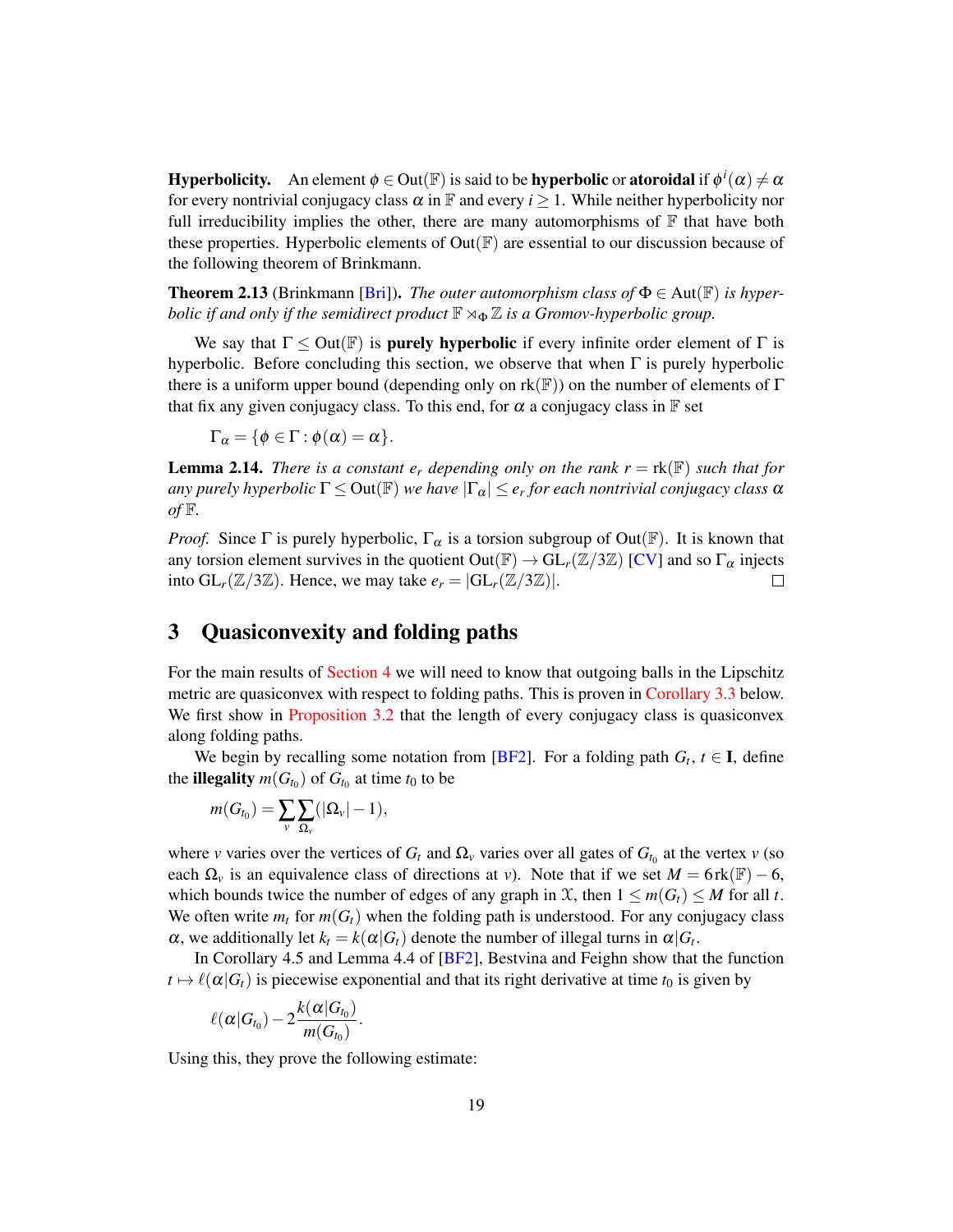**Lemma 3.1** (Bestvina–Feighn [\[BF2,](#page-47-1) Lemma 4.10]). *Suppose that*  $G_t$ ,  $t \in [0, L]$ , is a folding *path and that*  $\alpha$  *is any conjugacy class in*  $\mathbb{F}$ *. Then for all*  $t \in [0, L]$  *we have* 

$$
\ell(\alpha|G_t) \leq \max\{2k(\alpha|G_0), \ell(\alpha|G_L)\}.
$$

<span id="page-19-1"></span>**Proposition 3.2** (Quasiconvexity of lengths along folding paths). Let  $G_t$ ,  $t \in [0, L]$ , be a *folding path, and let* α *be any conjugacy class in* F*. Then*

$$
\ell(\alpha|G_t) \leq 6\operatorname{rk}(\mathbb{F}) \cdot \max \left\{ \ell(\alpha|G_0), \ell(\alpha|G_L) \right\}.
$$

*Proof.* Let  $l \in [0, L]$  be the supremum of times for which the piecewise exponential function  $t \mapsto \ell(\alpha|G_t)$  is decreasing on [0,*l*). Hence the right derivative of  $\ell(\alpha|G_t)$  at time *l* is nonnegative. If  $l = L$ , then we are done. Otherwise, by the derivative formula above we have  $\ell(\alpha|G_l) \geq 2 \frac{k_l}{m}$  $\frac{k_l}{m_l} \geq 2\frac{k_l}{6r}$ , where  $r = \text{rk}(\mathbb{F})$ . Hence

$$
k_l \leq 3r \cdot \ell(\alpha|G_l) \leq 3r \cdot \ell(\alpha|G_0)
$$

by the choice of *l*. Applying [Lemma 3.1,](#page-18-2) we see that for all  $t \in [l, L]$ ,

$$
\ell(\alpha|G_t) \leq \max\{2k_l, \ell(\alpha|G_L)\}\
$$
  

$$
\leq \max\{6r \cdot \ell(\alpha|G_0), \ell(\alpha|G_L)\}.
$$

Since  $\ell(\alpha|G_t) \leq \ell(\alpha|G_0)$  for all  $t \in [0, l]$ , this completes the proof.

 $\Box$ 

<span id="page-19-0"></span>Corollary 3.3 (Outgoing balls are folding-path-quasiconvex). *There exists a universal constant* A *(depending only on*  $rk(\mathbb{F})$ *) such that the following holds. For any*  $H \in \mathcal{X}$  *and*  $R > 0$ *, if*  $\gamma$ :  $[0,L] \to \mathcal{X}$  *is a folding path*  $\gamma(t) = G_t$  *with*  $d_{\mathcal{X}}(H,G_0), d_{\mathcal{X}}(H,G_L) \leq R$ , then for all  $t \in [0,L]$  *we have* 

$$
d_{\mathfrak{X}}(H,G_t)\leq R+\mathsf{A}.
$$

*Proof.* Applying [Proposition 3.2,](#page-19-1) for any time  $t \in [0, L]$  we have

$$
d_{\mathcal{X}}(H, G_{t}) = \sup_{c \in \mathbb{F}} \log \left( \frac{\ell(c|G_{t})}{\ell(c|H)} \right)
$$
  
\n
$$
\leq \sup_{c \in \mathbb{F}} \log \left( 6\mathrm{rk}(\mathbb{F}) \cdot \frac{\max \{ \ell(c|G_{0}), \ell(c|G_{L}) \}}{\ell(c|H)} \right)
$$
  
\n
$$
\leq \log(6\mathrm{rk}(\mathbb{F})) + \max \left\{ \sup_{c \in \mathbb{F}} \log \left( \frac{\ell(c|G_{0})}{\ell(c|H)} \right), \sup_{c \in \mathbb{F}} \log \left( \frac{\ell(c|G_{L})}{\ell(c|H)} \right) \right\}
$$
  
\n
$$
\leq \log(6\mathrm{rk}(\mathbb{F})) + R.
$$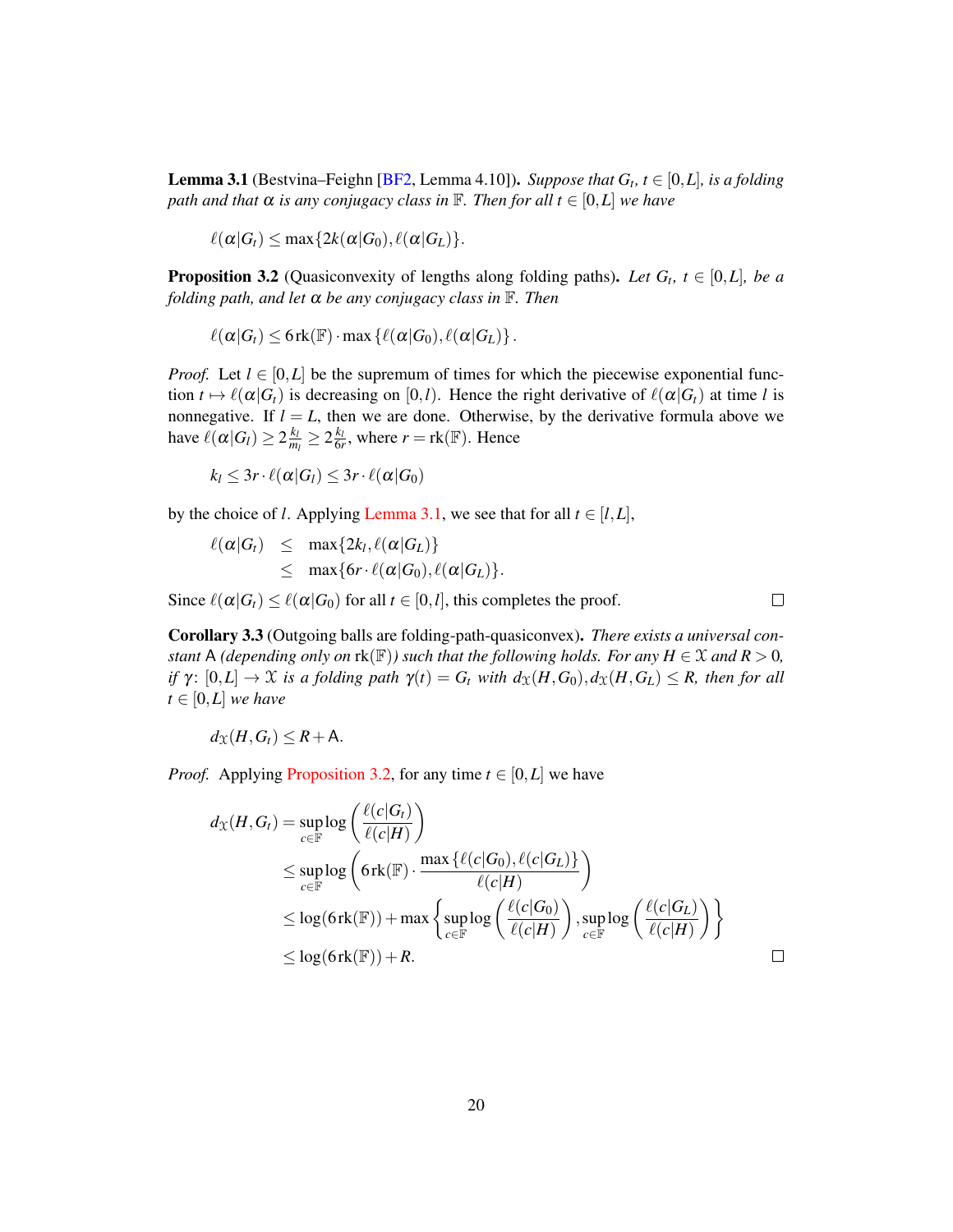## <span id="page-20-0"></span>4 Stability for F–progressing quasigeodesics

In this section we explore the structure of quasigeodesics in Outer space that project to parameterized quasigeodesics in the factor complex. We show that, as in a hyperbolic space, such quasigeodesics are stable in the sense that they fellow travel any geodesic with the same endpoints. More specifically, we prove the following.

<span id="page-20-1"></span>**Theorem 4.1** (F–progressing quasigeodesics are stable). Let  $\gamma$ :  $I \rightarrow \mathcal{X}$  be a *K*–*quasigeodesic whose projection*  $\pi \circ \gamma$ : **I**  $\rightarrow$  *F is also a K*–*quasigeodesic. Then there exist constants*  $A, \varepsilon > 0$  *and*  $K' \ge 1$  *depending only on* K (*and the injectivity radius of the terminal endpoint*  $\gamma(\mathbf{I}_{+})$  *when*  $\mathbf{I}_{+}<\infty$ *) with the following property: If*  $\rho: \mathbf{J} \to \mathcal{X}$  *is any geodesic with the same endpoints as* γ*, then*

- *(i)*  $\gamma(I), \rho(J) \subset \mathcal{X}_{\varepsilon}$ *,*
- *(ii)*  $d_{\text{Haus}}(\gamma(\mathbf{I}), \rho(\mathbf{J})) < A$ , and
- *(iii)*  $\pi \circ \rho : \mathbf{J} \to \mathcal{F}$  *is a (parameterized)*  $K'$ –*quasigeodesic.*

Our proof relies crucially on the projection  $Pr_y: \mathcal{X} \to \gamma(I)$  from Outer space to the image of any standard geodesic  $\gamma: I \to \mathcal{X}$ . As recorded in [Proposition 2.11,](#page-16-1) Bestvina and Feighn prove that this projection is strongly contracting when viewed in the factor complex, and they use this to show that F is  $\delta$ -hyperbolic [\[BF2\]](#page-47-1). The projection  $\pi \circ \gamma$  of  $\gamma$  to the factor complex is also shown to be a unparameterized  $K_f$ –quasigeodesics, where  $K_f$  depends only on rk(F) [\[BF2\]](#page-47-1). As a quasigeodesic, the nearest point retraction  $\mathbf{n}_{\pi \circ \gamma}$ :  $\mathcal{F} \to \pi(\gamma(\mathbf{I}))$  onto the image  $\pi(\gamma(\mathbf{I}))$  is coarsely  $L_0$ –Lipschitz for some  $L_0$  that depends only on  $\delta$  and  $K_f$ . The next lemma verifies that  $n_{\pi \circ \gamma}$ :  $\mathcal{F} \to \pi(\gamma(\mathbf{I}))$  agrees with the Bestvina–Feighn projection  $\pi \circ Pr_{\gamma} \colon \mathcal{F} \to \pi(\gamma(\mathbf{I}))$  up to uniformly bounded error.

<span id="page-20-2"></span>**Lemma 4.2.** *There is a constant*  $D_1 \geq 0$ *, depending only on*  $rk(\mathbb{F})$ *, such that for any*  $H \in \mathcal{X}$ *and any standard geodesic γ*: **I** → *X we have* 

$$
d_{\mathcal{F}}(\pi(\mathrm{Pr}_{\gamma}(H)), \mathbf{n}_{\pi\circ\gamma}(\pi(H))) \leq D_1.
$$

*Proof.* To simply notation, set  $\hat{C} = \pi(\Pr_Y(H))$ ,  $C = \pi(H)$ , and  $A' = \mathbf{n}_{\pi \circ \gamma}(C)$ ; both of these points lie on the unparameterized  $K_f$ -quasigeodesic  $\pi(\gamma(I))$ . Now let  $\hat{\rho}$  and  $\rho'$  be folding paths whose images in  $\mathcal F$  joint  $C$  to  $\hat C$  and  $A'$ , respectively. We are now in the situation of [\[BF2,](#page-47-1) Proposition 9.1], which states that there is a  $Q'$  on  $\pi(\rho')$  whose distance from  $\hat{C}$  is no greater than  $B_1$ , where  $B_1$  is a uniform constant.

Since  $\pi(\rho')$  is an unparameterized  $K_f$ -quasigeodesic, any geodesic  $[C, A']$  in  $\mathcal F$  joining *C* and *A*<sup> $\prime$ </sup> contains a point  $Q_0$  with  $d_f(Q^{\prime}, Q_0) \le R_0$ , where  $R_0 = R_0(\delta, K_f)$  is the constant from [Proposition 2.1.](#page-7-0) Hence,  $d_{\mathcal{F}}(Q_0, C) \leq B_1 + R_0$ . Since, no factor on  $\pi(\gamma)$  is closer to *C* than *A*<sup> $\prime$ </sup>, we must have  $d_{\mathcal{F}}(Q_0, A') \leq B_1 + R_0$ . Hence, we conclude that  $d_{\mathcal{F}}(A', \hat{C}) \leq$  $2(B_1 + R_0)$ . Thus the lemma holds with  $D_1 = 2(B_1 + R_0)$ .  $\Box$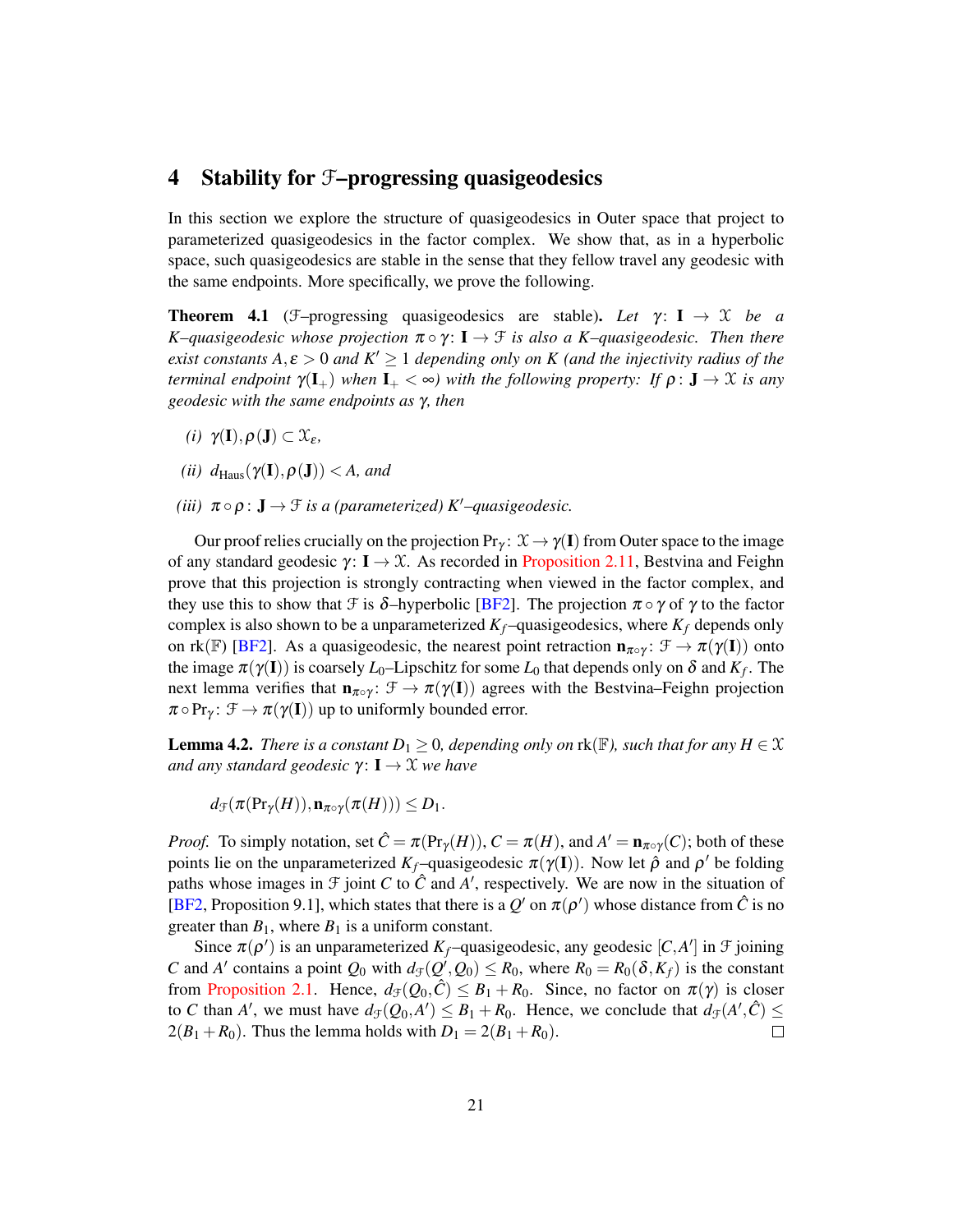The proof of [Theorem 4.1](#page-20-1) with take the rest of the section and require several lemmas. In fact, we first prove the theorem in the special case that  $\rho$  is a standard geodesic [\(Proposi](#page-26-1)[tion 4.7\)](#page-26-1) and complete the general proof in [Section 4.1.](#page-26-0) We note that only the special case is needed for the proof of our main result.

First, we observe that quasigeodesics that make definite progress in the factor graph cannot become arbitrarily thin.

<span id="page-21-0"></span>**Lemma 4.3.** *Let*  $\gamma: I \to \mathcal{X}$  *be a K–quasigeodesic whose projection*  $\pi \circ \gamma: I \to \mathcal{F}$  *is also a K*–*quasigeodesic. Then there is an*  $\varepsilon > 0$  *depending only on K so that*  $\gamma(i) \in \mathcal{X}_{\varepsilon}$  *for all i*  $\in$  **I** *with*  $i + K(K + 11) \in$ **I**.

*Furthermore, for any i* ∈ **I** *with*  $i + K(K+11) \notin I$  (so that necessarily  $I_+ < \infty$ ), we have  $\gamma(i) \in \mathfrak{X}_{\varepsilon'}$  for some  $\varepsilon' > 0$  depending only on K and the injectivity radius of  $\gamma(\mathbf{I}_{+})$ .

*Proof.* Since  $\gamma$  is a *K*-quasigeodesic in  $\mathcal{F}$ , we have  $d_{\mathcal{F}}(\gamma(i), \gamma(j)) \geq \frac{1}{K}|j - i| - K$ . If  $b \geq 0$ is chosen to equal  $K(K + 11)$ , then  $\gamma(i)$  and  $\gamma(i + b)$  have distance in the factor complex at least 11. By [Lemma 2.10,](#page-16-2) this implies that there is no nontrivial conjugacy class having length less than 1 in each of  $\gamma(i)$ ,  $\gamma(i+b) \in \mathcal{X}$ . If there exists  $\alpha \in \mathbb{F}$  with  $\ell(\alpha|\gamma(i)) = \varepsilon \leq 1$ , our choice of *b* thus forces  $\ell(\alpha|\gamma(i+b)) \geq 1$ . Hence we find that

$$
Kb + K \geq d_{\mathfrak{X}}(\gamma(i), \gamma(i+b)) \geq \log \left( \frac{\ell(\alpha | \gamma(i+b))}{\ell(\alpha | \gamma(i))} \right) \geq \log \left( \frac{1}{\epsilon} \right).
$$

This ensures  $\varepsilon \ge e^{-(Kb+K)}$ , and so we conclude  $\gamma(i) \in \mathfrak{X}_{e^{-(Kb+K)}}$  for all  $i \in I$  with  $i + b \in I$ .

Finally suppose  $I_+ < \infty$  and that  $\gamma(I_+) \in \mathfrak{X}_{\epsilon_0}$ . If  $i \in I$  fails to satisfy  $i + b \in I$ , then for any nontrivial  $\alpha \in \mathbb{F}$  we similarly have

$$
Kb + K \geq d_{\mathfrak{X}}(\gamma(i), \gamma(\mathbf{I}_{+})) \geq \log\left(\frac{\ell(\alpha | \gamma(\mathbf{I}_{+}))}{\ell(\alpha | \gamma(i))}\right) \geq \log\left(\frac{\varepsilon_{0}}{\ell(\alpha | \gamma(i))}\right).
$$

Thus  $\ell(\alpha|\gamma(i)) \ge \varepsilon_0 e^{-(Kb+K)}$  for every nontrivial  $\alpha \in \mathbb{F}$ , which proves the claim.

<span id="page-21-1"></span>**Proposition 4.4.** Let  $\gamma: I \to \mathcal{X}$  be a K–quasigeodesic whose projection  $\pi \circ \gamma: I \to \mathcal{F}$  is also *a K–quasigeodesic, and let*  $\rho: \mathbf{J} \to \mathbf{X}$  *be a standard geodesic with the same endpoints as γ. Then there exists a constant*  $D_0 \geq 0$  *depending only on K so that* 

 $\Box$ 

- *(i) For all i*  $\in$  **I** *there is t<sub>i</sub>*  $\in$  **J** *so that*  $d_{\mathcal{X}}(\gamma(i), \rho(i_i)) \le D_0$ .
- *(ii) For all*  $j \in J$  *there is*  $s_j \in I$  *so that*  $d_X(\gamma(s_j), \rho(j)) \le D_0$ .

*Proof.* We first prove (i). Let B be the universal constant from [Proposition 2.11,](#page-16-1) and let  $\tau' =$  $R_0(\delta, \max\{K, K_f\})$  be the fellow-travelling constant [\(Proposition 2.1\)](#page-7-0) for max $\{K, K_f\}$ – quasigeodesics in a  $\delta$ -hyperbolic space (recall that  $\mathcal F$  is  $\delta$ -hyperbolic). Set  $\tau = \tau' + D_1$ , where  $D_1$  is the constant appearing in [Lemma 4.2.](#page-20-2) Define

$$
M = 2K^2B + K
$$
,  $C_0 = \frac{M - K}{K} = 2KB$ , and  $L_0 = 2K(B + 2\tau + K)$ .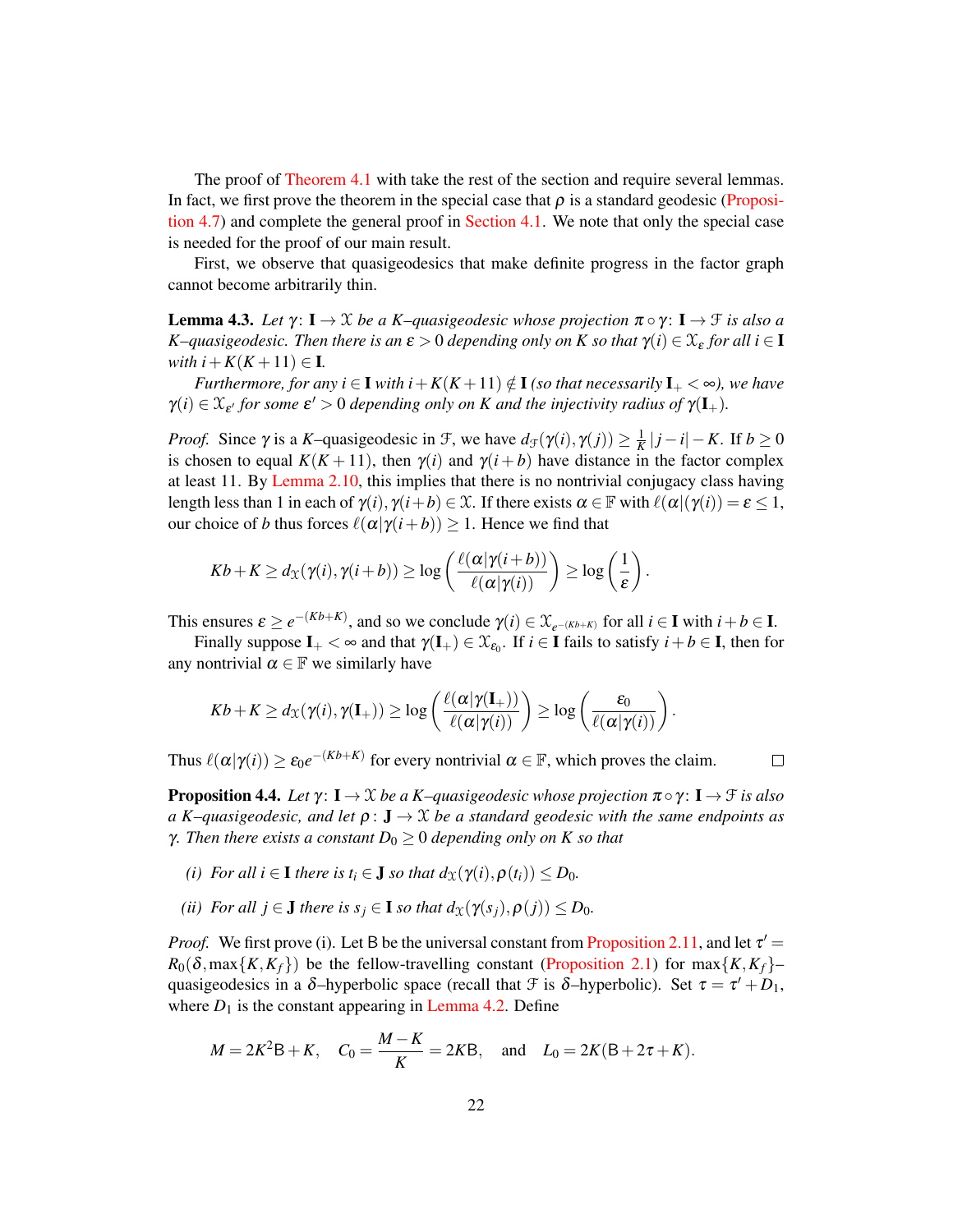Suppose that  $[a,b] \subset \mathbf{I}$  is a subinterval such that  $d_{\mathcal{X}}(\gamma(t),\text{Im}^f(\rho)) \geq M$  for all  $t \in [a,b]$ . Setting  $n = \lfloor (b-a)/C_0 \rfloor$ , we then have the sequence of points  $q_j = \gamma \left( a + \left( \frac{b-a}{n} \right)^j \right)$  $\frac{-a}{n}$ ) *j*) for  $j = 0, \ldots, n$ . Notice that these points enjoy

$$
d_{\mathcal{X}}(q_j, q_{j+1}) \leq K\left(\frac{b-a}{n}\right) + K \leq K(C_0) + K = M
$$

for each  $j = 0, \ldots, n - 1$ . Since  $d_{\mathfrak{X}}(q_j, \text{Im}^f(\rho)) \geq M$  by assumption, [Proposition 2.11](#page-16-1) now implies that

$$
d_{\mathcal{F}}\Big(\text{Pr}_{\rho}(q_j),\text{Pr}_{\rho}(q_{j+1})\Big) \leq B
$$

for all  $j = 0, ..., n-1$ .

Recall that by [Lemma 4.2,](#page-20-2)  $\pi(\Pr_{\rho}(q_j)) \in \pi(\text{Im}^f(\rho))$  is within distance  $D_1$  from the closest point projection of  $\pi(q_j) \in \mathcal{F}$  to the path  $\pi(\rho(\mathbf{J}))$ . (Note that  $\pi(\rho(\mathbf{J})) = \pi(\mathrm{Im}^{\mathrm{f}}(\rho))$ since rescaling paths have constant projection in  $\mathcal F$  by construction.) Since  $\pi \circ \gamma$  and  $\pi \circ \rho$ are both (unparameterized) max ${K, K_f}$ –quasigeodesics and  $\mathcal F$  is  $\delta$ –hyperbolic, these paths have Hausdorff distance at most  $\tau'$  in  $\mathcal{F}$ . It follows that for each  $j = 0, \ldots, n$  we also have  $d_{\mathcal{F}}(\pi(q_j), \pi(\text{Pr}_{\rho}(q_j))) \leq \tau' + D_1 = \tau$ . By the triangle inequality, we now have

$$
d_{\mathcal{F}}(\gamma(a), \gamma(b)) \leq d_{\mathcal{F}}(q_0, \Pr_{\rho}(q_0)) + \sum_{j=0}^{n-1} d_{\mathcal{F}}\Big(\Pr_{\rho}(q_j), \Pr_{\rho}(q_{j+1})\Big) + d_{\mathcal{F}}(\Pr_{\rho}(q_n), q_n)
$$
  
\n
$$
\leq n\mathsf{B} + 2\tau
$$
  
\n
$$
\leq \left(\frac{b-a}{C_0} + 1\right)\mathsf{B} + 2\tau
$$
  
\n
$$
= \frac{b-a}{2K} + \mathsf{B} + 2\tau.
$$

On the other hand, by hypothesis we also have  $d_{\mathcal{F}}(\gamma(a), \gamma(b)) \geq \frac{b-a}{K} - K$ . Combining these, we find that

$$
b-a \le 2K(B+2\tau+K) = L_0.
$$

That is,  $L_0$  is an upper bound for the length of any subinterval of I on which  $\gamma$  stays at least distance *M* from  $\text{Im}^f(\rho)$ . Said differently, for any  $t \in I$ , there exists  $0 \le t' \le L_0$  so that  $d_{\mathfrak{X}}(\gamma(t+t'),\text{Im}^f(\rho)) < M$ . (When  $t + L_0 \in \mathbf{I}$  this is clear. When  $t + L_0 \notin \mathbf{I}$ , then we necessarily have  $I_+ < \infty$  and the assumption that  $\gamma$  and  $\rho$  have the same ends ensures  $\gamma(I_+) \in \text{Im}^f(\rho)$ .) In particular, we conclude that

$$
d_{\mathfrak{X}}(\gamma(t),\text{Im}^{\text{f}}(\rho)) \leq d_{\mathfrak{X}}(\gamma(t),\gamma(t+t')) + d_{\mathfrak{X}}(\gamma(t+t'),\text{Im}^{\text{f}}(\rho)) \leq KL_0 + K + M.
$$

This proves (i) with  $D_0 = KL_0 + K + M$ .

We now prove (ii). Let  $E_0$  denote the maximum value of  $D_0 = KL_0 + K + M$  and of the quasiconvexity constant A provided by [Corollary 3.3.](#page-19-0) Note that  $E_0 \geq K$ . For each point  $i \in I$ , let

$$
U_i = \{ y \in \text{Im}^f(\rho) \mid d_{\mathcal{X}}(\gamma(i), y) \leq 4E_0 \}.
$$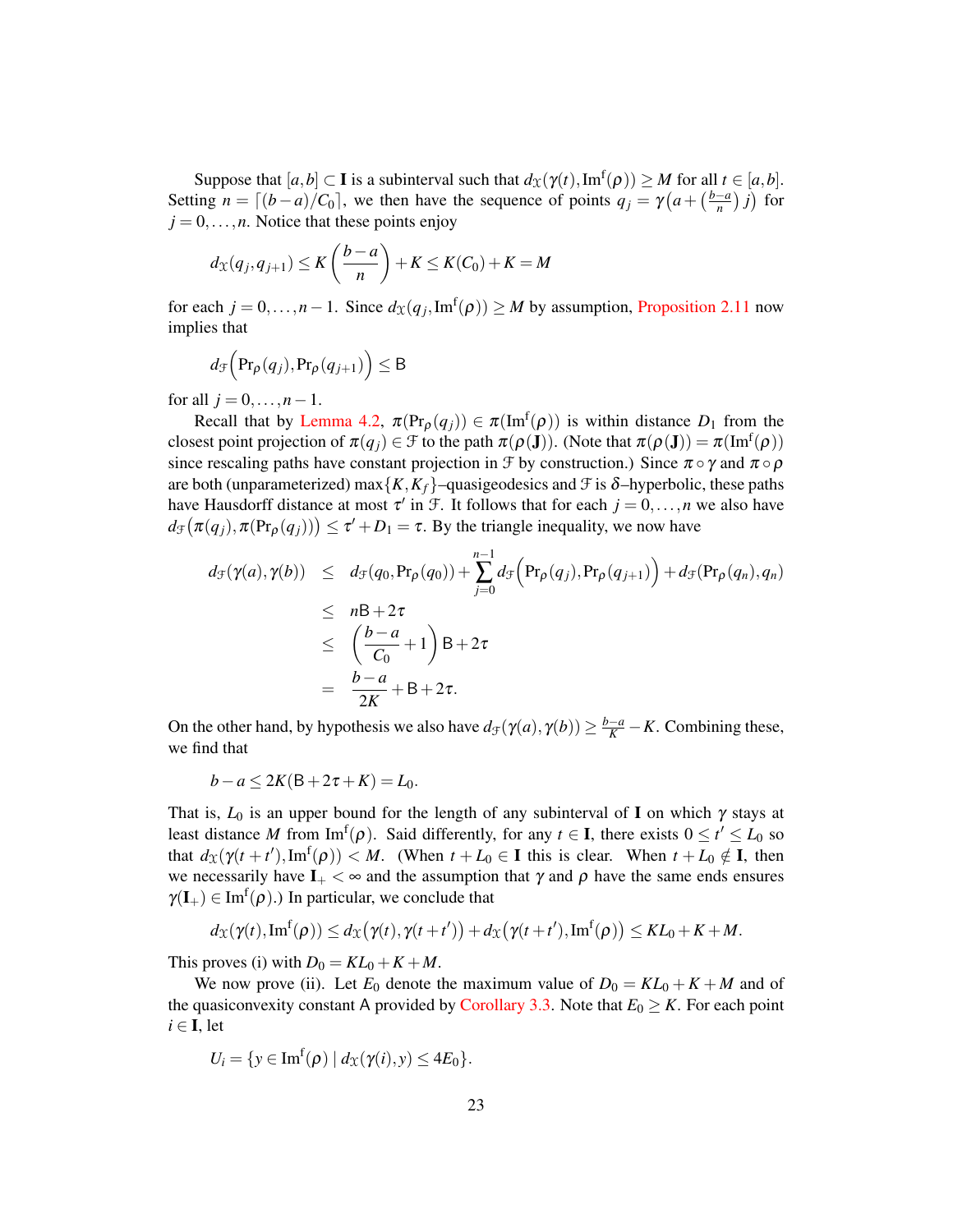By the proof of (i), we know that there exists a point  $y_i \in U_i$  with  $d_{\mathcal{X}}(\gamma(i), y_i) \leq 2E_0$ ; in particular  $U_i$  contains the length  $2E_0$  subinterval of Im<sup>f</sup>( $\rho$ ) starting at  $y_i$ . Let  $W_i \subset$ Im<sup>f</sup> $(\rho)$  denote the smallest connected interval containing  $U_i$ . It follows that each interval  $W_i$  with  $\rho(\mathbf{J}_+) \notin W_i$  has length at least  $2E_0$ . By [Corollary 3.3](#page-19-0) we additionally know that  $d_{\mathfrak{X}}(\gamma(i), w) \leq 4E_0 + A \leq 5E_0$  for all  $w \in W_i$ .

Using that the projection  $\pi: \mathcal{X} \to \mathcal{F}$  is coarsely 80–Lipschitz [\(Lemma 2.9\)](#page-16-3) we see that diam<sub> $\tau$ </sub>  $\pi$  ({ $\gamma$ (*i*)}  $\cup$  *W<sub>i</sub>*)  $\leq$  80(10*E*<sub>0</sub>). In particular, if *i*, *j*  $\in$  **I** satisfy  $|i - j| \geq 2 \cdot 80(10 K E_0)$ , then  $d_{\mathcal{F}}(\gamma(i), \gamma(j)) \geq 2 \cdot 80(10E_0)$  ensuring that  $\pi(W_i)$  and  $\pi(W_i)$  are disjoint. In particular, this implies  $W_i \cap W_j = \emptyset$ . On the other hand, if *i*, *j* ∈ I satisfy *i* < *j* and  $(j - i) \le 1$ , then

$$
d_{\mathcal{X}}(\gamma(i), y_j) \leq d_{\mathcal{X}}(\gamma(i), \gamma(j)) + d_{\mathcal{X}}(\gamma(j), y_j) \leq K(1) + K + 2E_0 \leq 4E_0
$$

showing that  $y_j \in U_i$  by definition. Thus  $W_i$  and  $W_j$  intersect whenever  $|i - j| \leq 1$ . This implies that the union

$$
W=\cup_{i\in \mathbf{I}}W_i
$$

is a connected subinterval of  $\text{Im}^f(\rho)$ . We claim that in fact  $W = \text{Im}^f(\rho)$ .

To see this, first suppose  $I_+ < \infty$ , in which case we also have  $J_+ < \infty$  and  $\gamma(I_+) =$  $\rho(\mathbf{J}_+) \in \text{Im}^f(\rho)$  by assumption. In particular,  $\rho(\mathbf{J}_+) \in W_{\mathbf{I}_+} \subset W$  by definition. If we instead have  $I_+ = J_+ = \infty$ , then the above shows that for any  $t \in J$  we can find infinitely many disjoint intervals  $W_i \subset \rho([t, \infty))$  that each have length at least  $2E_0$ . Thus  $W \cap \rho([t, \infty))$  is an infinite-length interval and so covers the positive end of  $\text{Im}^{f}(\rho)$ .

Now suppose  $I_-=J_-=-\infty$ . In this case, we claim  $\rho$  cannot have an initial rescaling segment (i.e., that  $\text{Im}^{sc}(\rho) = \emptyset$  and consequently that  $\rho(\mathbf{J}) = \text{Im}^{f}(\rho)$ ). Indeed, if  $\text{Im}^{sc}(\rho)$ were nonempty then it must have infinite length in the negative direction. Since it is a rescaling path, this implies  $\text{Im}^{\text{sc}}(\rho)$  contains arbitrarily thin points [\(Lemma 2.6\)](#page-14-0). However this contradicts the fact that  $\gamma(I)$  is contained in some thick part  $\mathcal{X}_{\varepsilon}$  (by [Lemma 4.3\)](#page-21-0) and that the initial rays of  $\gamma$  and  $\rho$  have finite Hausdorff distance. Therefore, Im<sup>f</sup> $(\rho)$  has infinite length in the negative direction and the same argument as above shows that  $W \cap \rho((-\infty,t])$ has infinite length for any  $t \in J$ . Whence  $W = \text{Im}^{f}(\rho)$  as claimed.

Finally suppose  $I_- \neq -\infty$ . Let  $t \in J$  be such that  $\rho(t) = y_{I_-} \in U_{I_-} \subset \text{Im}^f(\rho)$ . Then  $d_{\mathfrak{X}}(\gamma(\mathbf{I}_-),\rho(t)) \leq 4E_0$  by definition and, since  $\rho$  is a geodesic, it follows that

$$
d_{\mathfrak{X}}(\gamma(\mathbf{I}_{-}),\rho(s))=d_{\mathfrak{X}}(\rho(\mathbf{J}_{-}),\rho(s))\leq 4E_0
$$

for all  $s \in [\mathbf{J}^-, t]$ . In particular,  $U_{\mathbf{I}^-} \subset W$  contains the left endpoint of  $\text{Im}^f(\rho)$  which proves the desired equality  $W = \text{Im}^{f}(\rho)$ . Moreover, the above equation shows that any point  $y \in$ Im<sup>sc</sup>(*ρ*) satisfies  $d_{\mathcal{X}}(\gamma(\mathbf{I}_-), y)$  ≤ 4*E*<sub>0</sub>. Therefore we conclude that for every *s* ∈ **J** the point  $\rho(s) \in \text{Im}^{\text{sc}}(\rho) \cup W$  satisfies  $d_{\mathfrak{X}}(\gamma(\mathbf{I}), \rho(s)) \leq 5E_0$ . Hence (ii) holds with  $D_0 = 5E_0$ .  $\Box$ 

<span id="page-23-0"></span>**Lemma 4.5** (Thinness prevents factor progress). *Suppose that*  $\gamma: [0, L] \rightarrow \mathcal{X}$  *is a finitelength geodesic and that*  $\gamma(t)$  *is*  $\varepsilon$ –*thin for all*  $t \in [0, L]$ *. Then* 

$$
d_{\mathfrak{X}}(\gamma(0),\gamma(L)) \geq \log(1/\varepsilon) \frac{d_{\mathfrak{F}}(\gamma(0),\gamma(L)) - 20}{20}.
$$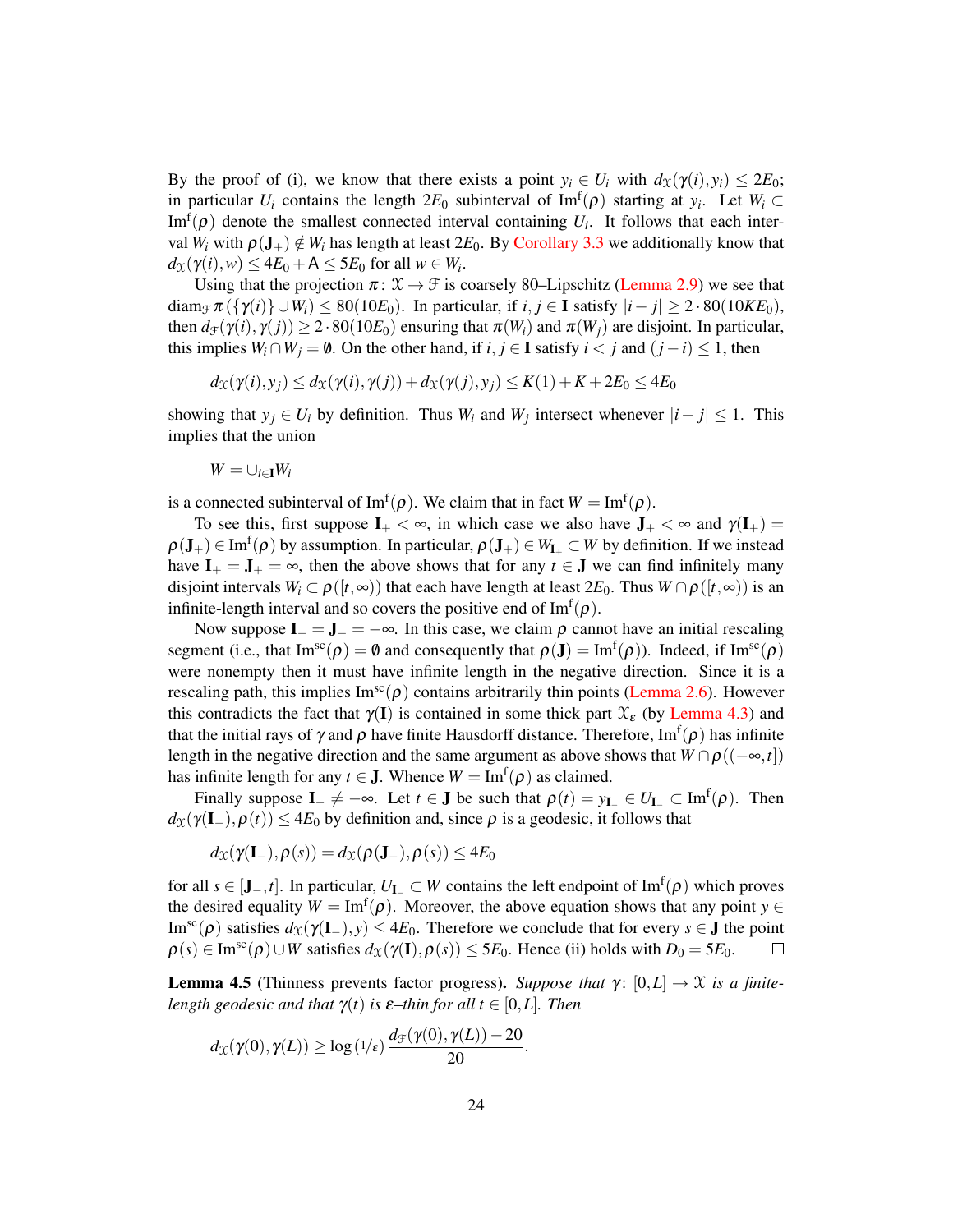*Proof.* We may suppose  $N = d_{\mathcal{F}}(\gamma(0), \gamma(L)) > 11$ , for otherwise there is nothing to prove. Set  $a_0 = 0$ . Supposing by induction that  $a_i \in [0, L)$  has been defined for some  $i \ge 0$ , we then set

$$
a_{i+1} = \sup\{t \in [a_i, L] \mid d_{\mathcal{F}}(\gamma(a_i), \gamma(t)) \leq 15\}.
$$

In this way, we obtain a sequence of times  $0 = a_0 < \cdots < a_n = L$ . Notice that provided  $a_{i+1} < L$ , we necessarily have  $d_f(\gamma(a_i), \gamma(a_{i+1} + \delta)) \ge 16$  for all  $\delta > 0$ . Furthermore, for all sufficiently small  $\delta$ , the graphs  $\gamma(a_{i+1})$  and  $\gamma(a_{i+1} + \delta)$  necessarily have embedded loops representing the same conjugacy class, and so the projections  $\pi(\gamma(a_{i+1}))$  and  $\pi(\gamma(a_{i+1} +$ δ)) must overlap. Therefore the union of  $\pi(\gamma(a_i))$  and  $\pi(\gamma(a_{i+1}))$  has diameter at least 12. By [Lemma 2.10,](#page-16-2) this implies that there is no nontrivial conjugacy class with length less than 1 in both graphs  $\gamma(a_i)$  and  $\gamma(a_{i+1})$ . Since by assumption  $\ell(\beta|\gamma(a_i)) < \varepsilon$  for some nontrivial  $\beta \in \mathbb{F}$ , it follows that  $\ell(\beta|\gamma(a_{i+1})) \geq 1$  and thus that

$$
d_{\mathfrak{X}}(\gamma(a_i), \gamma(a_{i+1})) \geq \log\left(\frac{\ell(\beta|\gamma(a_{i+1}))}{\ell(\beta|\gamma(a_i))}\right) > \log(1/\varepsilon).
$$

Therefore, since  $\gamma$  is a geodesic, we find that

<span id="page-24-0"></span>
$$
d_{\mathcal{X}}(\gamma(a_0), \gamma(a_n)) = \sum_{i=0}^{n-1} d_{\mathcal{X}}(\gamma(a_i), \gamma(a_{i+1})) \ge (n-1) \log (1/\varepsilon).
$$
 (3)

On the other hand, for each  $i > 0$  we can find arbitrarily small numbers  $\delta > 0$  so that  $d_f(\gamma(a_{i-1}), \gamma(a_i - \delta)) \leq 15$ . Since  $\delta$  here can be taken arbitrarily small, it follows that  $\gamma(a_i - \delta)$  and  $\gamma(a_i)$  necessarily share an embedded loop. Consequently  $\pi(\gamma(a_i))$  and  $\pi(\gamma(a_i-\delta))$  overlap, and so we conclude

<span id="page-24-1"></span>
$$
d_{\mathcal{F}}(\gamma(a_{i-1}), \gamma(a_i)) \leq 20.
$$

By the triangle inequality, it follows that

$$
d_{\mathcal{F}}(\gamma(0), \gamma(L)) = d_{\mathcal{F}}(\gamma(a_0), \gamma(a_n)) \le 20n. \tag{4}
$$

Combining equations [\(3\)](#page-24-0) and [\(4\)](#page-24-1) gives the claimed result.

<span id="page-24-2"></span>**Lemma 4.6.** Let  $\gamma: I \to X$  be a K–quasigeodesic such that  $\pi \circ \gamma: I \to \mathcal{F}$  is a K–quasigeodesic *and*  $\gamma(I) \subset \mathfrak{X}_{\varepsilon}$ . Then there exists  $\varepsilon' > 0$ , depending only on  $\varepsilon$  and K, so that any standard *geodesic*  $\rho: \mathbf{J} \to \mathcal{X}$  *with the same endpoints as*  $\gamma$  *is*  $\varepsilon'$ –*thin, i.e.*  $\rho(\mathbf{J}) \subset \mathcal{X}_{\varepsilon'}$ .

*Proof.* Let  $E \ge 1$  be the maximum of *K* and the constant  $D_0$  provided by [Proposition 4.4,](#page-21-1) and choose  $\varepsilon_1 \leq \varepsilon$  sufficiently small so that  $\log(1/\varepsilon_1) \geq 40E^2$ . Notice that  $\varepsilon_1$  depends only on *K* and  $\varepsilon$ . The facts that  $\gamma(I) \subset \mathcal{X}_{\varepsilon}$  and that  $\rho$  and  $\gamma$  have finite Hausdorff distance (since they share the same endpoints) implies that there is some  $\varepsilon_0$  so that  $\rho(\mathbf{J}) \subset \mathcal{X}_{\varepsilon_0}$ . Choosing  $\varepsilon_0 < \varepsilon$ , we then have  $\rho(\mathbf{J}), \gamma(\mathbf{I}) \subset \mathcal{X}_{\varepsilon_0}$ .

 $\Box$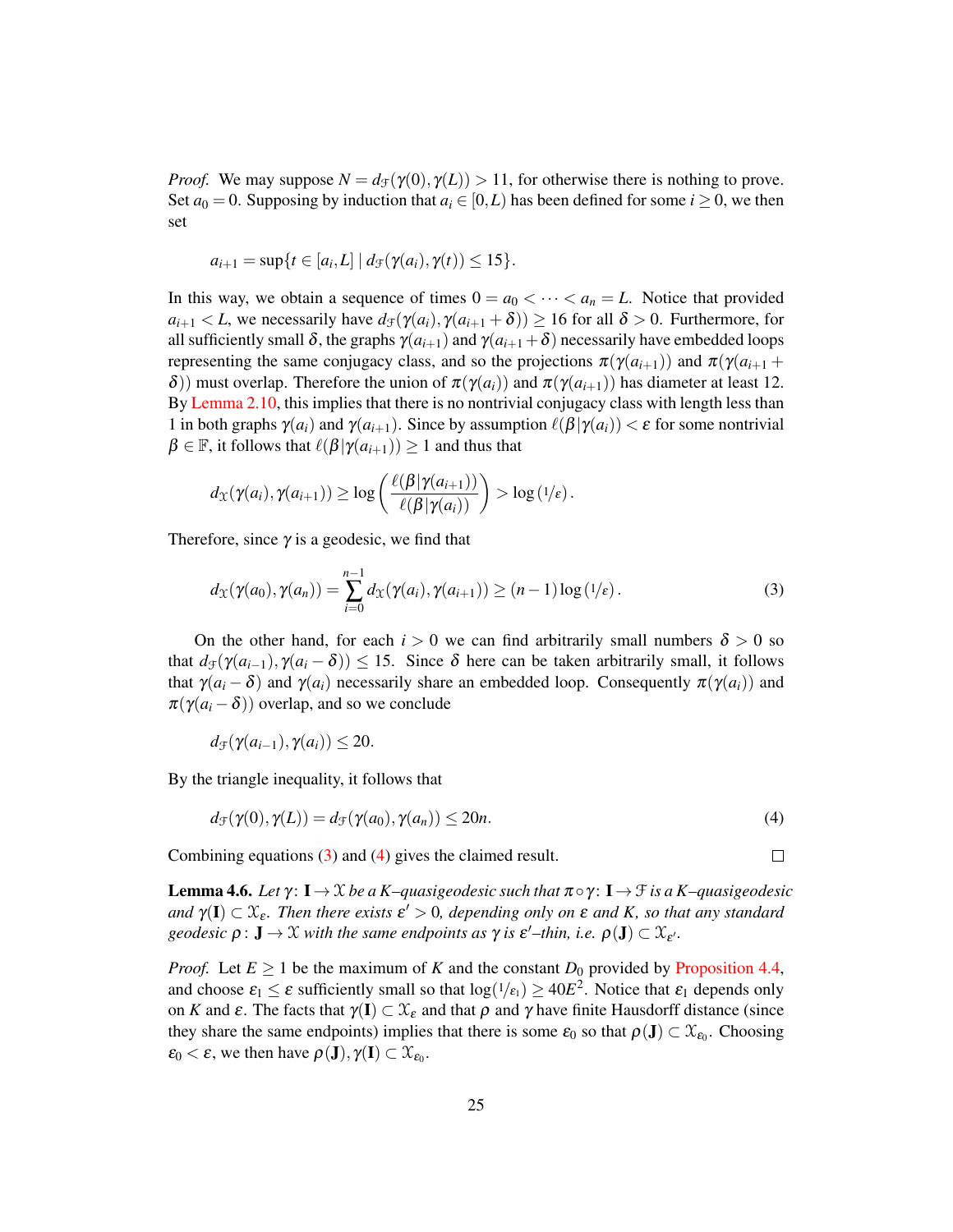Let us write  $G_t = \rho(t)$  for  $t \in J$ . Suppose now that  $(a', b') \subset J$  is subinterval such that  $G_t \notin \mathfrak{X}_{\varepsilon_1}$  for all  $t \in (a', b')$  (i.e,  $G_t$  has an immersed loop of length less than  $\varepsilon_1$ ). Since  $\rho|_{[a',b']}$  is a geodesic, [Lemma 4.5](#page-23-0) implies that

$$
d_{\mathcal{X}}(G_{a'}, G_{b'}) \geq \log\left(\frac{1}{\epsilon_1}\right) \frac{d_{\mathcal{F}}(G_{a'}, G_{b'}) - 20}{20}.
$$

By [Proposition 4.4,](#page-21-1) we can find points  $a, b \in I$  so that  $d_{\mathfrak{X}}(\gamma(a), G_{a'}) \leq E$  and  $d_{\mathfrak{X}}(\gamma(b), G_{b'}) \leq E$ . Together with the fact that  $\pi \colon \mathfrak{X} \to \mathfrak{F}$  is coarsely 80–Lipschitz, this implies

$$
d_{\mathfrak{X}}(G_{a'}, G_{b'}) \geq \log (1/\epsilon_1) \frac{d_{\mathfrak{F}}(\gamma(a), \gamma(b)) - 160E - 20}{20}
$$
  
 
$$
\geq \log (1/\epsilon_1) \frac{\frac{1}{E}|b-a| - 161E - 20}{20}.
$$

On the other hand, since  $\gamma(a)$  and  $G(a')$  are  $\varepsilon_0$ -thick, we have  $d_{\mathfrak{X}}(G_{a'})$ ,  $\gamma(a)) \leq E \cdot M_{\varepsilon_0}$ , for  $M_{\epsilon_0}$  as in [Lemma 2.3.](#page-11-1) So by the triangle inequality,

$$
d_{\mathcal{X}}(G_{a'}, G_{b'}) \leq d_{\mathcal{X}}(G_{a'}, \gamma(a)) + d_{\mathcal{X}}(\gamma(a), \gamma(b)) + d_{\mathcal{X}}(\gamma(b), G_{b'})
$$
  
 
$$
\leq E \cdot M_{\varepsilon_0} + E|b-a| + 2E.
$$

Combining these inequalities, and using  $log(1/\epsilon_1) \geq 40E^2$ , we find that

$$
|b - a| \le M_{\epsilon_0} + 2 + 322E^2 + 40E
$$

By the triangle inequality it follows that

$$
|b'-a'| \leq d_{\mathfrak{X}}(G_{a'},\gamma(a)) + d_{\mathfrak{X}}(\gamma(a),\gamma(b)) + d_{\mathfrak{X}}(\gamma(b),G(b'))
$$
  
\n
$$
\leq E \cdot M_{\epsilon_0} + E|b-a| + E + E
$$
  
\n
$$
\leq 2E \cdot M_{\epsilon_0} + 4E + 322E^3 + 40E^2.
$$

In particular, this shows that **J** cannot contain an infinite length subinterval on which  $\rho$ is  $\varepsilon_1$ -thin. Thus  $J' := \{t \in J \mid G_t \notin \mathcal{X}_{\varepsilon_1}\}\$ is a disjoint union of finite subintervals of J. Each component of **J** thus has the form  $(c', d') \subset \mathbf{I}'$  where  $G_{c'}$ ,  $G_{d'} \in \mathcal{X}_{\varepsilon_1}$  but  $G_t \notin \mathcal{X}_{\varepsilon_1}$ for all  $t \in (c', d')$ . (Note that if  $I_{\pm} \neq \pm \infty$ , then  $\gamma(I_{\pm}) \in \mathfrak{X}_{\epsilon_1}$  by choice of  $\epsilon_1 \leq \epsilon$ .) Since  $G_{c}$ ,  $G_{d'} \in \mathcal{X}_{\varepsilon_1}$ , a repetition of the above argument now implies

$$
|d'-c'|\leq L,
$$

where  $L := 2E \cdot M_{\epsilon_1} + 4E + 322E^3 + 40E^2$  depends only on *E* and  $\epsilon_1$  (and hence only on *K* and  $\varepsilon$ ). Consequently, since  $\rho$  is a geodesic, for any  $t \in [c', d']$  and  $\alpha \in \mathbb{F}$  we have

$$
\varepsilon_1 \leq \ell(\alpha|G_{d'}) \leq e^L \ell(\alpha|G_t),
$$

which implies that  $G_t \in \mathfrak{X}_{\varepsilon'}$  for  $\varepsilon' := \varepsilon_1 e^{-L}$ . Since this estimate holds for every point  $t \in \mathbf{J}'$ and  $\varepsilon'$  depends only on *K* and  $\varepsilon$ , the result follows.  $\Box$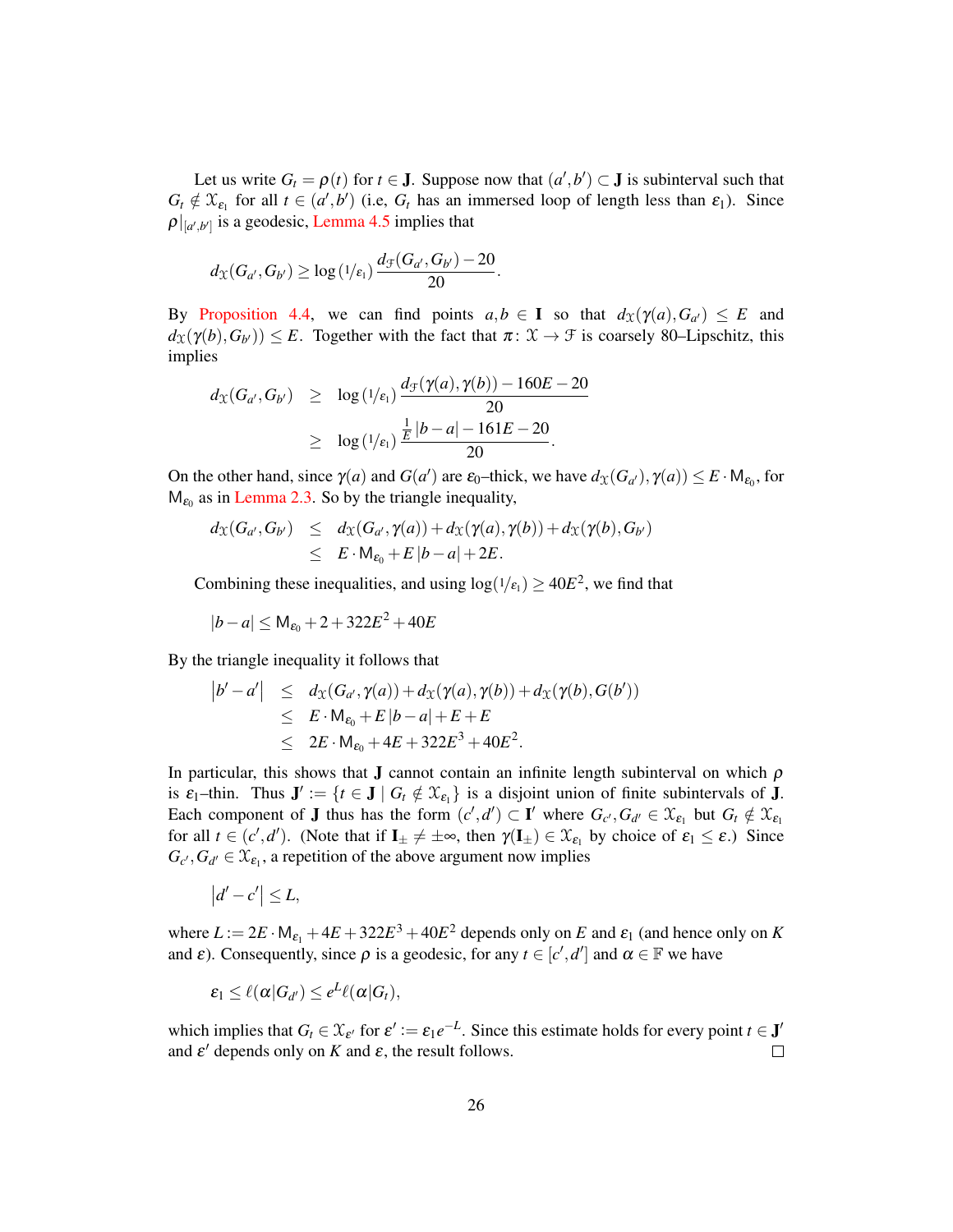Before proving [Theorem 4.1](#page-20-1) in its full generality, we focus on the case where the geodesic ρ is a standard geodesic.

<span id="page-26-1"></span>Proposition 4.7. *The conclusions of [Theorem 4.1](#page-20-1) hold under the additional assumption that*  $\rho: \mathbf{J} \to \mathcal{X}$  *is a standard geodesic.* 

*Proof.* Let  $\gamma: I \to \mathcal{X}$  be a *K*–quasigeodesic whose projection  $\pi \circ \gamma: I \to \mathcal{F}$  is a *K*–quasigeodesic, and let  $\rho: \mathbf{J} \to \mathcal{X}$  be any standard geodesic with the same endpoints as  $\gamma$ . By [Lemma 4.3,](#page-21-0) γ is ε–thick for some  $\epsilon \ge 0$  depending only on K (and on the injectivity radius of  $\gamma(I_+)$ ) when  $I_+ < \infty$ ). [Lemma 4.6](#page-24-2) therefore provides an  $\varepsilon' \geq 0$ , depending only on *K* and  $\varepsilon$ , so that  $\rho(t) \in X_{\varepsilon'}$  for all  $t \in J$ . Thus conclusion (i) holds.

Applying [Proposition 4.4](#page-21-1) in conjunction with the symmetrization estimate from [Lemma 2.3,](#page-11-1) we see that for each *i*  $\in$  **I** there exists  $t_i \in$  **J** with  $d_{\mathcal{X}}^{\text{sym}}$  $\chi^{\text{sym}}(\gamma(i), \rho(t_i)) \leq M_{\varepsilon'}D_0$ . Similarly for every *j*  $\in$  **J** there is some *s<sub>j</sub>*  $\in$  **I** so that  $d_{\mathcal{X}}^{\text{sym}}$  $X^{\text{sym}}_{\alpha}(\gamma(s_j), \rho(j)) \leq M_{\varepsilon'}D_0$ . Thus conclusion (ii) holds with  $A = M_{\varepsilon} D_0$  since we have shown that

$$
d_{\text{Haus}}(\gamma(\mathbf{I}), \rho(\mathbf{J})) \leq M_{\varepsilon'}D_0.
$$

It is now easy to see that  $\pi \circ \rho : \mathbf{J} \to \mathcal{F}$  is a parameterized quasigeodesic: Consider any times  $a, b \in J$  with  $a < b$ . Since  $\pi$  is coarsely 80–Lipschitz, we automatically have

$$
d_{\mathcal{F}}(\rho(a), \rho(b)) \le 80 \cdot d_{\mathcal{X}}(\rho(a), \rho(b)) + 80 = 80|b-a| + 80.
$$

On the other hand, by the above there exist times  $s, t \in I$  such that  $d_{\Upsilon}^{\text{sym}}$  $\chi^{\text{sym}}(\gamma(s), \rho(a))$  and  $d_{\Upsilon}^{\rm sym}$  $\chi^{\text{sym}}(\gamma(t), \rho(b))$  are both bounded by  $M_{\varepsilon}$ , *D*<sub>0</sub>. By the triangle inequality, it follows that

$$
d_{\mathcal{X}}(\gamma(s),\gamma(t)) \geq d_{\mathcal{X}}(\rho(a),\rho(b)) - 2\mathsf{M}_{\varepsilon'}D_0 = |b-a| - 2\mathsf{M}_{\varepsilon'}D_0.
$$

Since  $\gamma$  is a directed *K*–quasigeodesic by assumption, this implies

$$
(t-s)\geq \frac{1}{K}d_{\mathfrak{X}}(\gamma(s),\gamma(t))-K\geq \frac{1}{K}|b-a|-\frac{2\mathsf{M}_{\varepsilon'}D_0}{K}-K.
$$

Since  $\pi \circ \gamma$ :  $J \to \mathcal{F}$  is also a *K*–quasigeodesic, we may extend this to conclude

$$
|b-a|\leq K(t-s)+2{\sf M}_{\varepsilon'}D_0+K^2\leq K\big(Kd_{\mathcal F}(\rho(a),\rho(b))+K\big)+2{\sf M}_{\varepsilon'}D_0+K^2.
$$

Therefore,  $\pi \circ \rho$  is a K'-quasigeodesic for  $K' = \max\{80, 2K^2 + 2M_{\varepsilon'}D_0\}$ . This proves conclusion (iii).  $\Box$ 

### <span id="page-26-0"></span>4.1 More on Bestvina–Feighn projections

[Proposition 4.7](#page-26-1) above suffices to prove our main result on hyperbolic extensions of free groups [\(Theorem 1.1\)](#page-1-1). However for completeness, and to strengthen the quasiconvexity results in [Section 5,](#page-29-0) it is desirable to prove the more general result [Theorem 4.1](#page-20-1) which applies to arbitrary geodesics. This subsection is devoted to that purpose.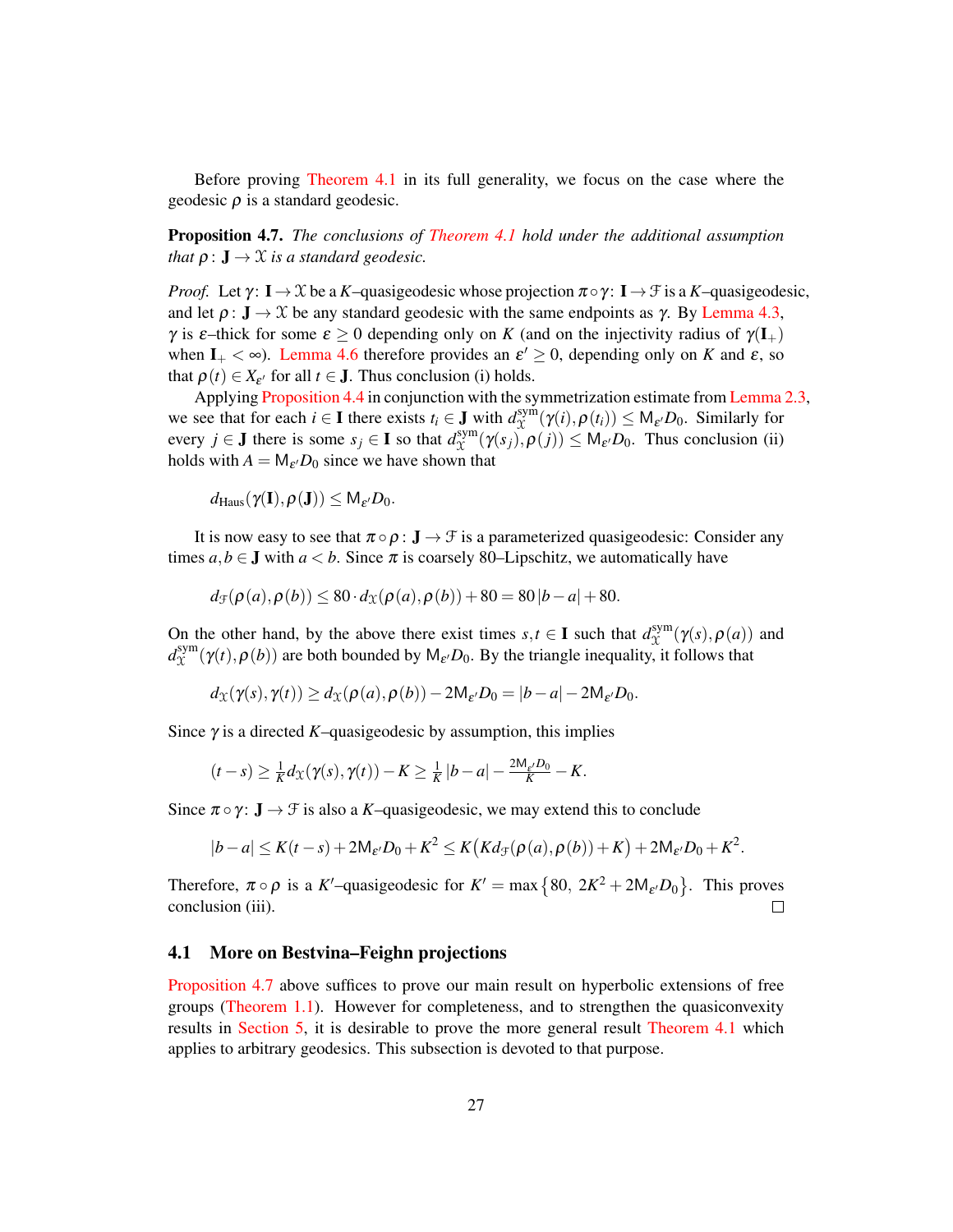Heuristically, [Theorem 4.1](#page-20-1) follows easily from [Proposition 4.7](#page-26-1) and some ideas in Bestvina– Feighn [\[BF2\]](#page-47-1). Specifically, as remarked in [\[BF2,](#page-47-1) Corollary 7.3], Bestvina and Feighn's Proposition 7.2 [\(Proposition 2.11](#page-16-1) here) essentially says that folding paths that make definite progress in the factor complex are strongly contracting in Outer space, which generalizes Algom-Kfir's result [\[AK\]](#page-47-4). One should then apply this notion of strong contracting to conclude that such folding paths are stable (using standard arguments). However, to make this precise, we first require a more detailed discussion of the projection  $Pr_\gamma \colon \mathcal{X} \to \gamma(I)$ .

Following [\[BF2\]](#page-47-1), given a free factor  $A \in \mathcal{F}^0$  and a point  $G \in \mathcal{X}$ , we write  $A|G$  for the core subgraph of the cover of *G* corresponding to the conjugacy class of *A* in  $\mathbb{F} \cong \pi_1(G)$ . We say that  $A|G$  is the core of the A-cover. Restricting the covering map thus gives a canonical immersion  $A|G \to G$  that identifies  $\pi_1(A|G)$  with  $A \leq \pi_1(G)$ . The graph  $A|G$  is equipped with a metric structure by pulling back the edge lengths from *G*. Similarly, whenever *G* is given an illegal turn structure (e.g., if *G* lies on a folding path), we may pull back this structure via  $A|G \rightarrow G$ , equipping  $A|G$  with an illegal turn structure as well. When A is a cyclic free factor generated by a primitive element  $\alpha \in \mathbb{F}$ , we note that *A*|*G* agrees with our already defined  $\alpha|G$ .

Setting  $I = (18\tilde{m}(3r-3)+6)(2r-1)$ , where  $r = \text{rk}(\mathbb{F})$  and  $\tilde{m}$  denotes the maximum number of illegal turns in any train track structure on any  $G \in \mathcal{X}$ , Bestvina and Feighn then define the following projections from  $\mathcal F$  to folding paths in  $\mathfrak X$ :

 $$ *left and right projections of A to* γ *are respectively given by:*

left<sub>γ</sub>(A) := inf{ $t \in I : A | G_t$  *has an immersed legal segment of length*  $3 \n\in I$  $\text{right}_{\gamma}(A) \ := \ \ \sup\{t \in \mathbf{I} : A | G_t \text{ has an immersed illegal segment of length } I \} \in \mathbf{I},$ 

*where here an illegal segment means a segment that does not contain a legal segment of length* 3*.*

Using this, the Bestvina–Feighn projection  $Pr_{\gamma}$  is defined as follows:

<span id="page-27-0"></span>**Definition 4.9** (Bestvina–Feighn projection). Let  $\gamma: I \to X$  be a folding path. For  $H \in \mathcal{X}$ , *the left and right projections of H are defined to be*

 $\text{left}_{\gamma}(H) := \inf_{A \in \pi(H)} \text{left}_{\gamma}(A)$  *and*  $\text{right}_{\gamma}(A) := \sup_{A \in \pi(H)}$  $\sup_{A \in \pi(H)}$  right<sub>γ</sub>(*A*).

*The projection* of *H* to  $\gamma(\mathbf{I})$  *is then given* by  $\Pr_{\gamma}(H) := \gamma(\text{left}_{\gamma}(H))$ *.* 

<span id="page-27-1"></span>Note that every candidate conjugacy class  $\alpha \in \mathcal{C}_H$  at  $H \in \mathcal{X}$  is primitive and thus generates a cyclic free factor of F; thus we may view  $\alpha$  as a point in  $\mathcal{F}^0$ . Since the immersion  $\alpha|H \to H$  lands in a proper subgraph of *H*, we additionally have  $\alpha \leq A$  for some  $A \in \pi(H)$ . Therefore, Bestvina and Feighn's Proposition 6.4 and Corollary 6.11 immediately give the following estimates regarding the above projections.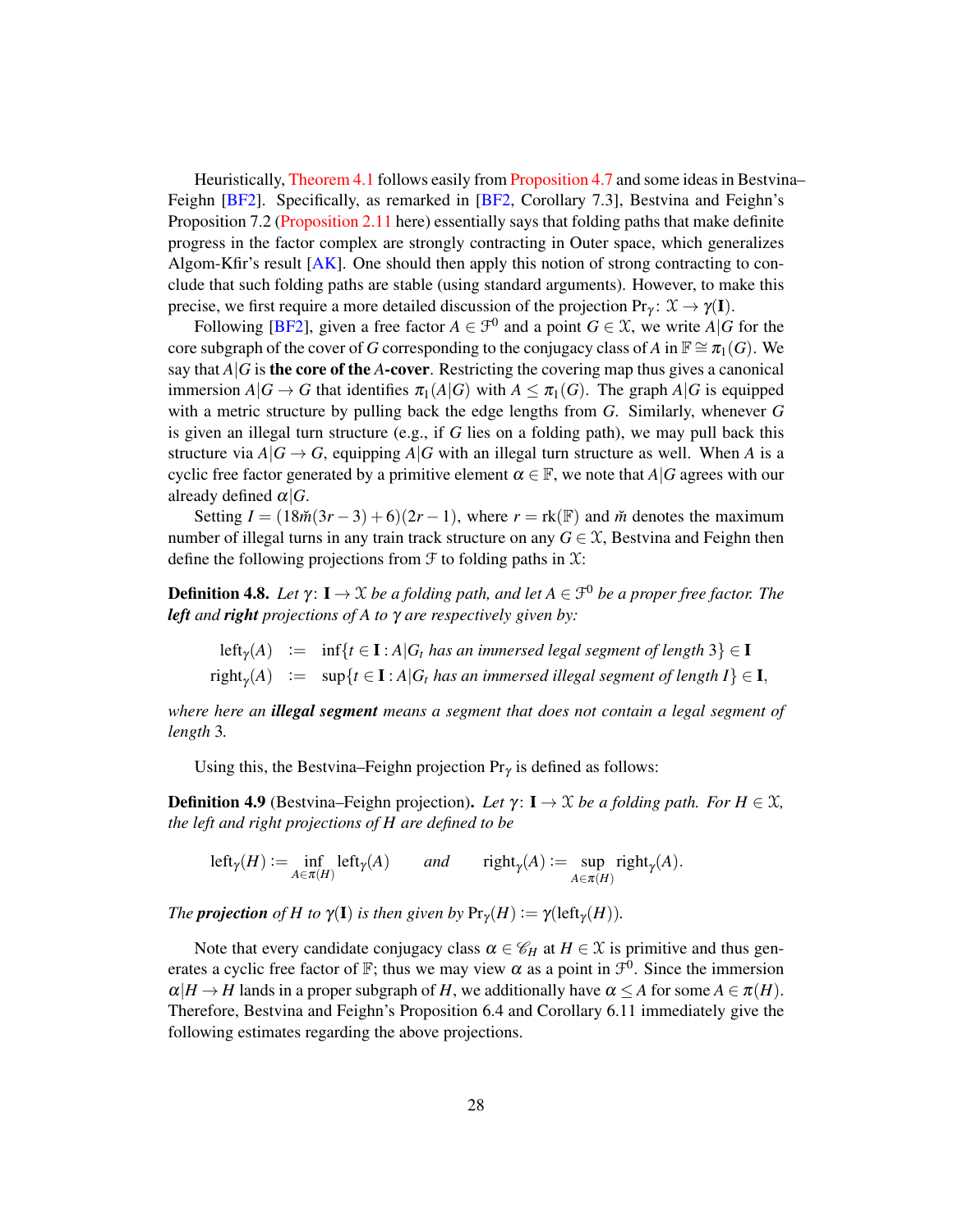**Proposition 4.10** (Bestvina–Feighn). Let  $\gamma: I \to \mathcal{X}$  be a folding path and let  $H \in \mathcal{X}$  be any *point. Then for every candidate*  $\alpha \in \mathcal{C}_H$  *of H, we have* 

$$
\Big[\mathsf{left}_\gamma(\alpha),\mathsf{right}_\gamma(\alpha)\Big]\subset\Big[\mathsf{left}_\gamma(H),\mathsf{right}_\gamma(H)\Big]\subset\mathbf{I}.
$$

*Moreover, the set*

$$
\pi\left(\gamma\Big(\big[\mathsf{left}_{\gamma}(H),\mathsf{right}_{\gamma}(H)\big]\Big)\right)\subset\mathcal{F}
$$

*has uniformly bounded diameter depending only on* rk(F)*.*

As a consequence, we may deduce that  $Pr<sub>\gamma</sub>(H)$  coarsely agrees with the closest point projection of *H* to  $\gamma$ (I) in the case that  $\gamma$  makes definite progress in  $\mathcal{F}$ .

<span id="page-28-0"></span>**Lemma 4.11.** Let  $\gamma: I \to \mathcal{X}$  be a folding path whose projection  $\pi \circ \gamma: I \to \mathcal{F}$  is a K– *quasigeodesic. Then there exists D*  $\geq$  *0, depending only on K and rk(* $\mathbb{F}$ *) (and the injectivity radius of*  $\gamma(I_+)$  *when*  $I_+ < \infty$ *) satisfying the following: If*  $H \in \mathcal{X}$  *and*  $t_0 \in I$  *are such that* 

$$
d_{\mathfrak{X}}(H, \gamma(t_0)) = \inf \{ d_{\mathfrak{X}}(H, \gamma(t)) \mid t \in \mathbf{I} \},
$$

*then*  $d_{\mathcal{X}}^{\text{sym}}(\gamma(t_0), \Pr_{\gamma}(H)) \leq D$ .

*Proof.* We write  $G_t = \gamma(t)$  for  $t \in I$ . Let us define

$$
L = \inf \{ \text{left}_{\gamma}(\alpha) \mid \alpha \in \mathscr{C}_H \} \quad \text{and} \quad R = \sup \{ \text{right}_{\gamma}(\alpha) \mid \alpha \in \mathscr{C}_H \}.
$$

Note that each candidate  $\alpha \in \mathcal{C}_H$  is a simple class and that, by definition of left<sub> $\gamma(\alpha)$ </sub>, the loop  $\alpha|G_s$  cannot contain a legal segment of length 3 for any  $s < L$ . Therefore, Lemma 5.8 of [\[BF2\]](#page-47-1) and the fact that  $\pi \circ \gamma$  is a *K*–quasigeodesic together imply that that there exists *T* ≥ 0 depending only on *K* and  $rk(\mathbb{F})$  such that for all  $t > T$  we have

 $\ell(\alpha|G_{L-t}) > 2\ell(\alpha|G_{L}).$ 

Since this estimate holds for each candidate, [Proposition 2.5](#page-12-0) implies that  $2d_{\mathcal{X}}(H, G_L)$  $d_X(H, G_{L-t})$  for all  $t \geq T$ . Similarly, for all  $s > R$  the loop  $\alpha | G_s$  contains immersed legal segments contributing to a definite fraction of  $\ell(\alpha|G_s)$ . Therefore, by Corollary 4.8 of [\[BF2\]](#page-47-1), the length  $\ell(\alpha|G_s)$  grows exponentially beyond *R* and so after increasing *T* if necessary we have

$$
\ell(\alpha|G_{R+t}) > 2\ell(\alpha|G_R)
$$

and consequently  $2d_X(H, G_R) < d_X(H, G_{R+t})$  for all  $t \geq T$ . Given any time  $t_0 \in \mathbf{I}$  satisfying

$$
d_{\mathfrak{X}}(H,G_{t_0})=\inf\big\{d_{\mathfrak{X}}(H,\gamma(t))\mid t\in I\big\},\
$$

it follows that  $t_0$  necessarily lies in  $[L-T, R+T]$ .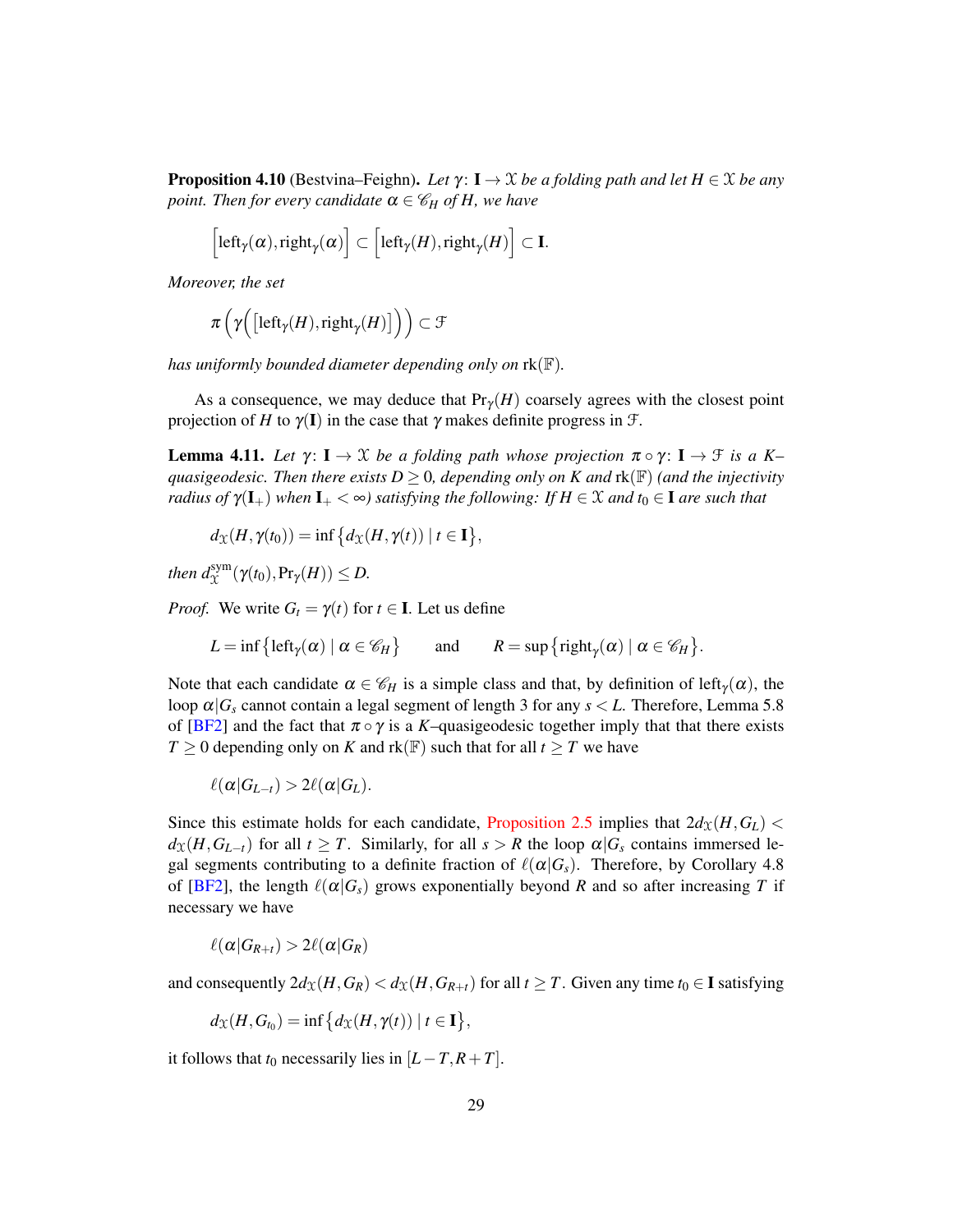By [Proposition 4.10,](#page-27-1) we know that  $\pi(\gamma([L,R]))$  has bounded diameter and bounded  $\mathcal{F}-$ distance from  $\pi(\Pr_{\gamma}(H))$ . Therefore, since  $\pi \circ \gamma$  is a *K*-quasigeodesic, there exists *D'*, depending only on *K* and  $rk(\mathbb{F})$ , so that  $|s_0 - t_0| \le D'$ , where  $s_0 \in \mathbf{I}$  is the time for which  $G_{s_0} = \Pr_Y(H)$ . By [Lemma 4.3,](#page-21-0) we additionally know  $\gamma(I) \subset \mathfrak{X}_{\varepsilon}$  for some  $\varepsilon > 0$  depending on *K* (and the injectivity radius of  $\gamma(I_+)$  when  $I_+ < \infty$ ). Therefore, since  $\gamma$  is a directed geodesic, we may conclude  $d_{\Upsilon}^{\text{sym}}$  $X^{\text{sym}}_{\mathcal{X}}(G_{t_0}, \text{Pr}_{\gamma}(H)) \leq \mathsf{M}_{\varepsilon}D'$ , as desired.  $\Box$ 

[Lemma 4.11](#page-28-0) shows that whenever  $\gamma: I \to \mathcal{X}$  is a standard geodesic for which  $\pi \circ \gamma$  is a *K*–quasigeodesic, then the closest point projection  $\mathcal{X} \to \gamma(\mathbf{I})$  coarsely agrees with Pr<sub>γ</sub>:  $\mathcal{X} \to$  $\gamma(I)$ . Thus, since  $\gamma$  makes definite progress in  $\mathcal{F}$ , [Proposition 2.11](#page-16-1) implies that  $\gamma$  is strongly contracting. That is, there exists *D*, depending only on  $rk(\mathbb{F})$  and *K* (and the injectivity radius of  $\gamma(\mathbf{I}_{+})$  if  $\mathbf{I}_{+} < \infty$ ), such that if  $d_{\mathfrak{X}}(H, H') \leq d_{\mathfrak{X}}(H, \gamma(\mathbf{I}))$ , then any closest point projections of *H* and *H'* to  $\gamma$ (I) are at most  $d_{\chi}^{\text{sym}}$  $X^{\text{sym}}$ -distance *D* apart. We are therefore in the situation of the standard Morse lemma (see, e.g., Section 5.4 of  $[AK]$ ), which gives the following stability result.

<span id="page-29-1"></span>**Lemma 4.12** (Morse lemma for  $\mathcal{F}-$ progressing folding paths). *Suppose that*  $\gamma: I \to \mathcal{X}$  *is a standard geodesic for which*  $\pi \circ \gamma$ :  $I \to \mathcal{F}$  *is a K–quasigeodesic. Then for any K'*  $\geq 1$ *there exists B depending only on*  $\text{rk}(\mathbb{F})$ , *K*, and *K'* (and the injectivity radius of  $\gamma(\mathbf{I}_{+})$  when  $\mathbf{I}_{+}<\infty$ ) *such that d*<sub>Haus</sub>( $\gamma(\mathbf{I}), \rho(\mathbf{J})\leq B$  for every K<sup>*l*</sup>-quasigeodesic  $\rho: \mathbf{J} \to \mathcal{X}$  with the *same endpoints as* γ*.*

Using this, we may finally give the proof of [Theorem 4.1:](#page-20-1)

*Proof of [Theorem 4.1.](#page-20-1)* Let  $\gamma: I \to \mathcal{X}$  be a *K*-quasigeodesic such that  $\pi \circ \gamma$  is also a *K*quasigeodesic, and let  $\varepsilon$ , $A > 0$  and  $K' \ge 1$  be the corresponding constants provided by [Proposition 4.7.](#page-26-1) Choose a standard geodesic  $\rho' : \mathbf{J}' \to \mathcal{X}$  with the same endpoints as  $\gamma$ . Then by [Proposition 4.7](#page-26-1) we know that  $\rho'(J') \subset \mathcal{X}_{\varepsilon}$  and that  $\pi \circ \rho'$  is a *K*'-quasigeodesic. Now consider an arbitrary geodesic  $\rho: \mathbf{J} \to \mathcal{X}$  with the same endpoints as  $\gamma$ , and thus also  $\rho'$ . Applying [Lemma 4.12](#page-29-1) to  $\rho$  and the folding path  $\rho'$ , we find that

 $d_{\text{Haus}}(\rho(\mathbf{J}), \rho'(\mathbf{J}')) \leq B$ 

for some *B* depending only on  $\varepsilon$  and  $K'$ . Consequently  $\rho(\mathbf{J}) \subset \mathfrak{X}_{\varepsilon'}$  where  $\varepsilon' = e^{-B}\varepsilon$ . Since  $\rho'(\mathbf{J}')$  and  $\gamma(\mathbf{I})$  have Hausdorff distance at most *A* by [Proposition 4.7,](#page-26-1) it also follows that  $d_{\text{Haus}}(\rho(\mathbf{J}), \gamma(\mathbf{I})) \leq B + A$ . Finally, as in the proof of [Proposition 4.7](#page-26-1) above, these two facts easily show that  $\pi \circ \rho$  is a K<sup>''</sup>-quasigeodesic for some K<sup>''</sup> depending only on  $\varepsilon'$  and *A*+*B*.  $\Box$ 

## <span id="page-29-0"></span>5 Quasi-isometric into  $\mathfrak F$  implies quasiconvex in  $\mathfrak X$

Consider a finitely generated subgroup  $\Gamma \leq Out(\mathbb{F})$ . For any finite generating set  $S \subset \Gamma$ , we then consider the word metric  $d_{\Gamma} = d_{\Gamma,S}$  on  $\Gamma$  defined by  $d_{\Gamma}(g,h) = |g^{-1}h|_S$ , where  $|\cdot|_S$ denotes word length with respect to *S*. This is just the restriction of the path metric on the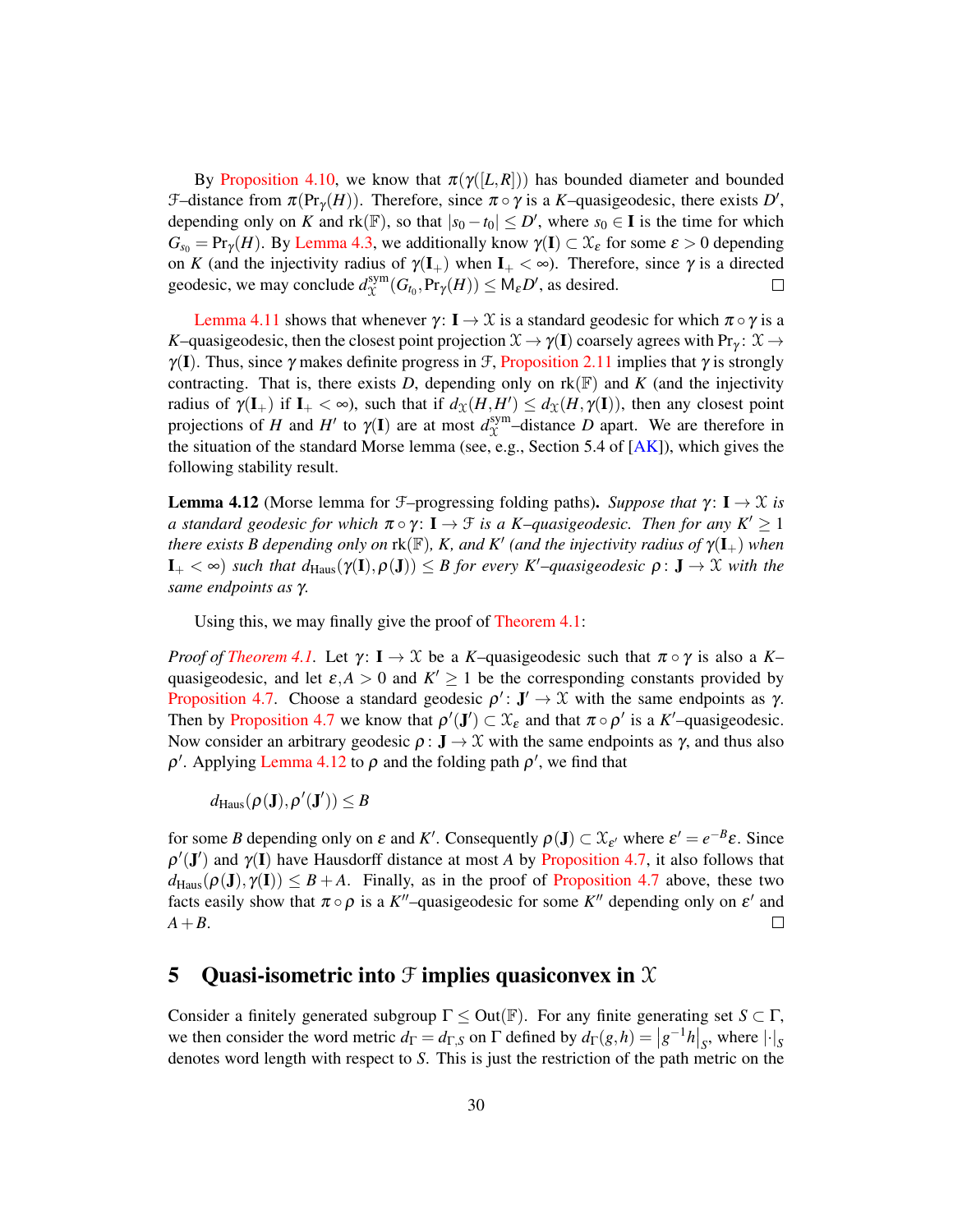Cayley graph Cay( $\Gamma$ , S) to  $\Gamma = (Cay(\Gamma, S))^0$ . In this section we explain various ways in which the geometry of  $\Gamma$  relates to that of  $\mathfrak X$  or  $\mathfrak F$ .

For any free factor  $A \in \mathcal{F}^0$ , we may consider the orbit map  $(\Gamma, d_{\Gamma}) \to (\mathcal{F}, d_{\mathcal{F}})$  given by  $g \mapsto g \cdot A$ . We say that this map is a qi-embedding if it is a *K*–quasi-isometric embedding for some  $K \geq 1$ . We remark that if some orbit map into  $\mathcal F$  is a quasi-isometric embedding, then so is any orbit map into F.

**Definition 5.1.** *We say*  $\Gamma \leq$  Out( $\mathbb{F}$ ) *qi-embedds into*  $\mathcal{F}$  *if*  $\Gamma$  *is finitely generated and any orbit map into* F *is a qi-embedding.*

Given a point  $H \in \mathcal{X}$ , we say that the orbit  $\Gamma \cdot H$  is **quasiconvex** if it is *A*–quasi-convex for some  $A \geq 0$ , meaning that every (directed) geodesic between points of  $\Gamma \cdot H$  lies in the (symmetric) *A*–neighborhood  $N_A(\Gamma \cdot H)$  (see [Section 2.6\)](#page-9-0). We record the following straightforward consequence of quasiconvexity.

<span id="page-30-0"></span>**Lemma 5.2.** *Let*  $\Gamma \leq$  Out( $\mathbb{F}$ ) *be finitely generated with corresponding word metric d<sub>* $\Gamma$ *</sub>, and suppose*  $H \in \mathcal{X}$  *is such that*  $\Gamma \cdot H \subset \mathcal{X}$  *is quasiconvex. Then the orbit map*  $g \mapsto g \cdot H$  *defines a quasi-isometric embedding*  $(\Gamma, d_{\Gamma}) \rightarrow (\mathfrak{X}, d_{\mathfrak{X}})$ .

*Proof.* Let  $S \subset \Gamma$  be the generating set inducing the word metric  $d_{\Gamma}$ . By assumption, there exists *A*  $\geq$  0 so that  $\Gamma \cdot H$  is *A*–quasiconvex. Choose  $\varepsilon = \varepsilon(H, A) > 0$  so that  $\mathcal{N}_A(\Gamma \cdot H) \subset \mathcal{X}_\varepsilon$ . Since Out( $F$ ) acts properly discontinuously on  $X$ , the set

$$
D = \{ g \in \Gamma \mid d_{\mathcal{X}}^{sym}(H, g \cdot H) \leq 2A + M_{\varepsilon} \}
$$

is finite, and we may set  $K = \max_{g \in D} d_{\Gamma}(1, g)$ .

Letting  $\gamma: [0,L] \to \mathcal{X}$  be a (directed) geodesic from  $g \cdot H$  to  $g' \cdot H$ , our hypothesis implies  $\gamma \subset N_A(\Gamma \cdot H)$  and consequently that  $\gamma(t) \in \mathcal{X}_{\varepsilon}$  for all  $t \in [0, L]$ . Setting  $N = |L|$ , we may find  $h_0, \ldots, h_{N+1} \in \Gamma$  so that  $h_0 = g, h_{N+1} = g'$  and  $d_{\mathcal{X}}^{\text{sym}}$  $\chi^{\text{sym}}(\gamma(i), h_i \cdot H) < A$  for all  $i = 0, \ldots, N$ . In particular, we see that for each  $i = 0, \ldots, N$  the element  $h_i^{-1}h_{i+1}$  translates *H* by at most  $d_\Upsilon^{\rm sym}$  $X^{\text{sym}}_{\chi}$  –distance 2*A* + M<sub>ε</sub> and therefore has  $d_{\Gamma}(1, h_i^{-1}h_{i+1}) \leq K$ . Thus

$$
d_{\Gamma}(g,g') \leq d_{\Gamma}(h_0,h_1) + \dots + d_{\Gamma}(h_N,h_{N+1}) = \sum_{i=0}^{N} d_{\Gamma}(1,h_i^{-1}h_{i+1}) \leq K(N+1)
$$
  
 
$$
\leq K(L+1) = Kd_{\mathcal{X}}(g \cdot H,g' \cdot H) + K.
$$

On the other hand, if  $K' = \max\{d_{\mathfrak{X}}(H, s \cdot H) | s \in S\}$ , then  $d_{\mathfrak{X}}(g \cdot H, g' \cdot H) \leq K'd_{\Gamma}(g, g')$ . Therefore  $g \mapsto g \cdot H$  is a max $\{K', K\}$ –quasi-isometric embedding.  $\Box$ 

**Definition 5.3.** A subgroup  $\Gamma \leq Out(\mathbb{F})$  is said to be **quasiconvex in**  $\mathcal X$  if the orbit  $\Gamma \cdot H$  is *guasiconvex for every*  $H \in \mathcal{X}$ *.* 

We remark that knowing a single orbit  $\Gamma \cdot H$  is quasiconvex in X does not necessarily seem to imply that  $\Gamma$  is quasiconvex: it is conceivable that some other orbit  $\Gamma \cdot H'$  could fail to be quasiconvex.

We now employ the results of [Section 4](#page-20-0) to show that every subgroup that qi-embedds into the factor complex is quasiconvex in Outer space: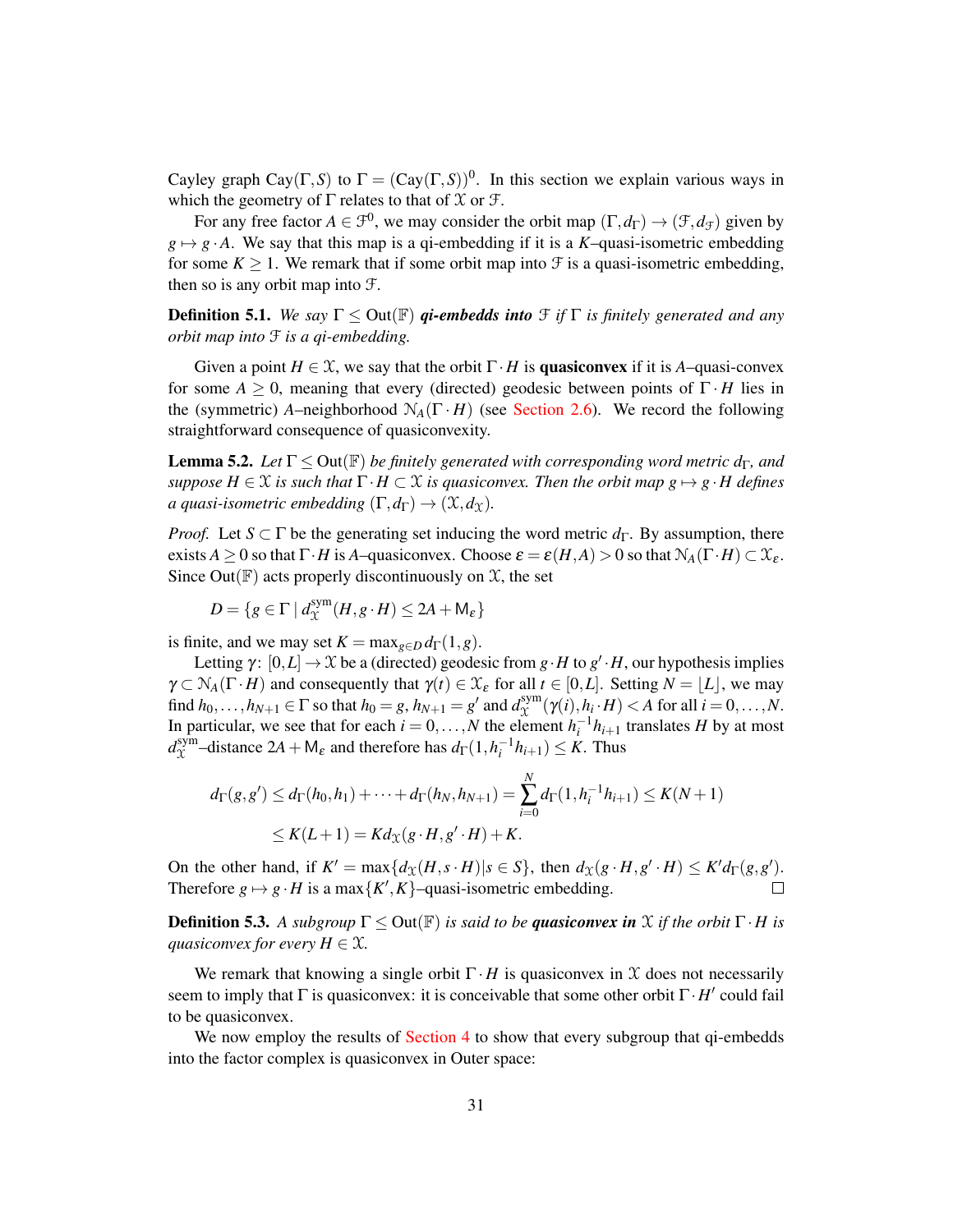<span id="page-31-1"></span>**Theorem 5.4.** Let  $\Gamma \leq$  Out( $\mathbb{F}$ ) *be finitely generated.* If  $\Gamma$  *qi-embedds into*  $\mathcal{F}$ *, then*  $\Gamma$  *is quasiconvex in* X*.*

*Proof.* Let  $H \in \mathcal{X}$  be arbitrary and let  $A \in \pi(H) \subset \mathcal{F}$ . Since  $\pi: \mathcal{X} \to \mathcal{F}$  is coarsely Lipschitz and  $g \mapsto g \cdot A$  gives a quasi-isometric embedding  $\Gamma \to \mathcal{F}$ , the orbit map  $\mathcal{O} : \Gamma \to \mathcal{X}$  defined by  $\mathcal{O}(g) = g \cdot H$  is also a quasi-isometric embedding. Let  $g_1, g_2 \in \Gamma$  be given. For any (discrete) geodesic path  $\rho: \{1,\ldots,N\} \to \Gamma$  from  $g_1$  to  $g_2$ , the image  $\mathcal{O} \circ \rho$  is thus a quasigeodesic path in X joining  $g_1 \cdot H$  and  $g_2 \cdot H$  such that  $\pi \circ \mathcal{O} \circ \rho$  is also a quasigeodesic in  $\mathcal{F}$ . [Theorem 4.1](#page-20-1) then implies that any geodesic  $\gamma: I \to \mathcal{X}$  from  $g_1 \cdot H$  to  $g_2 \cdot H$  stays uniformly close to the image of  $\mathcal{O} \circ p$ , which is contained in  $\Gamma \cdot H$ . Hence,  $\Gamma$  is quasiconvex in  $\mathcal{X}$ .  $\Box$ 

## <span id="page-31-0"></span>6 Quasiconvex orbit implies conjugacy flaring

Consider a subgroup  $\Gamma \leq Out(\mathbb{F})$  with finite generating set  $S \subset \Gamma$  and corresponding wordlength  $|\cdot|_S$ . Fix also a basis *X* of F. We say that  $\Gamma$  has  $(\lambda, M)$ –conjugacy flaring for the given  $\lambda > 1$ and positive integer  $M \in \mathbb{N}$  if the following condition is satisfied:

For all  $\alpha \in \mathbb{F}$  and  $g_1, g_2 \in \Gamma$  with  $|g_i|_S \geq M$  and  $|g_1g_2|_S = |g_1|_S + |g_2|_S$ , we have  $\lambda \| \alpha \|_X \leq \max \{ \| g_1(\alpha) \|_X, \| g_2^{-1}(\alpha) \|_X \},$ 

where  $\left\| \cdot \right\|_X$  denotes conjugacy length (i.e., the shortest word length with respect to *X* of any element in the given conjugacy class).

In this section we show that any purely hyperbolic subgroup  $\Gamma \leq Out(\mathbb{F})$  that qi-embedds into F has conjugacy flaring. In fact, our argument only relies on the following weaker hypothesis. Before making the definition, we first recall that a (finite) geodesic in  $\Gamma$  may be encoded by a sequence of group elements  $(g_0, \ldots, g_N)$  such that  $d_{\Gamma}(g_i, g_j) = |i - j|$  for all  $i, j = 0,..., N$ . For  $R \in \mathcal{X}$ , the **image of this geodesic** in the orbit  $\Gamma \cdot R$  is simply the set of points  $g_0 \cdot R, \ldots, g_N \cdot R$ .

**Definition 6.1** (QCX). *Consider a subgroup*  $\Gamma \leq$  Out( $\mathbb{F}$ ) *and point*  $R \in \mathcal{X}$ *. We say that the orbit*  $\Gamma \cdot R$  *is A–QCX if for any geodesic* ( $g_0, \ldots, g_N$ ) *in*  $\Gamma$  *there exists a folding path*  $\rho: \mathbf{J} \to \mathcal{X}$  *that has Hausdorff distance at most A from the image of*  $(g_0, \ldots, g_N)$ *, that is* 

 $d_{\text{Haus}}\big(\boldsymbol{\rho}(\mathbf{J}), \{g_0\cdot R,\ldots,g_N\cdot R\}\big)\leq A,$ 

 $\mathcal{L} \text{ such that } d_{\mathcal{X}}^{\text{sym}}(\rho(\mathbf{J}_{-}), g_0 \cdot R) \leq A \text{ and } d_{\mathcal{X}}^{\text{sym}}(\rho(\mathbf{J}_{+}), g_N \cdot R) \leq A.$ 

<span id="page-31-2"></span>We summarize this property by saying the image of the geodesic  $(g_0, \ldots, g_N)$  in  $\Gamma \cdot R \subset$ X has Hausdorff distance at most *A* from a folding path in X with the correct orientation. Note that for an arbitrary subgroup  $\Gamma$ , there is no direct correspondence between quasiconvexity and this QCX condition. However, we have the following relationship when  $\Gamma$  is hyperbolic.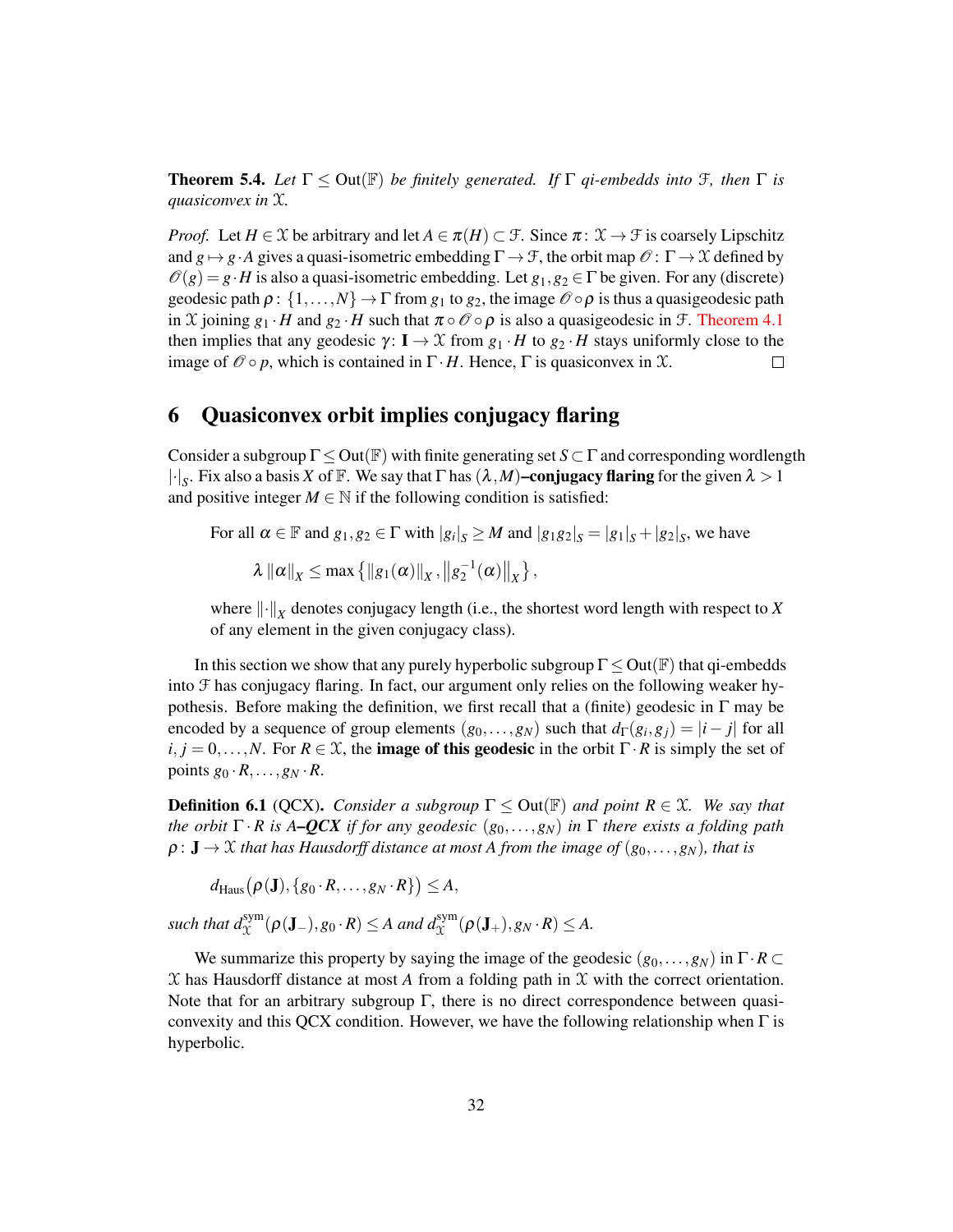**Lemma 6.2.** *Suppose that*  $\Gamma \leq$  Out( $\mathbb{F}$ ) *is finitely generated,* δ–*hyperbolic, and that*  $\Gamma \cdot R \subset$  $X$  is A–quasiconvex. Then  $\Gamma \cdot R$  is A'–QCX for some A'.

*Proof.* Let  $d_{\Gamma}$  be a word metric on  $\Gamma$  so that  $(\Gamma, d_{\Gamma})$  is δ–hyperbolic. By [Lemma 5.2](#page-30-0) the orbit map  $g \mapsto g \cdot R$  defines a *K*–quasi-isometric embedding  $(\Gamma, d_{\Gamma}) \to (\mathfrak{X}, d_{\mathfrak{X}})$  for some *K*. Let  $(g_0, \ldots, g_N)$  be any geodesic in  $\Gamma$  and let  $\gamma_0 : I_0 \to \mathcal{X}$  be a standard geodesic from  $g_0 \cdot R$ to  $g_N \cdot R$ . Then by quasiconvexity we have that  $\gamma_0(I_0) \subset N_A(\Gamma \cdot R)$ . Note that  $N_A(\Gamma \cdot R) \subset$  $\mathcal{X}_{\epsilon}$  for some  $\epsilon > 0$  (since *R* has positive injectivity radius). The scaling image Im<sup>sc</sup>( $\gamma_0$ ) of  $\gamma_0$  therefore lives in  $\mathcal{X}_{\epsilon}$  and thus has length at most log(2/ $\epsilon$ ) by [Lemma 2.6.](#page-14-0) Setting  $A_0 = A + M_{\varepsilon} (\log(2/\varepsilon) + 1)$ , it follows that if  $\gamma : [0, L] \to \mathfrak{X}$  is the folding portion of  $\gamma_0$  and  $m = |L|$ , then we may find group elements  $h_0, \ldots, h_m$  with  $h_0 = g_0$  and  $h_m = g_N$  such that  $d_{\Upsilon}^{\rm sym}$  $\chi^{\text{sym}}_{\mathcal{X}}(\gamma(i), h_i \cdot R) \leq A_0$  for all  $i = 0, \ldots, m \in [0, L]$ . It follows that for  $i < j$ 

$$
j-i-2A_0 \leq d_{\mathfrak{X}}(h_i \cdot R, h_j \cdot R) \leq j-i+2A_0.
$$

Therefore the map  $i \mapsto h_i \cdot R$  is a discrete 2*A*<sub>0</sub>-quasigeodesic in  $(\mathcal{X}, d_{\mathcal{X}})$ ; consequently, the sequence  $g_0 = h_0, \ldots, h_m = g_N$  is a *K*'-quasigeodesic in  $\Gamma$  for some  $K' = K'(K, A_0)$ . Since Γ is δ–hyperbolic, [Proposition 2.1](#page-7-0) implies that for each *j* ∈ {0,...,*m*} there exists *i* ∈  $\{0,\ldots,N\}$  with  $d_{\Gamma}(h_j,g_i) \leq R_0 = R_0(K',\delta)$ . Noting that  $d_{\mathcal{X}}^{\text{sym}}$  $\chi^{\text{sym}}(h_j \cdot R, g_i \cdot R) \leq \mathsf{M}_{\varepsilon}(K d_{\Gamma}(h_j, g_i))$ *K*), it follows that

 $\{h_0 \cdot R, \ldots, h_m \cdot R\} \subset \mathcal{N}_{\mathsf{M}_{\varepsilon}(KR_0+K)}(\{g_0 \cdot R, \ldots, g_N \cdot R\}).$ 

As we also have  $\gamma([0,L]) \subset \mathcal{N}_{M_{\varepsilon}+A_0}(\{h_0 \cdot R,\ldots,h_m \cdot R\})$  by the selection of  $h_0,\ldots,h_m$ , the claim follows with  $A' = M_{\varepsilon}(KR_0 + K) + M_{\varepsilon} + A_0$ . П

<span id="page-32-2"></span>**Corollary 6.3.** *If*  $\Gamma \leq$  Out( $\mathbb{F}$ ) *qi-embedds into*  $\mathcal{F}$ *, then for every*  $R \in \mathcal{X}$  *there exists*  $A \geq 0$  *so that the orbit*  $\Gamma \cdot R$  *is A–QCX.* 

*Proof.* By [Theorem 5.4](#page-31-1) we know that every orbit  $\Gamma \cdot R$  is quasiconvex in X. Since  $\mathcal F$  is hyperbolic, the hypothesis that  $\Gamma$  qi-embedds into  $\mathcal F$  also implies that  $\Gamma$  is finitely generated and  $\delta$ -hyperbolic for some  $\delta \geq 0$ . [Lemma 6.2](#page-31-2) thus implies the claim.  $\Box$ 

We also have the following simple consequence of being *A*–QCX:

<span id="page-32-1"></span>**Lemma 6.4.** *Suppose*  $\Gamma \leq Out(\mathbb{F})$  *is finitely generated and that the orbit*  $\Gamma \cdot R \subset \mathcal{X}$  *is A*– *QCX. Then g*  $\mapsto$  *g · R gives a quasi-isometric embedding*  $(\Gamma, d_{\Gamma}) \rightarrow (\mathfrak{X}, d_{\mathfrak{X}})$ *.* 

*Proof.* Let  $g_1, \ldots, g_N$  be a geodesic in  $\Gamma$  from  $g = g_1$  to  $g' = g_N$ . By using a folding path  $\gamma: I \to \mathcal{X}$  with Hausdorff distance at most *A* from the image of  $(g_1, \ldots, g_N)$ , an argument exactly as in [Lemma 5.2](#page-30-0) shows that  $d_{\Gamma}(g, g')$  and  $d_{\mathcal{X}}(g \cdot R, g' \cdot R)$  agree up bounded additive and multiplicative error depending only on *R* and *A*.  $\Box$ 

Having established this terminology, we now turn to the main result of this section:

<span id="page-32-0"></span>**Theorem 6.5.** *Suppose that*  $\Gamma \leq Out(\mathbb{F})$  *is finitely generated, purely hyperbolic, and that for some R* ∈ X *the orbit* Γ · *R is A–QCX. Then* Γ *has* (2,*M*)*–conjugacy flaring for some*  $M \in \mathbb{N}$  *depending only on A and R.*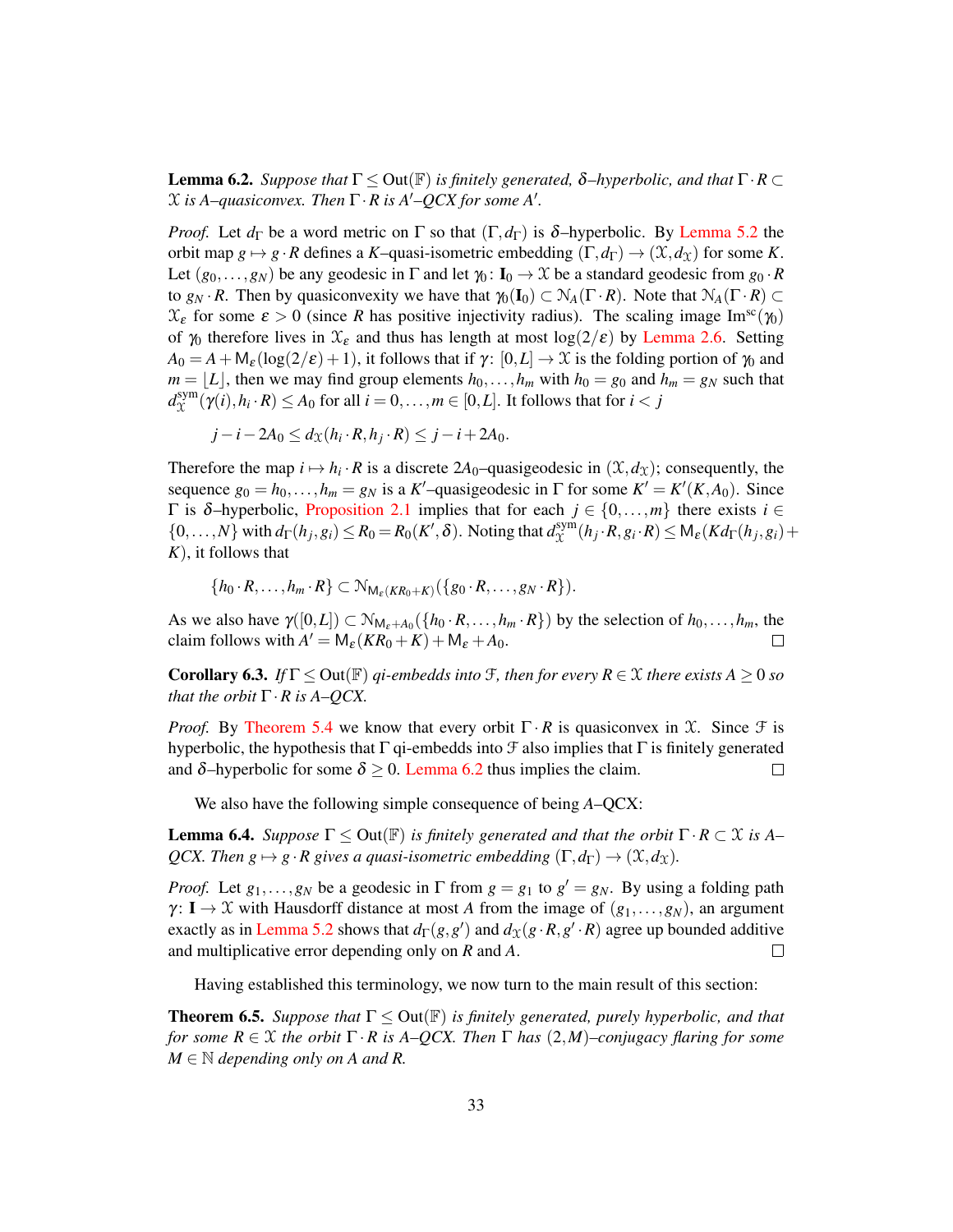The proof of [Theorem 6.5](#page-32-0) will take several steps. We first show in [Proposition 6.11](#page-37-0) that, provided  $\Gamma$  is purely hyperbolic, a corresponding flaring property holds for the length of any conjugacy class along any folding path that remains within the symmetric *A*–neighborhood of the orbit  $\Gamma \cdot R \subset \mathcal{X}$ . When the orbit  $\Gamma \cdot R$  is *A*–QCX we use this flaring on folding paths to deduce a similar flaring in the orbit  $\Gamma \cdot R$ . Measuring this flaring from *R*, where  $\ell(\cdot|R)$ coarsely agrees with the conjugacy length  $\|\cdot\|_X$ , then yields [Theorem 6.5.](#page-32-0) We first require the following lemma, which is central to this section. It implies that there is a uniform bound on how long a conjugacy class can stay short along our folding paths.

<span id="page-33-0"></span>**Lemma 6.6.** *Fix*  $\Gamma \leq Out(\mathbb{F})$  *and*  $R \in \mathcal{X}$ *. For any*  $L_0 \geq 0$  *and*  $A_0 \geq 0$ *, there is a*  $D_0 \geq 0$ *satisfying the following: If*  $\alpha \in \mathbb{F}$  *is nontrivial and*  $\gamma$ :  $I \rightarrow \mathcal{X}$  *is a folding path with*  $G_t =$  $\gamma(t) \in N_{A_0}(\Gamma \cdot R)$  for all  $t \in I$ , then either

$$
\mathrm{diam}\{t\in\mathbf{I}:\ell(\boldsymbol{\alpha}|G_t)\leq L_0\}\leq D_0
$$

*or there is an* infinite order *element*  $\phi \in \Gamma$  *with*  $\phi([\alpha]) = [\alpha]$ *.* 

*Proof.* Let  $\Gamma_{\alpha}$  be the subgroup of elements of  $\Gamma$  that fix the conjugacy class of  $\alpha$ . If  $\Gamma_{\alpha}$  is a torsion group, then  $|\Gamma_{\alpha}| \leq e_r$  by [Lemma 2.14.](#page-18-3)

Let *a* and *b* be the infimum and supremum of the set  $\{t \in I : \ell(\alpha | G_t) \leq L_0\}$ . Then, by [Proposition 3.2,](#page-19-1) for all  $t \in [a,b]$  we have  $\ell(\alpha|G_t) \leq ML_0$ , where  $M = 6$  rk( $\mathbb{F}$ ). It follows that if  $d_0 \geq 3A_0$ , then for all  $t, t + d_0 \in [a, b]$  the points  $G_t$  and  $G_{t+d_0}$  cannot both be *A*<sub>0</sub>–close (in symmetric distance) to the same orbit point of  $\Gamma \cdot R$  (since  $d_{\mathcal{X}}^{\text{sym}}$  $\chi^{\text{sym}}(G_t, G_{t+d_0}) \geq$  $d_{\mathfrak{X}}(G_t, G_{t+d_0}) = d_0 > 2A_0.$ 

Set  $N = |(b-a)/d_0|$  and for each  $0 \le n \le N$  select  $\phi_n \in \Gamma$  such that

 $d_{\Upsilon}^{\rm sym}$  $X^{\text{sym}}_{\mathcal{X}}(\phi_n \cdot R, G_{a+d_0 n}) \leq A_0.$ 

By our choice of  $d_0$ ,  $\phi_i = \phi_j$  for  $0 \le i, j \le N$  if and only if  $i = j$ . By assumption,  $\alpha \in \mathbb{F}$ has length at most  $ML_0$  in  $G_{a+d_0n}$ ; thus we have  $\ell(\phi_n^{-1}(\alpha)|R) \le e^{A_0}ML_0$  for all  $0 \le n \le N$ . Let *C* denote the number of immersed loops in *R* of length at most  $e^{A_0}ML_0$ ; we note that *C* depends only on *R*,  $A_0$  and  $L_0$ . It follows that if  $N > C(e_r + 1)$  then we may find distinct  $0 \leq k_0 < \cdots < k_{e_r} \leq N$  such that

$$
\phi_{k_0}^{-1}(\alpha) = \phi_{k_1}^{-1}(\alpha) = \cdots = \phi_{k_{e_r}}^{-1}(\alpha).
$$

Since the  $\phi_{k_i}$  are all distinct, this implies that  $\Gamma_\alpha$  contains at least  $e_r + 1$  elements and, hence, an infinite order element. Otherwise  $N \leq C(e_r + 1)$  and thus we conclude

$$
b-a \leq d_0(N+1) \leq d_0(C(e_r+1)+1).
$$

Setting  $D_0 = d_0(C(e_r + 1) + 1)$  completes the proof.

We next examine how the length of a loops varies over a folding path  $G_t$  that is near the orbit of Γ. Our arguments are inspired by Section 5 of  $[BF2]$ , however, the use of [Lemma 6.6](#page-33-0) greatly simplifies our analysis.

 $\Box$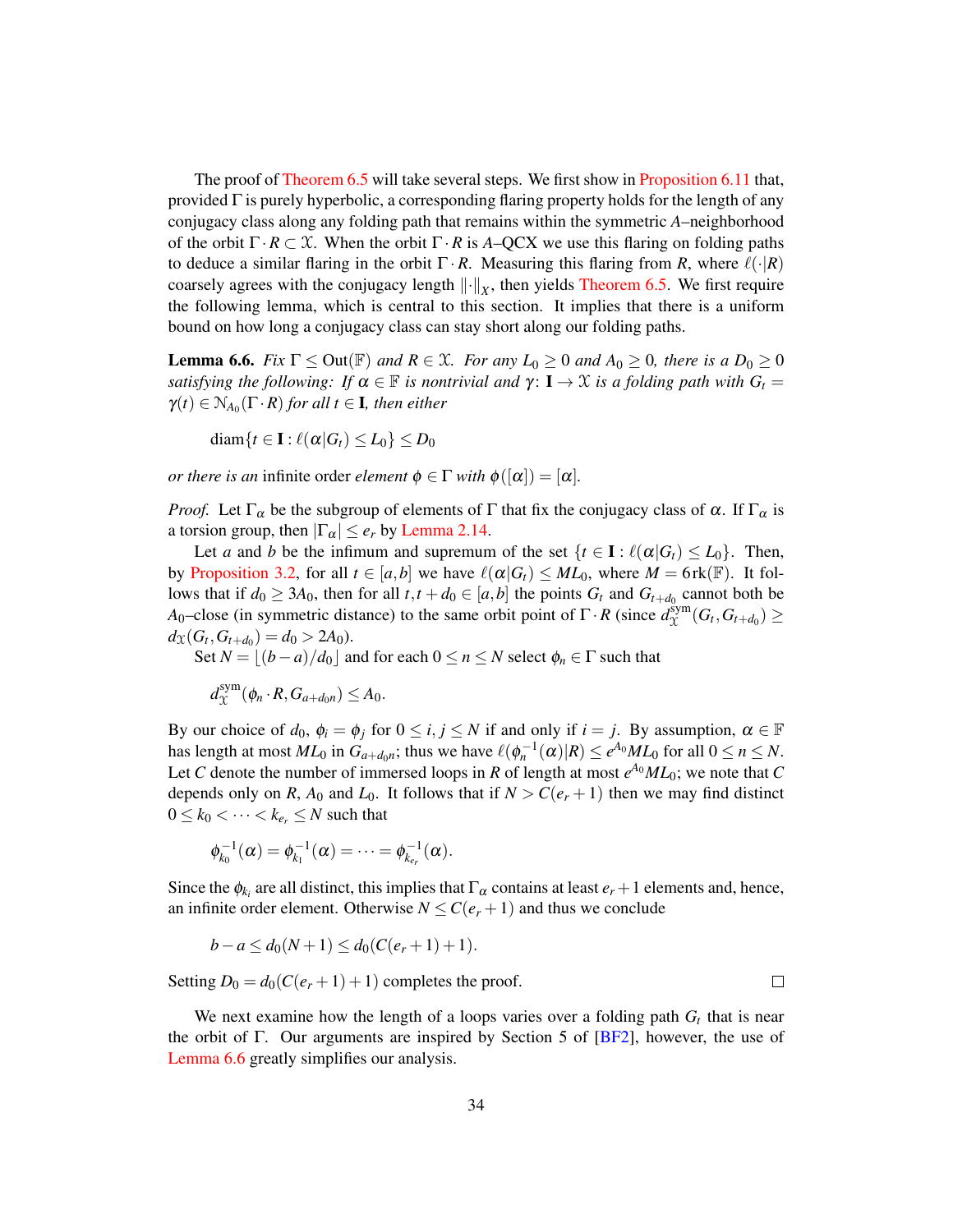For a folding path  $G_t$  and a conjugacy class  $\alpha$ , recall that  $\alpha|G_t$  is the core of the  $\alpha$ cover of  $G_t$ . We think of  $\alpha | G_t$  as having edge lengths and illegal turn structure induced from  $G_t$ . As such,  $\alpha | G_t$  is composed of legal segments separated by illegal turns. We say that a collection of consecutive illegal turns in  $\alpha|G_t$  survive to  $\alpha|G_{t'}$  for  $t \leq t'$  if no illegal turn in the collection becomes legal in the process of folding from  $G_t$  to  $G_{t'}$  nor do two illegal turns of the collection collide. In other words, a collection of consecutive illegal turns of  $\alpha|G_t$  survive to  $\alpha|G_{t'}$  if and only if there is a collection of consecutive illegal turns of  $\alpha|G_{t'}$  and a bijection between the illegal turns in both collections induced by the process of unfolding an illegal turn of  $\alpha | G_t$  to an illegal turn of  $\alpha | G_t$  (see [Lemma 2.7](#page-15-1) and the surrounding discussion). Set  $\ddot{m}$  equal to the maximum number of illegal turns in any train track structure on any *G* ∈  $\mathcal{X}$ . Note that  $\breve{m} \geq 2$  rk( $\mathbb{F}$ ) − 2.

<span id="page-34-0"></span>Lemma 6.7 (Illegal turns don't survive). *Suppose that* Γ ≤ Out(F) *is purely hyperbolic and that*  $R \in \mathcal{X}$ *. For each l*  $\geq 0$  *and*  $A_0 \geq 0$  *there exists*  $D_l \geq 0$  *satisfying the following property. If*  $G_t$  is a folding path with  $G_t \in N_{A_0}(\Gamma \cdot R)$  for all  $t \in [a,b]$  and  $\alpha$  is a conjugacy class such *that*  $\alpha |G_a|$  *has a segment containing*  $\tilde{m} + 1$  *consecutive illegal turns that survive to*  $\alpha |G_b|$ *and the length of each legal segment between these illegal turns in*  $\alpha |G_b$  *is no greater than l*, then  $b - a \le D_l$ .

*Proof.* Let  $s_t$  be the segment spanning the consecutive surviving illegal turns in  $\alpha | G_t$  for  $a \le t \le b$ . Since the number of illegal turns in  $s_b$  is greater than the total number of illegal turns in  $G_b$ , there are a pair of illegal turns of  $s_b$  that project to the same illegal turn of  $G_b$ under the immersion  $\alpha | G_b \to G_b$ . Let  $s'_b$  be the subsegment between two such turns and let  $\sigma_b$  denote the loop obtained by projecting  $s'_b$  to  $G_b$  and identifying its endpoints.

By the unfolding principle of  $[BF2]$  [\(Lemma 2.7\)](#page-15-1), there is a subsegment  $s'_t$  of  $s_t$  that maps to the segment  $s_b$  after folding and tightening and such that the illegal turn endpoints of  $s'_t$  map to the same illegal turn in  $G_t$  (just as in  $G_b$ ). Hence, we may form the loop  $\sigma_t$ by identifying these endpoints in  $G_t$ . We note for each  $a \le t \le b$ ,  $\sigma_t$  is immersed except possibly at the illegal turn corresponding to the endpoints of  $s_t'$  and that the conjugacy class of  $\sigma_t$  maps to the conjugacy class of  $\sigma_b$  under the folding map  $G_t \to G_b$ , again by the unfolding principle. Let  $\sigma$  denote this conjugacy class in  $\mathbb{F}$ .

By construction, the length of  $\sigma_b$  is bounded by  $l \cdot (\check{m} + 1)$  and the number of illegal turns of  $\sigma_a$  is no more than  $\tilde{m}+1$ , since these illegal turns all survive in  $G_b$  by assumption. By [Lemma 3.1,](#page-18-2)  $\ell(\sigma_t) \leq 2l \cdot (\check{m}+1)$  for all  $a \leq t \leq b$ . Then, by [Lemma 6.6](#page-33-0) either  $\phi(\sigma) = \sigma$ for some infinite order  $\phi \in \Gamma$  or we have  $b - a \leq D_l$  for some  $D_l$  depending only on  $A_0$ , *l* and *R*. Since  $\Gamma$  is purely hyperbolic, the claim follows. П

<span id="page-34-1"></span>Recall the notation from [Section 3:](#page-18-0) If  $G_t$  is a folding path and  $\alpha$  is a conjugacy class, then  $k_t = k(\alpha | G_t)$  denotes the number of illegal turns of  $\alpha | G_t$  and  $m_t$  denotes the illegality of *G<sup>t</sup>* . The following lemma is similar to Lemma 5.4 of [\[Bri\]](#page-48-2). Again, we use that our folding path in near the orbit of  $\Gamma$  as a a replacement for having a single train track map, as was the case in [\[Bri\]](#page-48-2). Let  $r = \text{rk}(\mathbb{F})$ .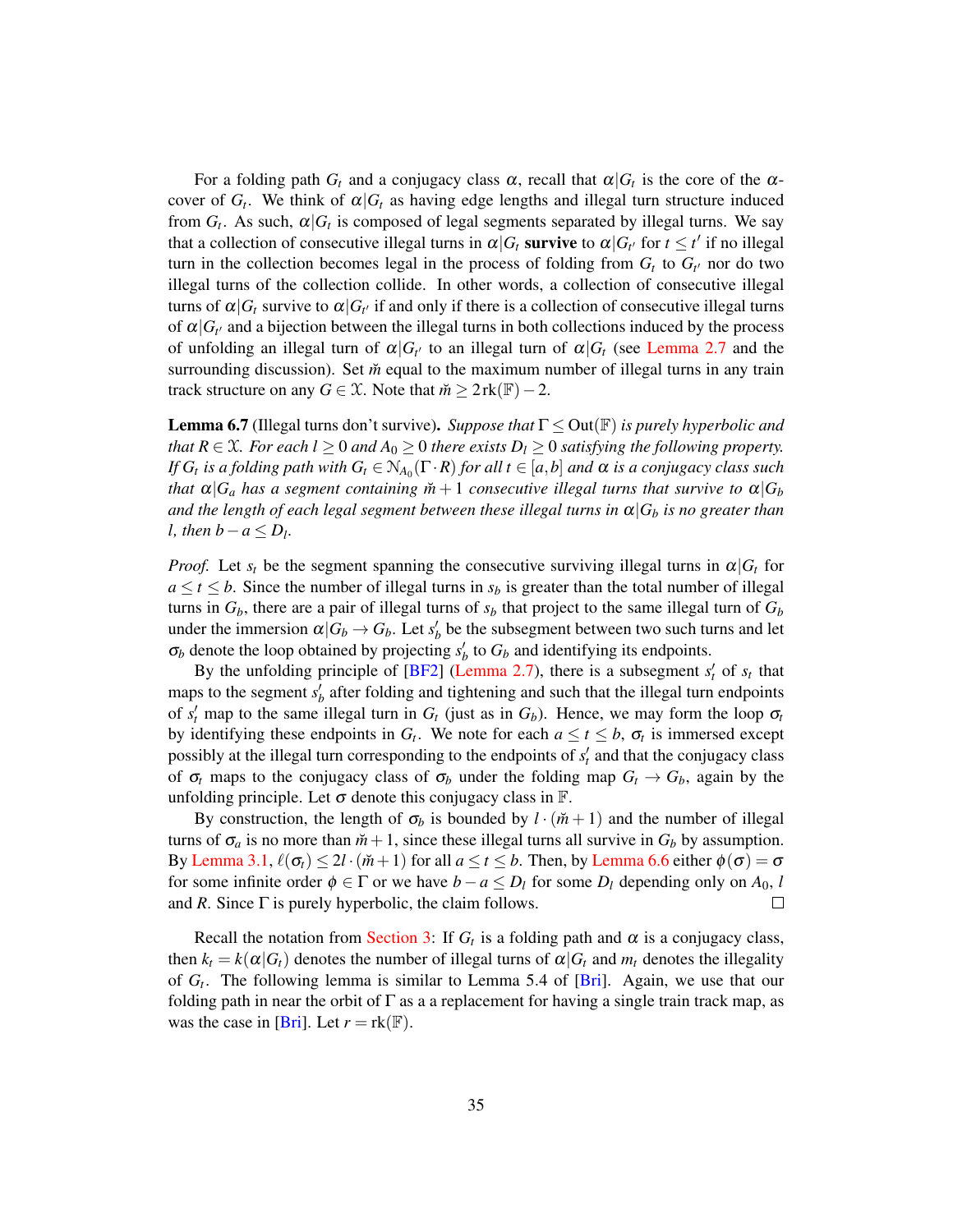**Lemma 6.8.** Let  $G_t$  be a folding path with  $G_t \in N_{A_0}(\Gamma \cdot R)$  for  $t \in [a,b]$  and let  $p_b$  be an *immersed path in*  $G_b$  *whose endpoints are illegal turns such that*  $k(p_b) \geq 2(2r - 2)$  *and*  $p_b$ *contains no legal segment of length*  $L \geq 3$ *. Let*  $p_t$  *be the corresponding path in*  $G_t$  *whose endpoints are illegal turns which is obtained from p<sup>b</sup> by unfolding. Then*

$$
\frac{\varepsilon_0 \cdot k(p_t)}{2(2r-2)} \leq \ell(p_t) \leq L \cdot k(p_t),
$$

*where*  $\varepsilon_0$  *is the minimal injectivity radius of any graph in*  $N_{A_0}(\Gamma \cdot R)$ *.* 

*Proof.* Any path in  $G_t$  with at least  $2r - 2$  illegal turns contains a loop in  $G_t$  which has length at least  $\varepsilon_0$ . The lemma now easily follows.  $\Box$ 

We find the following terminology helpful. Suppose that  $G_t$ ,  $t \in [a, b]$ , is a folding path and that  $\alpha$  is a nontrivial conjugacy class in  $\mathbb{F}$ . As mentioned earlier, the immersed loop  $\alpha | G_t \to G_t$  consists of legal segments separated by illegal turns. We let  $\alpha_t^{\text{leg}}$  denote the subset of  $\alpha | G_t$  consisting of maximal legal segments of length at least 3, and we write leg( $\alpha | G_t$ ) for the length of  $\alpha_t^{leg}$ . This is the **legal length** of  $\alpha|G_t$ . The complement  $\alpha|G_t - \alpha_t^{leg}$  consists of finitely many disconnected segments, and we write  $\text{ilg}(\alpha|G_t)$  for the sum of the lengths of the components of  $\alpha | G_t - \alpha_t^{\text{leg}}$  that contain at least  $\check{m}+1$  illegal turns (counting the endpoints). This is the **illegal length** of  $\alpha|G_t$ . Finally we write ntr $(\alpha|G_t)$  for the sum of the lengths of the remaining components of  $\alpha | G_t - \alpha_t^{\text{leg}}$ , that is, those components with less than  $\tilde{m}+1$  illegal turns. This is the **neutral length** of  $\alpha|G_t$ . By construction we thus have

$$
\ell(\alpha|G_t) = \log(\alpha|G_t) + \mathrm{ilg}(\alpha|G_t) + \mathrm{ntr}(\alpha|G_t).
$$

Notice that, since every component of  $\alpha_t^{\text{leg}}$  has length at least 3, there are at most  $(\text{leg}(\alpha|G_t)/3)+$ 1 components of  $\alpha | G_t - \alpha_t^{\text{leg}}$ . On the other hand, each component contributing to ntr $(\alpha | G_t)$ has length at most 3 $\tilde{m}$  by definition, and so we find that

 $ntr(\alpha|G_t) \leq \tilde{m}(\text{leg}(\alpha|G_t) + 3).$ 

The previous two lemmas allow us to show that the illegal length of  $\alpha|G_t$  decreases exponentially fast along a folding path that remains close to the orbit of Γ.

<span id="page-35-0"></span>Lemma 6.9 (Illegal turn mortality rate). *Suppose that* Γ *is purely hyperbolic and that*  $\gamma\colon [a,b]\to \mathfrak X$  is a folding path with  $G_t=\gamma(t)\in \mathbb N_{A_0}(\Gamma\cdot R)$  for all t. Then for every nontrivial *conjugacy class* α *we have*

$$
i\lg(\alpha|\gamma(a)) \geq \frac{\varepsilon_0 \check{m}}{3(2r-2)(2\check{m}+1)} \left(\frac{2\check{m}+1}{2\check{m}}\right)^{\frac{(b-a)}{D_3}} \cdot i\lg(\alpha|\gamma(b)),
$$

*where*  $\varepsilon_0$  *is the minimal injectivity radius of any point in*  $\mathcal{N}_{A_0}(\Gamma \cdot R)$ ,  $r = \text{rk}(\mathbb{F})$ , and  $D_3$  *is the constant from [Lemma 6.7.](#page-34-0)*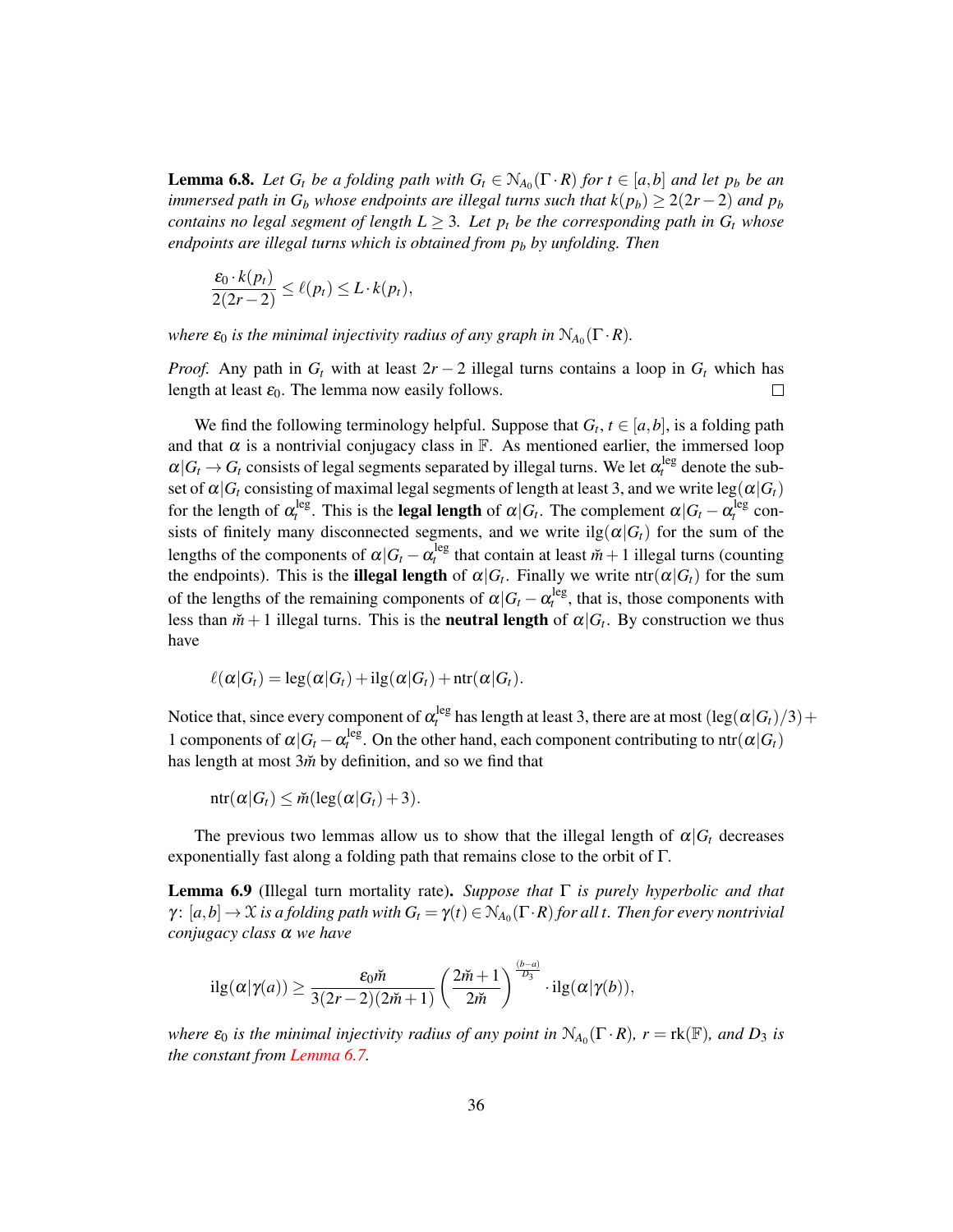*Proof.* Let  $p_b$  be a component of  $\alpha | G_b - \alpha_b^{\text{leg}}$  $b_b^{\text{leg}}$  contributing to ilg( $\alpha | G_b$ ), and write  $p_t$  for the corresponding path in  $\alpha | G_t$  (i.e.,  $p_{t'}$  unfolds to  $p_t$  for  $t \leq t'$ ). First note that for  $t \in [a,b]$ , the hypotheses on  $p_b$  imply that every legal subsegment of  $p_t$  has length less than 3 (since legal segments of length at least 3 grow under folding) and the number of illegal turns in  $p_t$ is at least  $\check{m}+1$  (since  $k(p_t)$  is nonincreasing in *t*).

Suppose that  $t \in [a, b]$  is such that  $t - D_3 \in [a, b]$ . Partition  $p_t$  into  $s + 1$  subpaths

$$
p_t=p_t^1\cdots\cdots p_t^s\cdot q_t,
$$

where each  $p_t^i$  has  $\tilde{m} + 1$  illegal turns and  $q_t$  has less than  $\tilde{m} + 1$  illegal turns (counting endpoints). Thus the number of illegal turns in  $p_t$  is  $k(p_t) = s\ddot{m} + k(q_t)$ , where in the case that  $q_t$  is degenerate we view it as a segment with 1 illegal turn so that  $k(q_t) = 1$ . By our the condition on  $q_t$  and the assumption that  $k(p_t) \geq (m+1)$ , it follows that

$$
\frac{k(p_t)}{\breve{m}} \leq s+1 \quad \text{and} \quad 1 \leq \frac{k(p_t)-1}{\breve{m}} \leq \frac{k(p_t)}{2\breve{m}}.
$$

Unfolding these  $p_t^i$  to subsegments of  $p_{t-D_3}$  and applying [Lemma 6.7,](#page-34-0) we conclude that the number of illegal turns in each subsegment increases by at least 1. Thus

$$
k(p_{t-D_3}) \geq s(\tilde{m}+1) + k(q_t) = k(p_t) + s \geq k(p_t) + \frac{k(p_t)}{\tilde{m}} - 1
$$
  
 
$$
\geq k(p_t) + \frac{k(p_t)}{2\tilde{m}} = \left(\frac{2\tilde{m}+1}{2\tilde{m}}\right)k(p_t).
$$

So long as  $a \le t - nD_3 \le b$ , we may inductively apply this argument to conclude that

$$
k(p_a) \geq k(p_{t-nD_3}) \geq \left(\frac{2m+1}{2m}\right)^n k(p_t).
$$

Using [Lemma 6.8](#page-34-1) to compare lengths with number of illegal turns, we conclude that

$$
\ell(p_a) \ge \left(\frac{\varepsilon_0}{4r-4}\right) k(p_a)
$$
  
\n
$$
\ge \left(\frac{\varepsilon_0}{4r-4}\right) \left(\frac{2\check{m}+1}{2\check{m}}\right)^{\lfloor (b-a)/D_3 \rfloor} k(p_t)
$$
  
\n
$$
\ge \left(\frac{\varepsilon_0 \check{m}}{3(2r-2)(2\check{m}+1)}\right) \left(\frac{2\check{m}+1}{2\check{m}}\right)^{\frac{b-a}{D_3}} \ell(p_b).
$$

Summing these estimates over each component of  $\alpha|G_b$  contributing to ilg( $\alpha|G_b$ ) gives the desired result.  $\Box$ 

There is a similar estimate for the growth of legal length in the forward direction.

<span id="page-36-0"></span>**Lemma 6.10.** *For any folding path*  $G_t$ ,  $t \in [a,b]$ *, every nontrivial conjugacy class*  $\alpha \in \mathbb{F}$ *satisfies*

$$
\operatorname{leg}(\alpha|G_b) \geq \operatorname{leg}(\alpha|G_a) \left(\frac{1}{3}\right) e^{b-a}.
$$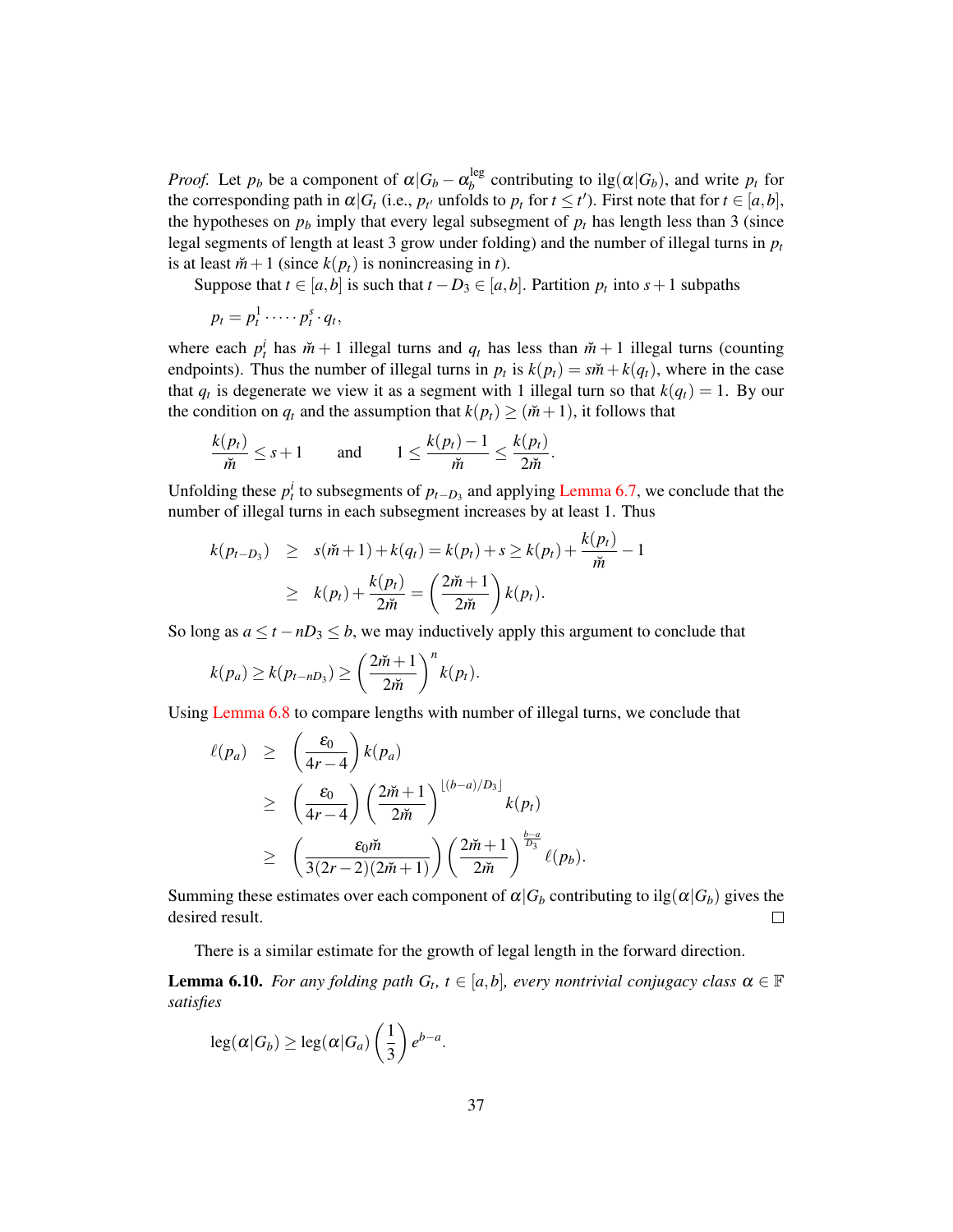*Proof.* Let  $p_a$  be a component of  $\alpha_a^{\text{leg}}$  and let  $p_b$  be the corresponding segment in  $\alpha | G_b$  (so that  $p_b$  unfolds to  $p_a$ ). Then  $\ell(p_a) \geq 3$  by assumption, so Corollary 4.8 of [\[BF2\]](#page-47-1) gives

$$
\ell(p_b) \ge 2 + (\ell(p_a) - 2)e^{b-a} \ge \ell(p_a) \left(1 - \frac{2}{\ell(p_a)}\right) e^{b-a} \ge \frac{\ell(p_a)}{3} e^{b-a}
$$

Summing over the segments contributing to  $\log(\alpha|G_a)$  now proves the claim.

 $\Box$ 

Combining these estimates easily leads to uniform flaring along folding paths that stay close to the orbit Γ·*R*:

<span id="page-37-0"></span>Proposition 6.11 (Flaring in folding paths). *Suppose* Γ ≤ Out(F) *is purely hyperbolic and that*  $R \in \mathcal{X}$  *is such that*  $\Gamma \cdot R$  *is A*<sub>0</sub>–*QCX. Then for all*  $\lambda_1 \geq 1$  *there exits*  $D_1 \geq 1$  *such that the following holds: For any nontrivial conjugacy class*  $\alpha$ *, any folding path*  $\gamma$ :  $I \rightarrow \mathcal{X}$  *with*  $G_s = \gamma(s) \in N_{A_0}(\Gamma \cdot R)$ , and any parameters  $t \in \mathbb{R}$  and  $d \geq D_1$  satisfying  $[t-d, t+d] \subset \Gamma$ *we have*

$$
\lambda_1 \cdot \ell(\alpha|G_t) \leq \max \left\{ \ell(\alpha|G_{t-d}), \ell(\alpha|G_{t+d}) \right\}.
$$

*Proof.* Fix  $t \in I$ .

**Case** (1). Suppose ilg $(\alpha | G_t) \ge \ell(\alpha | G_t)/2$ . Then [Lemma 6.9](#page-35-0) provides a constant *D'* such that for all and  $d \ge D'$  with  $[t - d, t] \subset \mathbf{I}$  we have

$$
\ell(\alpha|G_{t-d}) \geq \mathrm{ilg}(\alpha|G_{t-d}) \geq 2\lambda_1 \cdot \mathrm{ilg}\ell(\alpha|G_t) \geq \lambda_1 \cdot \ell(\alpha|G_t).
$$

**Case** (2). Suppose ilg $(\alpha|G_t) < \ell(\alpha|G_t)/2$  and leg $(\alpha|G_t) \neq 0$ . In this case we have

$$
\ell(\alpha|G_t) = \mathrm{ilg}(\alpha|G_t) + \mathrm{leg}(\alpha|G_t) + \mathrm{ntr}(\alpha|G_t)
$$
  
\n
$$
\leq \frac{1}{2}\ell(\alpha|G_t) + \mathrm{leg}(\alpha|G_t) + \check{m}(\mathrm{leg}(\alpha|G_t) + 3),
$$

which gives  $\ell(\alpha|G_t) < 2(1 + \tilde{m})\log(\alpha|G_t) + 6$ . Note that  $3 \leq \log(\alpha|G_t)$  by definition of (nonzero) legal length. [Lemma 6.10](#page-36-0) now provides a constant  $D''$  such that for all  $d \ge D''$ with  $[t, t + d] \subset \mathbf{I}$  we similarly have

$$
\ell(\alpha|G_{t+d}) \geq \log(\alpha|G_{t+d}) \geq \lambda_1 4(1+\breve{m})\log(\alpha|G_t) \geq \lambda_1 \cdot \ell(\alpha|G_t).
$$

**Case** (3). Suppose  $\text{ilg}(\alpha|G_t) < \ell(\alpha|G_t)/2$  and  $\text{leg}(\alpha|G_t) = 0$ . Then the above shows  $\ell(\alpha|G_t) \leq 6$ . Thus by [Lemma 6.6,](#page-33-0) applied with  $L_0 = 6\lambda_1$  shows that there exists a constant *D*<sup>0</sup> so that for all  $d \geq D_0$  we have  $\ell(\alpha | G_{t+d}) > L_0 \geq \lambda_1 \ell(\alpha | G_t)$ .  $\Box$ 

We are now prepared to prove the main result of this section:

*Proof of [Theorem 6.5.](#page-32-0)* Fix a finite generating set  $S \subset \Gamma$  and a free basis *X* of  $\mathbb{F}$ . We must produce  $M \in \mathbb{N}$  such that for every nontrivial  $\alpha \in \mathbb{F}$  and all  $g_1, g_2 \in \Gamma$  with  $|g_i|_S \geq M$  and  $|g_1g_2| = |g_1|_S + |g_2|_S$  we have

$$
2\|\alpha\|_X \leq \max\left\{ \|g_1(\alpha)\|_X, \|g_2^{-1}(\alpha)\|_X \right\}.
$$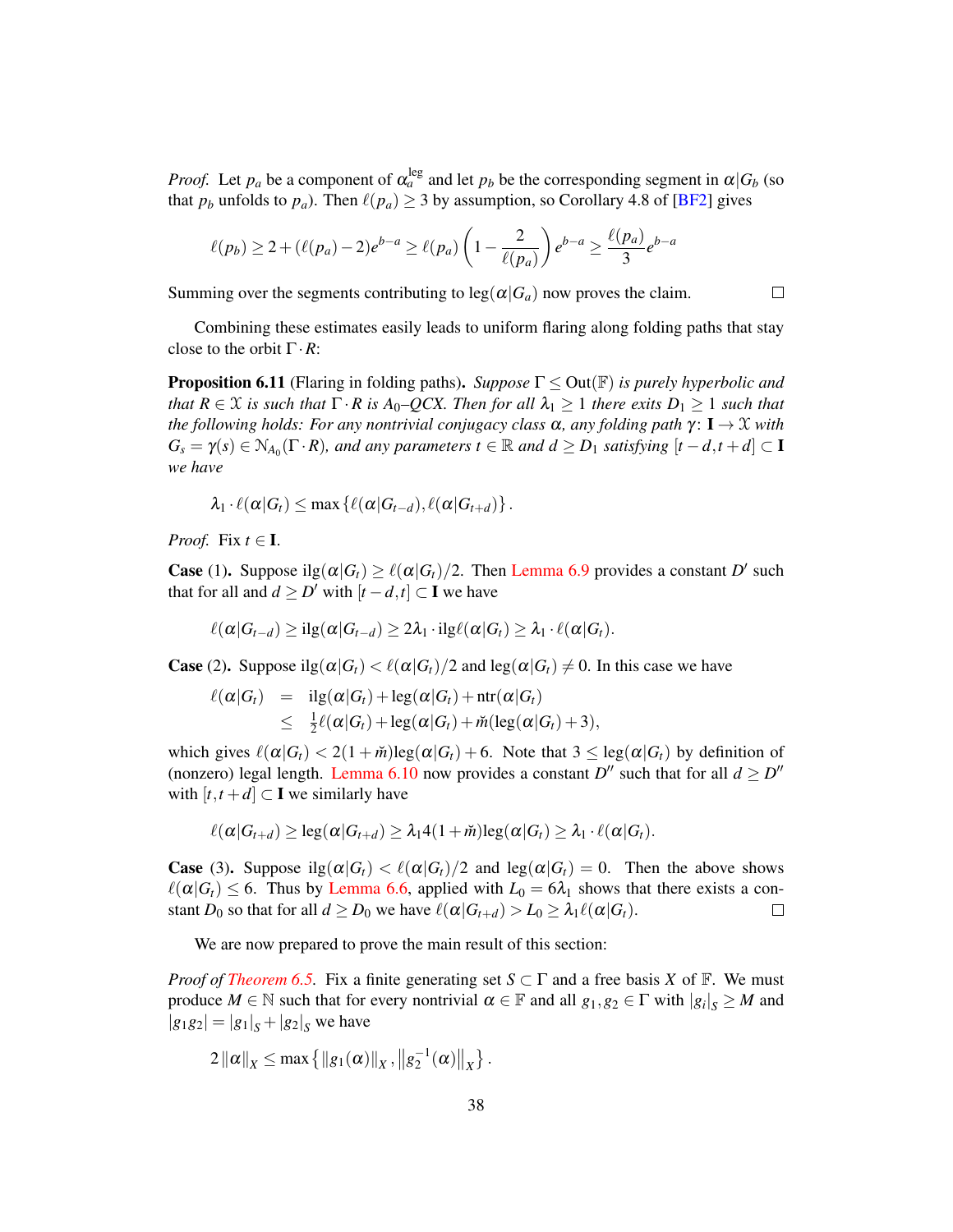Recall first that, by [Proposition 2.5,](#page-12-0) there exists a constant  $K = K(X, R)$  such that  $\frac{1}{K} ||\alpha||_X \leq \ell(\alpha | R) \leq K ||\alpha||_X$  for every conjugacy class  $\alpha$  in  $\mathbb{F}$ . We apply [Proposition 6.11](#page-37-0) with  $\lambda_1 = 2K^2e^{2A}$  and obtain a corresponding constant  $D_1$ . By [Lemma 6.4,](#page-32-1) we know that  $g \mapsto g \cdot R$  defines a quasi-isometric embedding of  $(\Gamma, d_{\Gamma})$  into  $(\mathfrak{X}, d_{\mathfrak{X}})$ . Thus we may choose  $M \in \mathbb{N}$  sufficiently large so that every  $g \in \Gamma$  with  $|g|_S \geq M$  satisfies  $d_X(R, g \cdot R) \geq D_1 + 2A$ . We claim that  $\Gamma$  has  $(2,M)$ –conjugacy flaring.

Let  $g_1, g_2 \in \Gamma$  be any elements with  $|g_i|_S \geq M$  and  $|g_1g_2|_S = |g_1|_S + |g_2|_S$ . It follows that there exists a geodesic  $(h_{-k},...,h_{-1},e,h_1,...,h_j)$  in  $\Gamma$  with  $h_{-k} = g_1^{-1}$  and  $h_j = g_2$ . In particular,  $k = |g_1|_S$  and  $j = |g_2|_S$ . Since  $\Gamma \cdot R$  is *A*–QCX by hypothesis, there exists a folding path  $\gamma$ : **I** → X that has Hausdorff distance at most *A* from the image of  $(h_{-k},...,h_i)$ . Writing  $G_t = \gamma(t)$ , we may thus choose times  $a < s < b$  in **I** so that

<span id="page-38-0"></span>
$$
d_{\mathcal{X}}^{\text{sym}}(G_a, h_{-k} \cdot R) \le A,
$$
  
\n
$$
d_{\mathcal{X}}^{\text{sym}}(G_s, R) \le A,
$$
  
\n
$$
d_{\mathcal{X}}^{\text{sym}}(G_b, h_j \cdot R) \le A.
$$
\n(5)

Since  $|g_1^{-1}|_S, |g_2|_S \geq M$ , the above remarks imply that

$$
d_{\mathcal{X}}(h_{-k} \cdot R, R) = d_{\mathcal{X}}(R, g_1 \cdot R) \text{ and}
$$
  

$$
d_{\mathcal{X}}(R, h_j \cdot R) = d_{\mathcal{X}}(R, g_2 \cdot R)
$$

are both bounded below by  $D_1 + 2A$ . Thus by the triangle inequality we have

$$
d_{\mathfrak{X}}(G_a, G_s) \ge D_1 \text{ and}
$$
  

$$
d_{\mathfrak{X}}(G_s, G_b) \ge D_1,
$$

which is equivalent to  $s - a \ge D_1$  and  $b - s \ge D_1$ . Since the folding path  $\gamma(I)$  lies in  $\mathcal{N}_A(\Gamma \cdot R)$ and the orbit  $\Gamma \cdot R$  is *A*–QCX by assumption, [Proposition 6.11](#page-37-0) now ensures that

$$
2K^2e^{2A} \cdot \ell(\alpha|G_s) \le \max\left\{ \ell(\alpha|G_a), \ell(\alpha|G_b) \right\}
$$

for every nontrivial  $\alpha \in \mathbb{F}$ . Finally, since  $d_{\mathfrak{X}} \leq d_{\mathfrak{X}}^{\text{sym}}$  $\chi^{\text{sym}}$ , equation [\(5\)](#page-38-0) implies that

$$
\ell(\alpha|G_a) \leq e^A \ell(\alpha|g_1^{-1} \cdot R),
$$
  

$$
\ell(\alpha|G_b) \leq e^A \ell(\alpha|g_2 \cdot R),
$$
 and  

$$
\ell(\alpha|R) \leq e^A \ell(\alpha|G_s).
$$

Combining the above two estimates and using the rule  $\ell(\alpha|g^{-1} \cdot R) = \ell(g(\alpha)|R)$  yields

$$
2\|\alpha\|_X \leq 2K\ell(\alpha|R)
$$
  
\n
$$
\leq \frac{1}{K}e^{-A}\max{\{\ell(\alpha|G_a), \ell(\alpha|G_b)\}}
$$
  
\n
$$
\leq \frac{1}{K}\max{\{\ell(g_1(\alpha)|R), \ell(g_2^{-1}(\alpha)|R)\}}
$$
  
\n
$$
\leq \max{\{\|g_1(\alpha)\|_X, \|g_2^{-1}(\alpha)\|_X\}}.
$$

Since this holds for every nontrivial  $\alpha \in \mathbb{F}$ , we have proved the claim.

 $\Box$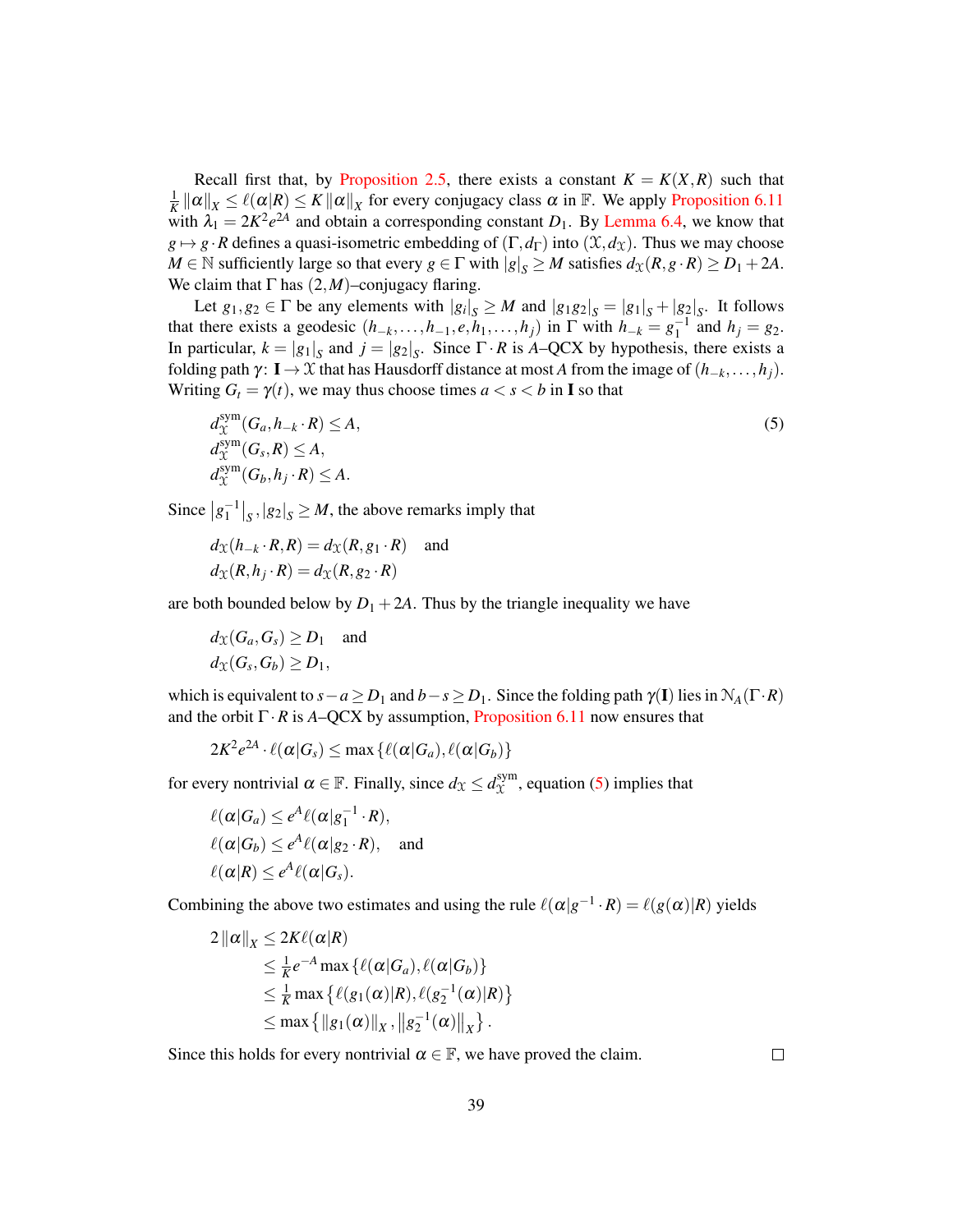## <span id="page-39-0"></span>7 The Cayley graph bundle of a free group extension

Fix  $\Gamma \leq Out(\mathbb{F})$  with finite generating set  $S = \{s_1, \ldots, s_n\}$ , and fix a free basis  $X = \{x_1, \ldots, x_r\}$ for F. Recalling that the extension  $E_{\Gamma}$  is naturally a subgroup of Aut(F), choose lifts  $t_i \in Aut(\mathbb{F})$  of  $s_i$  for each  $1 \leq i \leq n$  so that  $E_{\Gamma}$  is generated as a subgroup of Aut( $\mathbb{F}$ ) by  $W = \{i_{x_1}, \ldots i_{x_r}, t_1, \ldots, t_n\}$ . That is

$$
E_{\Gamma} = \langle i_{x_1}, \ldots i_{x_r}, t_1, \ldots, t_n \rangle \leq \text{Aut}(\mathbb{F}).
$$

Here,  $i_x$  is the inner automorphism given by conjugation by  $x \in \mathbb{F}$ , i.e.,  $i_x(\alpha) = x\alpha x^{-1}$  for  $\alpha \in \mathbb{F}$ . Note that by construction,

$$
ti_xt^{-1} = i_{t(x)} \in Aut(\mathbb{F})
$$

for each  $x \in \mathbb{F}$  and each  $t \in Aut(\mathbb{F})$ . For convenience, set  $\hat{X} = \{i_{x_1}, \ldots, i_{x_r}\}$  and  $\hat{\mathbb{F}} = \langle \hat{X} \rangle$ , so that  $\hat{F}$  is the image of  $F$  in Aut( $F$ ). Note that  $\hat{F}$  is also the kernel of the homomorphism  $E_{\Gamma} \to \Gamma$ . In general, for  $g \in \Gamma$  we denote a lift of *g* to an automorphism in the extension  $E_{\Gamma}$ by  $\tilde{g}$ .

Let  $T = Cay(\mathbb{F}, X)$ ,  $\mathscr{E} = Cay(E_{\Gamma}, W)$ , and  $\mathscr{B} = Cay(\Gamma, S)$ , where  $Cay(\cdot, \cdot)$  denotes the Cayley graph with the specified generating set equipped with the path metric in which each edge has length one. Set  $R$  to be the standard rose on the generating set *X* so that  $R = T/R$ . There is an obvious equivariant simplicial map

$$
p\colon \mathscr{E} \to \mathscr{B}
$$

obtained from the surjective homomorphism  $E_{\Gamma} \to \Gamma$ . In details, *p*:  $\mathscr{E} \to \mathscr{B}$  is defined to be the homomorphism  $E_{\Gamma} \to \Gamma$  on the vertices of  $\mathscr E$  and maps edges of  $\mathscr E$  to either vertices or edges of  $\mathcal{B}$ , depending on whether the edge corresponds to a generator in *X* or *S*, respectively. Note that for each  $b \in \Gamma$ , the preimage  $T_b = p^{-1}(b)$  is the simplicial tree (isomorphic to *T*) with vertices labeled by the coset  $\tilde{b} \hat{F}$  ( $\tilde{b}$  any lift of *b*) and edges labeled by  $\hat{X}$ . We write  $d_b$  for the induced path metric on the fiber  $T_b$  over  $b \in \Gamma$ .

In Example 1.8 of [\[MS\]](#page-49-4), it is verified that  $p: \mathscr{E} \to \mathscr{B}$  is a metric graph bundle. We provide the details here for completeness. We first make the following observation.

<span id="page-39-1"></span>**Lemma 7.1.** *Let*  $g_1, g_2$  *be vertices of*  $p^{-1}(b) = T_b$ *. Then*  $g_1^{-1}g_2 \in \mathbb{P}$  ≃  $\mathbb{F}$  *and* 

$$
d_b(g_1,g_2)=|g_1^{-1}g_2|_{\hat{X}}.
$$

*Proof.* Since  $T_b$  is a graph (it is a tree),  $d_b(g_1, g_2)$  counts the minimal number of edges traversed by any path from  $g_1$  to  $g_2$  *that remains in*  $T_b$ . Such a path consists of edges labeled by generators in *W* coming from  $\hat{X}$ . As any such path represents  $g_1^{-1}g_2$ , we have  $g_1^{-1}g_2 \in \hat{\mathbb{F}}$  and  $d_b(g_1, g_2) \ge |g_1^{-1}g_2|_{\hat{X}}$ . Conversely, writing  $g_1^{-1}g_2$  in terms of  $\{i_{x_1}^{\pm}, \ldots, i_{x_r}^{\pm}\}$ produces a path in  $T_b$  from  $g_1$  to  $g_2$ . Thus  $d_b(g_1, g_2) \le |g_1^{-1}g_2|_{\hat{X}}$ .  $\Box$ 

**Lemma 7.2.** *The equivariant map of Cayley graphs p* :  $\mathcal{E} \rightarrow \mathcal{B}$  *is a metric graph bundle.*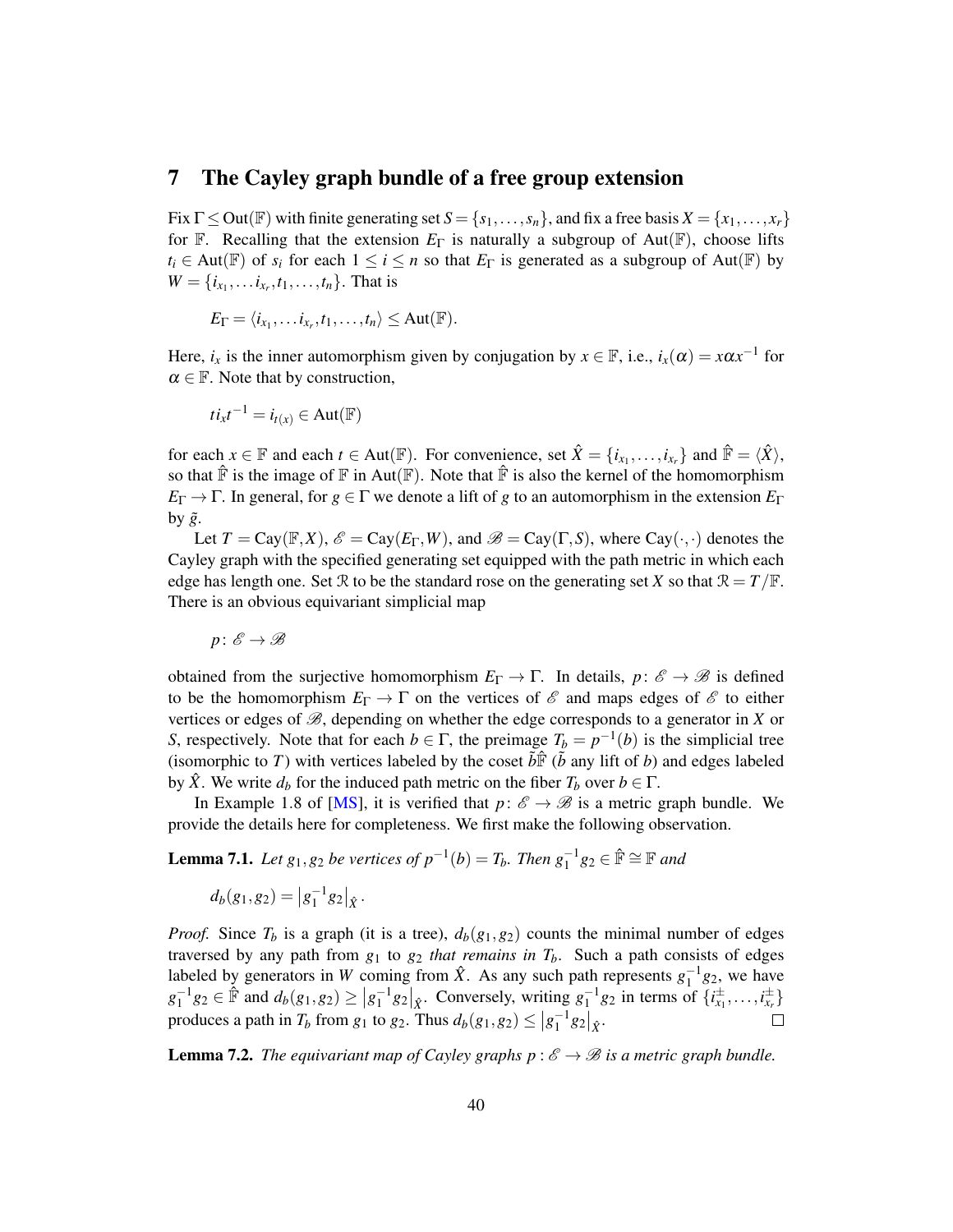*Proof.* For each  $n \in \mathbb{N}$ , the *n*–ball  $\{g \in E_\Gamma : |g|_W \le n\}$  is finite. We may therefore define the properness function  $f: \mathbb{N} \to \mathbb{N}$  by setting  $f(n) = \max\{|i_{\alpha}|_{\hat{X}} : i_{\alpha} \in \mathbb{F}$  and  $|i_{\alpha}|_{W} \leq n\}$ . Then for any  $b \in \Gamma$  and any  $g_1, g_2$  in  $T_b = p^{-1}(b)$ , [Lemma 7.1](#page-39-1) implies that

$$
d_b(g_1,g_2) = |g_1^{-1}g_2|_{\hat{X}} \leq f(|g_1^{-1}g_2|_{W}) = f(d_{\mathscr{E}}(g_1,g_2)),
$$

as required. Lastly, suppose  $b_1, b_2 \in \mathcal{B}$  are adjacent vertices and that  $g_1 \in T_{b_1}$  is any vertex over  $b_1$ . Then  $b_2 = b_1 s$  for some  $s \in S$ . If  $t \in W$  is the chosen lift of *s*, then  $g_1 t$  is adjacent to  $g_1$  in  $\mathscr E$  and satisfies  $p(g_1 t) = b_1 s = b_2$ , as desired. This completes the proof that  $p: \mathscr E \to \mathscr B$ is a metric graph bundle.  $\Box$ 

Using our choice of generators in W, we may define canonical lifts of paths in  $\mathscr B$ through any particular point in a fiber. For  $N \in \mathbb{N}$ , let  $\gamma: [-N, N] \to \mathscr{B}$  be any edge path in  $\mathscr{B}$  (by which we mean a path that maps each integer  $j$  to a vertex and each intervening interval  $[j, j+1]$  isometrically onto an edge) and let  $\tilde{\gamma}(0)$  be any vertex in the fiber  $T_{\gamma(0)}$ . For each integer  $-N \le j < N$ , the product  $s_j = \gamma(j)^{-1}\gamma(j+1)$  then lies in the generating set *S*, and we let *t<sub>j</sub>* be the chosen lift of  $s_j$  to *W*. Thus for  $j > 0$  we have  $\gamma(j) = \gamma(0)s_0 \cdots s_{j-1}$ and  $\gamma(-j) = \gamma(0)s_{-1}^{-1} \cdots s_{-j}^{-1}$ . Accordingly, the **canonical lift of**  $\gamma$  through  $\tilde{\gamma}(0) \in T_{\gamma(0)}$  is defined to be the edge path  $\tilde{\gamma}$ :  $[-N, N] \rightarrow \mathscr{E}$  given by

$$
\tilde{\gamma}(j) = \tilde{\gamma}(0)t_0 \cdots t_{j-1} \quad \text{and} \quad \tilde{\gamma}(-j) = \tilde{\gamma}(0)t_{-1}^{-1} \cdots t_{j}^{-1}.
$$

for each integer  $0 \le j \le N$ . Observe that  $p(\tilde{\gamma}(j)) = \gamma(j)$ , so that  $\tilde{\gamma}$  is in fact a lift of *γ*. Moreover, since  $p: \mathscr{E} \to \mathscr{B}$  is 1–Lipschitz, when the original path  $\gamma: [-N, N] \to \mathscr{B}$ is a geodesic, so is the canonical lift of  $\gamma$  through any point in  $T_{\gamma(0)}$ . These lifts will be instrumental in establishing the flaring property for the metric graph bundle  $\mathscr{E} \to \mathscr{B}$ , which we do in [Proposition 8.1](#page-40-1) below.

## <span id="page-40-0"></span>8 Conjugacy flaring implies hyperbolicity of *E*<sup>Γ</sup>

In this section we complete the proof of our main theorem and show that the F–extension group  $E_{\Gamma}$  is hyperbolic when  $\Gamma \leq Out(\mathbb{F})$  is purely hyperbolic and qi-embeds into the factor complex F. We first show that conjugacy flaring for the group  $\Gamma$  implies that the metric bundle  $\mathscr{E} \to \mathscr{B}$  defined in [Section 7](#page-39-0) has the flaring property. Combining with [Theorem 2.2,](#page-8-3) this will show that  $\mathscr E$ , and consequently  $E_{\Gamma}$ , is hyperbolic.

<span id="page-40-1"></span>Proposition 8.1 (Conjugacy flaring implies the flaring property). *Suppose that a finitely generated subgroup* Γ ≤ Out(F) *satisfies* (λ,*N*)*–conjugacy flaring for some* λ > 1 *and N* ∈ N. Then the corresponding metric graph bundle  $p: \mathscr{E} \to \mathscr{B}$  satisfies the flaring condition.

*Proof.* By hypothesis, there is a finite generating set  $S = \{s_1, \ldots, s_n\}$  of  $\Gamma$  and a free basis  $X = \{x_1, \ldots, x_r\}$  of F with respect to which  $\Gamma$  has  $(\lambda, N)$ –conjugacy flaring (see [Section 6\)](#page-31-0). As in [Section 7](#page-39-0) we then consider the generating set  $W = \{i_{x_1}, \ldots, i_{x_r}, t_1, \ldots, t_n\}$  of  $E_{\Gamma}$ , where *t<sub>i</sub>* denotes a chosen lift of *s<sub>i</sub>*, and the natural simplicial surjection  $p: \mathscr{E} \to \mathscr{B}$ , where  $\mathscr{E} =$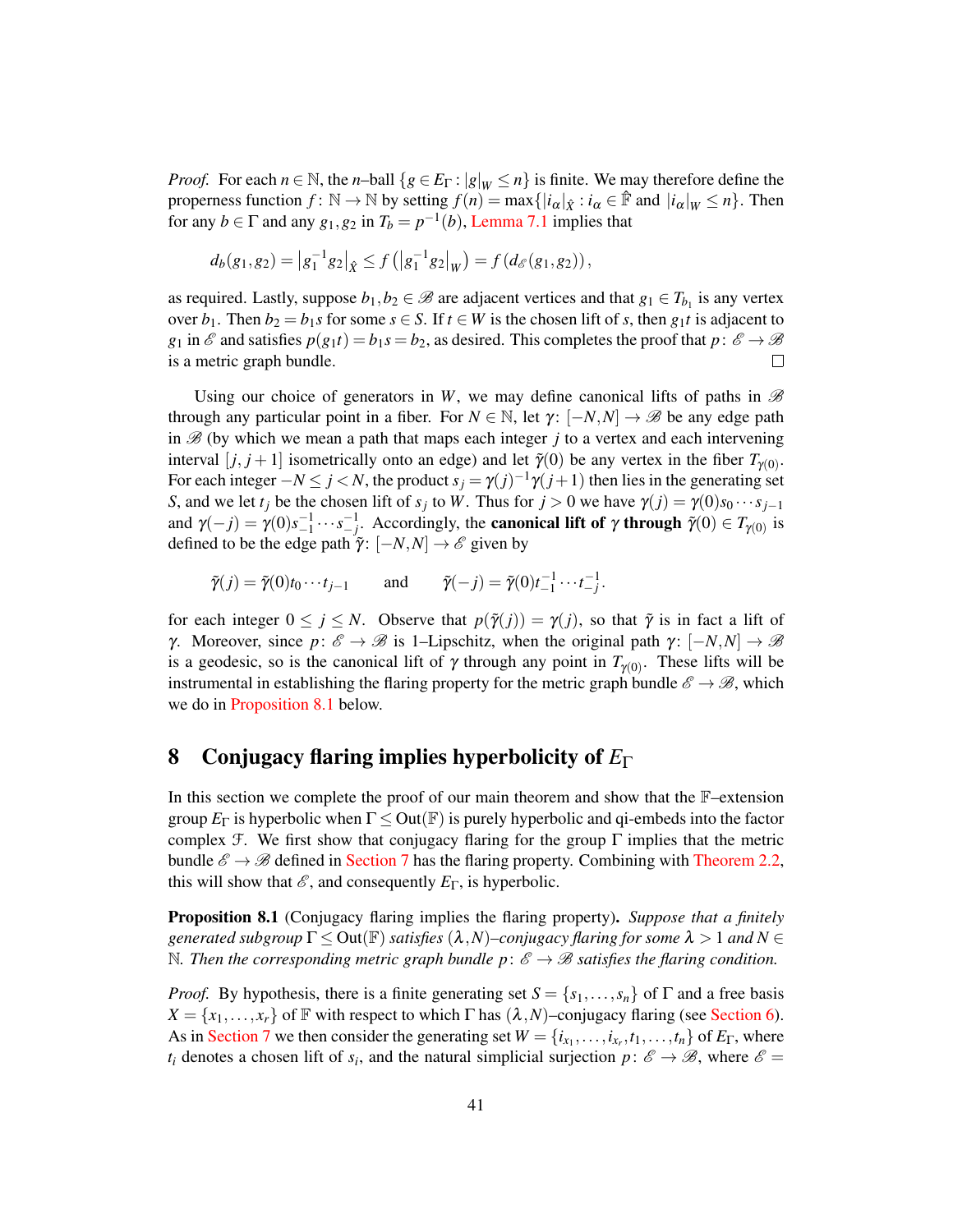$Cay(E_{\Gamma}, W)$  and  $\mathscr{B} = Cay(\Gamma, S)$ . As before, set  $\hat{X}$  equal to the subset of the generators of *W* coming from *X* and denote the isomorphic image of  $\mathbb{F}$  in  $E_{\Gamma}$  by  $\hat{\mathbb{F}} = \langle \hat{X} \rangle$ .

To establish the flaring property, we must show that for every  $k \ge 1$  there exists  $\lambda_k > 1$ and  $n_k, M_k \in \mathbb{N}$  such that for any geodesic  $\gamma: [-n_k, n_k] \to \mathcal{B}$  and any two *k*–qi lifts  $\tilde{\gamma}_1$  and  $\tilde{\gamma}_2$  satisfying  $d_{\gamma(0)}(\tilde{\gamma}_1(0), \tilde{\gamma}_2(0)) \geq M_k$  we have

$$
\lambda_k \cdot d_{\gamma(0)}(\tilde{\gamma}_1(0), \tilde{\gamma}_2(0)) \leq \max \left\{ d_{\gamma(n_k)}(\tilde{\gamma}_1(n_k), \tilde{\gamma}_2(n_k)), d_{\gamma(-n_k)}(\tilde{\gamma}_1(-n_k), \tilde{\gamma}_2(-n_k)) \right\}.
$$

In fact, we show that in terms of the given conjugacy flaring constants  $(\lambda, N)$  we may take  $\lambda_k = \frac{\lambda+1}{2}$  and  $n_k = N$  (each independent of *k*) so that given any  $k \ge 1$ , if

$$
M_k = 2(\lambda + 2e_k)/(\lambda - 1)
$$

then the flaring condition holds with these constants. Here  $e_k = f(N + 1 + kN + k)$ , where  $f(\cdot)$  is the properness function for the bundle  $\mathscr{E} \to \mathscr{B}$ .

Let  $\gamma: [-N,N] \to \mathscr{B}$  be a geodesic and set  $b = \gamma(0)$ . Suppose that two *k*–qi lifts  $\tilde{\gamma}_1, \tilde{\gamma}_2$ :  $[-N, N] \rightarrow \mathcal{E}$  are given (hence,  $p(\tilde{\gamma}_i(j)) = \gamma(j)$  for  $i = 1, 2$  and each integer *j*). Recall from [Section 7](#page-39-0) that  $T_{\gamma(j)} = p^{-1}(\gamma(j))$  is a simplicial tree whose edges are labeled by the free basis  $\hat{X}$  of  $\hat{F}$ . With respect to this basis, the element  $\tilde{\gamma}_1(0)^{-1}\tilde{\gamma}_2(0) \in \hat{F}$  may not by cyclically reduced. However, there is some  $x \in \hat{X}$  so that  $i_{\alpha} = \tilde{\gamma}_1(0)^{-1} \tilde{\gamma}_2(0) x \in \hat{\mathbb{F}}$  is cyclically reduced. Then  $i_\alpha$  has the property that  $||i_\alpha||_{\hat{X}} = |i_\alpha|_{\hat{X}}$  and that  $|i_\alpha|_{\hat{X}}$  differs from  $d_b(\tilde{\gamma}_1(0),\tilde{\gamma}_2(0)) = |\tilde{\gamma}_1(0)^{-1}\tilde{\gamma}_2(0)|_{\hat{X}}$  by at most 1. Set  $z_1 = \tilde{\gamma}_1(0)$  and  $z_2 = \tilde{\gamma}_2(0)x \in T_b$  so that by construction,

 $z_1 i_\alpha = z_2$ .

For each integer  $-N \le j < N$ , let us set  $s_j = \gamma(j)^{-1}\gamma(j+1) \in S$ . Since  $\gamma$  is a geodesic, the products

$$
g = s_{-N} \cdots s_{-1} \in \Gamma \quad \text{and} \quad
$$
  

$$
h = s_0 \cdots s_{N-1} \in \Gamma
$$

satisfy  $|g|_S = |h|_S = N$  and  $|gh|_S = |g|_S + |h|_S$ . Therefore  $(\lambda, N)$ –conjugacy flaring implies that

$$
\max \{ ||g(\alpha)||_X, ||h^{-1}(\alpha)||_X \} \ge \lambda \cdot ||\alpha||_X
$$
  
=  $\lambda \cdot |\alpha|_X$   
=  $\lambda \cdot |i_{\alpha}|_{\hat{X}}$   
 $\ge \lambda \cdot (d_b(\tilde{\gamma}_1(0), \tilde{\gamma}_2(0)) - 1)$ 

Let  $\tilde{\gamma}_{z_1}, \tilde{\gamma}_{z_2} : [-N, N] \to \mathscr{E}$  be the canonical (geodesic) lifts of  $\gamma : [-N, N] \to \mathscr{B}$  through the points *z*<sub>1</sub> and *z*<sub>2</sub>, respectively. Let us also write  $\tilde{g} = t_{-N} \cdots t_{-1}$  and  $\tilde{h} = t_0 \cdots t_{N-1}$ , where *t<sub>i</sub>* is the chosen lift of  $s_i \in S$  in the generating set *W* of  $E_\Gamma$ . By construction,  $\tilde{g}$  and  $\tilde{h}$  are also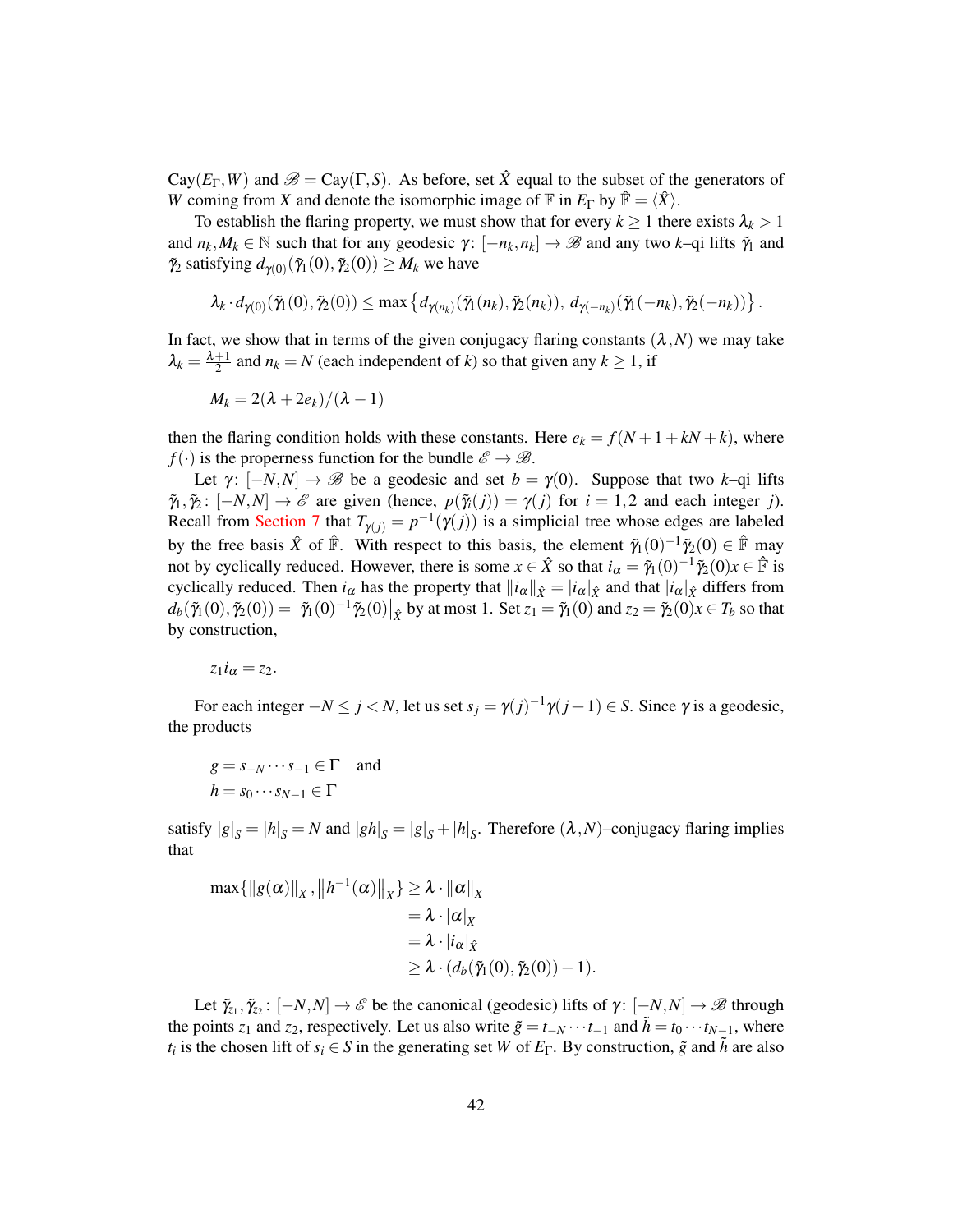lifts of  $g, h \in \Gamma \le$  Out( $\mathbb{F}$ ) to  $E_{\Gamma} \le$  Aut( $\mathbb{F}$ ). Recall that the canonical lifts  $\tilde{\gamma}_{z_j}$  are defined so that

$$
\tilde{\gamma}_{z_j}(-N) = z_j t_{-1}^{-1} \cdots t_{-N}^{-1} = z_j \tilde{g}^{-1}
$$
 and  
\n $\tilde{\gamma}_{z_j}(N) = z_j t_0 \cdots t_{N-1} = z_j \tilde{h}$ 

for  $j = 1, 2$ . Therefore

$$
\tilde{\gamma}_{z_1}(-N)^{-1}\tilde{\gamma}_{z_2}(-N) = (\tilde{g}z_1^{-1})(z_2\tilde{g}^{-1}) = \tilde{g}i_{\alpha}\tilde{g}^{-1} = i_{\tilde{g}(\alpha)} \text{ and}
$$
  

$$
\tilde{\gamma}_{z_1}(N)^{-1}\tilde{\gamma}_{z_2}(N) = (\tilde{h}^{-1}z_1^{-1})(z_2\tilde{h}) = \tilde{h}^{-1}i_{\alpha}\tilde{h} = i_{\tilde{h}^{-1}(\alpha)}.
$$

Hence, the endpoints of our canonical lifts of  $\gamma$  satisfy

$$
d_{\gamma(-N)}(\tilde{\gamma}_{z_1}(-N),\tilde{\gamma}_{z_2}(-N)) = |\tilde{\gamma}_{z_1}(-N)^{-1}\tilde{\gamma}_{z_2}(-N)|_{\hat{X}} = |i_{\tilde{g}(\alpha)}|_{\hat{X}} = |\tilde{g}(\alpha)|_{X} \geq ||g(\alpha)||_{X}
$$

and

$$
d_{\gamma(N)}(\tilde{\gamma}_{z_1}(N),\tilde{\gamma}_{z_2}(N)) = \left| \tilde{\gamma}_{z_1}(N)^{-1} \tilde{\gamma}_{z_2}(N) \right|_{\hat{X}} = \left| i_{\tilde{h}^{-1}(\alpha)} \right|_{\hat{X}} = \left| \tilde{h}^{-1}(\alpha) \right|_{X} \geq \left\| h^{-1}(\alpha) \right\|_{X}.
$$

In light of conjugacy flaring, it follows that we have

$$
\max\left\{d_{\gamma(-N)}(\tilde{\gamma}_{z_1}(-N),\tilde{\gamma}_{z_2}(-N)),\,d_{\gamma(N)}(\tilde{\gamma}_{z_1}(N),\tilde{\gamma}_{z_2}(N))\right\}\geq \lambda\cdot\big(d_b(\tilde{\gamma}_1(0),\tilde{\gamma}_2(0))-1\big).
$$

Let us now estimate the distances between our canonical lifts  $\tilde{\gamma}_z$  and the given lifts  $\tilde{\gamma}_j$ of γ. By metric properness, for  $j = 1, 2$  we have

$$
d_{\gamma(N)}(\tilde{\gamma}_{z_j}(N),\tilde{\gamma}_j(N))) \leq f\Big(d_{\mathscr{E}}(\tilde{\gamma}_{z_j}(N),\tilde{\gamma}_j(N))\Big) \leq f\Big(d_{\mathscr{E}}(\tilde{\gamma}_{z_j}(N),\tilde{\gamma}_j(0)) + d_{\mathscr{E}}(\tilde{\gamma}_z(0),\tilde{\gamma}_j(0)) + d_{\mathscr{E}}(\tilde{\gamma}_j(0),\tilde{\gamma}_j(N))\Big) \leq f(N+1+kN+k) = e_k.
$$

We similarly have  $d_{\gamma(-N)}(\tilde{\gamma}_{z}(N), \tilde{\gamma}_{j}(-N)) \leq e_k$  for  $j = 1, 2$ . The triangle inequality thus gives

$$
d_{\gamma(*)}(\tilde{\gamma}_1(*),\tilde{\gamma}_2(*) )\geq d_*(\tilde{\gamma}_{z_1}(*),\tilde{\gamma}_{z_2}(*))-2e_k
$$

for  $* = \pm N$ . Combining with our above estimate, it follows that the given lifts  $\tilde{\gamma}_1$  and  $\tilde{\gamma}_2$ satisfy

$$
\max\left\{d_{\gamma(-N)}(\tilde{\gamma}_1(-N),\tilde{\gamma}_2(-N)),\,d_{\gamma(N)}(\tilde{\gamma}_1(N),\tilde{\gamma}_2(N))\right\}\geq\lambda\cdot d_b(\tilde{\gamma}_1(0),\tilde{\gamma}_2(0))-\lambda-2e_k.
$$

Therefore whenever  $d_b(\tilde{\gamma}_1(0), \tilde{\gamma}_2(0)) \geq M_k = 2(\lambda + 2e_k)/(\lambda - 1)$ , so that

$$
\lambda \cdot d_b(\tilde{\gamma}_1(0), \tilde{\gamma}_2(0)) - \lambda - 2e_k \geq \lambda \cdot d_b(\tilde{\gamma}_1(0), \tilde{\gamma}_2(0)) - \frac{\lambda - 1}{2} d_b(\tilde{\gamma}_1(0), \tilde{\gamma}_2(0))
$$
  
= 
$$
\frac{\lambda + 1}{2} d_b(\tilde{\gamma}_1(0), \tilde{\gamma}_2(0)).
$$

we obtain the inequality required by the flaring property. This completes the proof.  $\Box$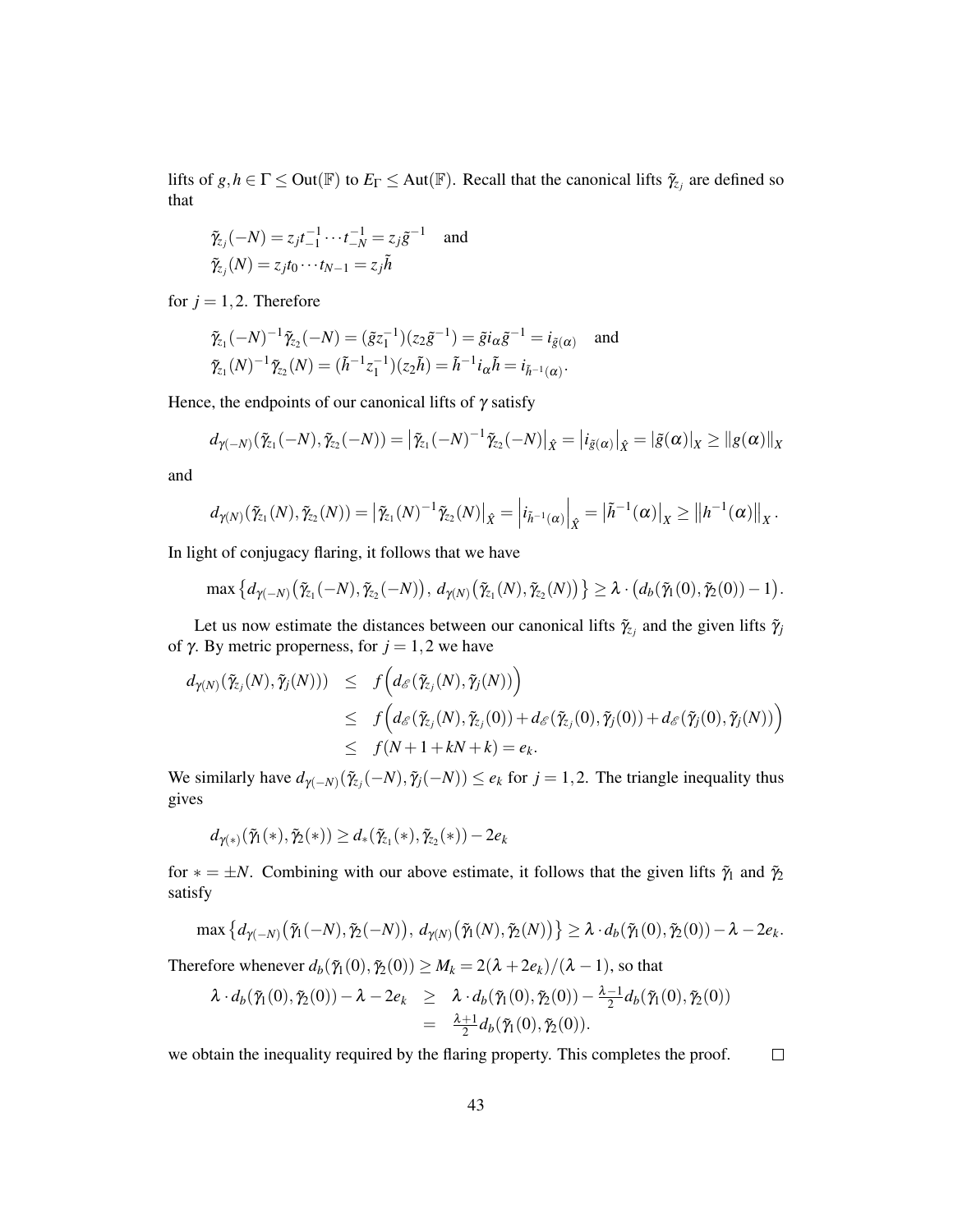<span id="page-43-2"></span>**Theorem 8.2** (Hyperbolic extensions). *Suppose that*  $\Gamma \leq$  Out( $\mathbb{F}$ ) *is purely hyperbolic and that there exists R*  $\in$  *X so that*  $\Gamma \cdot R$  *is A–QCX. Then the corresponding extension group*  $E_{\Gamma}$ *is hyperbolic.*

*Proof.* Since  $\mathscr E$  is the Cayley graph of  $E_{\Gamma}$ , it suffice to show that  $\mathscr E$  is hyperbolic. We show that the metric graph bundle  $\mathscr{E} \to \mathscr{B}$  satisfies the three conditions for hyperbolicity appearing in [Theorem 2.2](#page-8-3) (the Mj–Sardar Theorem). Conditions (1) and (2) are obvious since each fiber is isomorphic to the universal cover of an  $rk(\mathbb{F})$ –petal rose. Since the hypotheses imply that  $\Gamma$  has conjugacy flaring [\(Theorem 6.5\)](#page-32-0), condition (3) follows from [Proposition 8.1.](#page-40-1) Hence, *E*<sup>Γ</sup> is hyperbolic.  $\Box$ 

<span id="page-43-1"></span>**Corollary 8.3.** *Suppose*  $\Gamma \leq$  Out( $\mathbb{F}$ ) *is purely hyperbolic and qi-embeds into*  $\mathcal{F}$ *. Then*  $E_{\Gamma}$  *is hyperbolic.*

*Proof.* This follows immediately from [Corollary 6.3](#page-32-2) and [Theorem 8.2.](#page-43-2)

 $\Box$ 

# <span id="page-43-0"></span>9 Applications

In this section, we produce examples of hyperbolic extensions of the free group  $\mathbb F$  using the main result of this paper. We begin by defining a version of the intersection graph  $\mathscr I$ for  $\mathbb{F}$ , which is an Out $(\mathbb{F})$ –graph introduced by Kapovich and Lustig in [\[KL1\]](#page-48-12). First, let  $\mathscr{I}'$  be the graph whose vertices are conjugacy class of F and two vertices are joined by an edge if there is a very small simplicial tree  $\mathbb{F} \curvearrowright T$  in which each conjugacy class fixes a point. (Recall that a simplicial tree is very small if edge stabilizers are maximal cyclic and tripod stabilizers are trivial.) Define  $\mathscr I$  to be the connected component of  $\mathscr I'$  that contains the primitive conjugacy classes. We note that there is a coarsely Lipschitz surjective map Θ: F → I given by mapping the free factor *A* to the set of primitive conjugacy classes that are contained in *A*. Note that  $\Theta : \mathcal{F} \to \mathcal{I}$  is Out( $\mathbb{F}$ )–equivariant.

Second, recall that the action of a non-virtually cyclic group *G* on a hyperbolic metric space *X* is **WPD** if for every  $g \in G$  with positive translation length on *X*, the following property holds: for every  $R \ge 0$  and every  $x \in X$  there is an  $N \ge 1$  so that the set

$$
\left\{\phi \in G : d_X(x, \phi(x))\right) \le R \quad \text{and} \quad d_X(g^N(x), \phi(g^N(x))) \le R\right\}
$$

is finite. It is further required that the group *G* contains an element that acts with positive translation length on *X*. This property was first defined by Bestvina–Fujiwara in [\[BF4\]](#page-47-6), where it was shown that the action of the mapping class group on the curve complex is WPD. The following theorem was communicated to us by Patrick Reynolds. For complete proofs see Mann [\[Man\]](#page-49-9) and [\[DT,](#page-48-13) Theorem 4.2, Proposition 4.4].

<span id="page-43-3"></span>**Theorem 9.1** (Mann–Reynolds [\[MR\]](#page-49-10)). *The graph*  $\mathscr I$  *is hyperbolic and*  $f \in Out(\mathbb{F})$  *acts with positive translation length on*  $\mathcal I$  *if and only if f is atoroidal and fully irreducible. Moreover the action*  $Out(\mathbb{F}) \cap \mathcal{I}$  *is WPD.*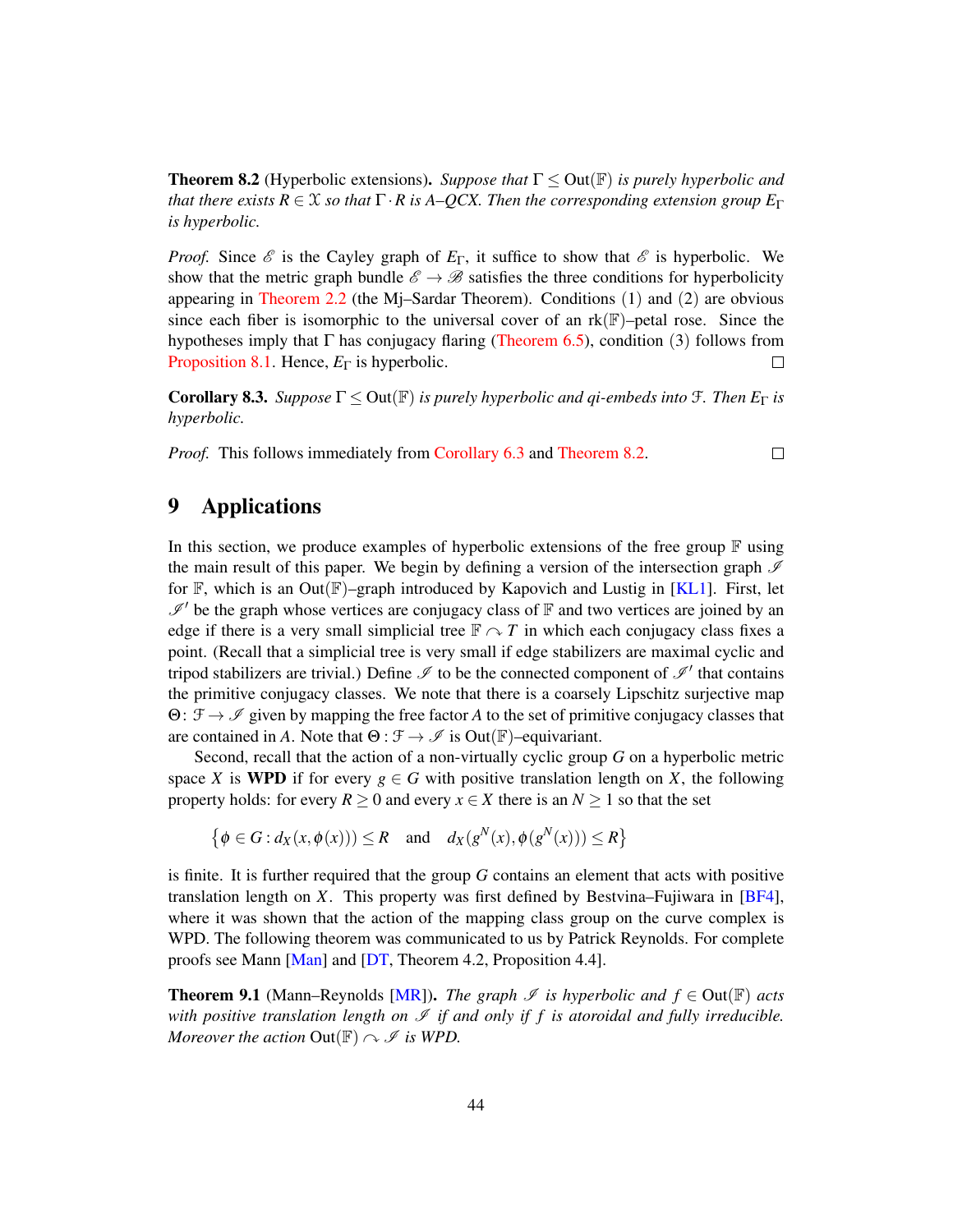Following Bestvina–Fujiwara, we say that loxodromic elements  $f_1, f_2 \in G$  are **indepen**dent if their quasigeodesic axes in *X* do not contain rays that have finite Hausdorff distance from one another. Said differently,  $f_1$  and  $f_2$  are independent if they determine 4 distinct points on the Gromov boundary of *X*. The WPD condition can be used to understand how distinct loxodromic elements can fail to be independent. In particular, Proposition 6 of [\[BF4\]](#page-47-6), implies that *f*<sup>1</sup> and *f*<sup>2</sup> are independent if and only if they do not have a common power. Since [Theorem 9.1](#page-43-3) states that the action Out( $\mathbb{F}$ )  $\sim \mathscr{I}$  is WPD, two hyperbolic, fully irreducible automorphisms  $f_1, f_2 \in \text{Out}(\mathbb{F})$  are independent if and only if they have no common power. Thus the notion of independence of two fully irreducibles (with respect to the action Out( $\mathbb{F}$ )  $\sim \mathcal{I}$ ) is intrinsic to the algebra of Out( $\mathbb{F}$ ).

Using [Theorem 9.1,](#page-43-3) we have (a priori weaker) version of our main theorem:

<span id="page-44-1"></span>**Theorem 9.2.** Let  $\Gamma \leq \text{Out}(\mathbb{F})$  be a finitely generated subgroup such that some (any) or*bit map into*  $\mathcal{I}$  *is a quasi-isometric embedding. Then the corresponding extension*  $E_{\Gamma}$  *is hyperbolic.*

*Proof.* Fix  $A \in \mathcal{F}$  and let  $\mathcal{O}: \Gamma \to \mathcal{F}$  be the corresponding orbit map into the free factor complex. By assumption  $\Theta \circ \mathcal{O} : \Gamma \to \mathcal{I}$  is a quasi-isometric embedding. Since  $\Theta$  is coarsely Lipschitz,  $\mathcal O$  must also be a quasi-isometric embedding. Moreover, since all outer automorphisms with positive translation length of  $\mathscr I$  are hyperbolic,  $\Gamma$  must be purely hyperbolic, i.e. each infinite order element is atoroidal. Now apply [Corollary 8.3](#page-43-1) to conclude that *E*<sup>Γ</sup> is hyperbolic.  $\Box$ 

We remark that our subsequence work [\[DT\]](#page-48-13) implies that [Theorem 9.2](#page-44-1) is equivalent to our main theorem [Theorem 1.1.](#page-1-1)

Our first application is a new proof of the following theorem of Bestvina–Feighn– Handel [\[BFH\]](#page-48-4), where we allow for any number of hyperbolic, fully irreducible automorphisms.

<span id="page-44-0"></span>**Theorem 9.3.** Let  $f_1, \ldots, f_k \in \text{Out}(\mathbb{F})$  be a collection of pairwise independent, hyperbolic, *fully irreducible outer automorphisms. Then for sufficiently large*  $N \geq 1$ *, every nonidentity element of*

$$
\Gamma = \langle f_1^N, \ldots, f_k^N \rangle
$$

*is hyperbolic and fully irreducible. Moreover,* Γ *is isomorphic to the free group of rank k and the extension E*<sup>Γ</sup> *is hyperbolic.*

*Proof.* The proof that the subgroup quasi-isometrically embeds into  $\mathscr I$  follows from a standard geometric ping-pong argument for groups acting on hyperbolic spaces, exactly as in the proof of Theorem 1.4 (Abundance of Schottky groups) in Kent–Leininger [\[KL3\]](#page-49-0). One can also deduce the result from [\[TT,](#page-49-11) Lemma 3.2]. The point is that we are dealing with a collection of independent loxodromic automorphisms of a hyperbolic graph. To conclude that *E*<sup>Γ</sup> is hyperbolic, apply [Theorem 9.2.](#page-44-1)  $\Box$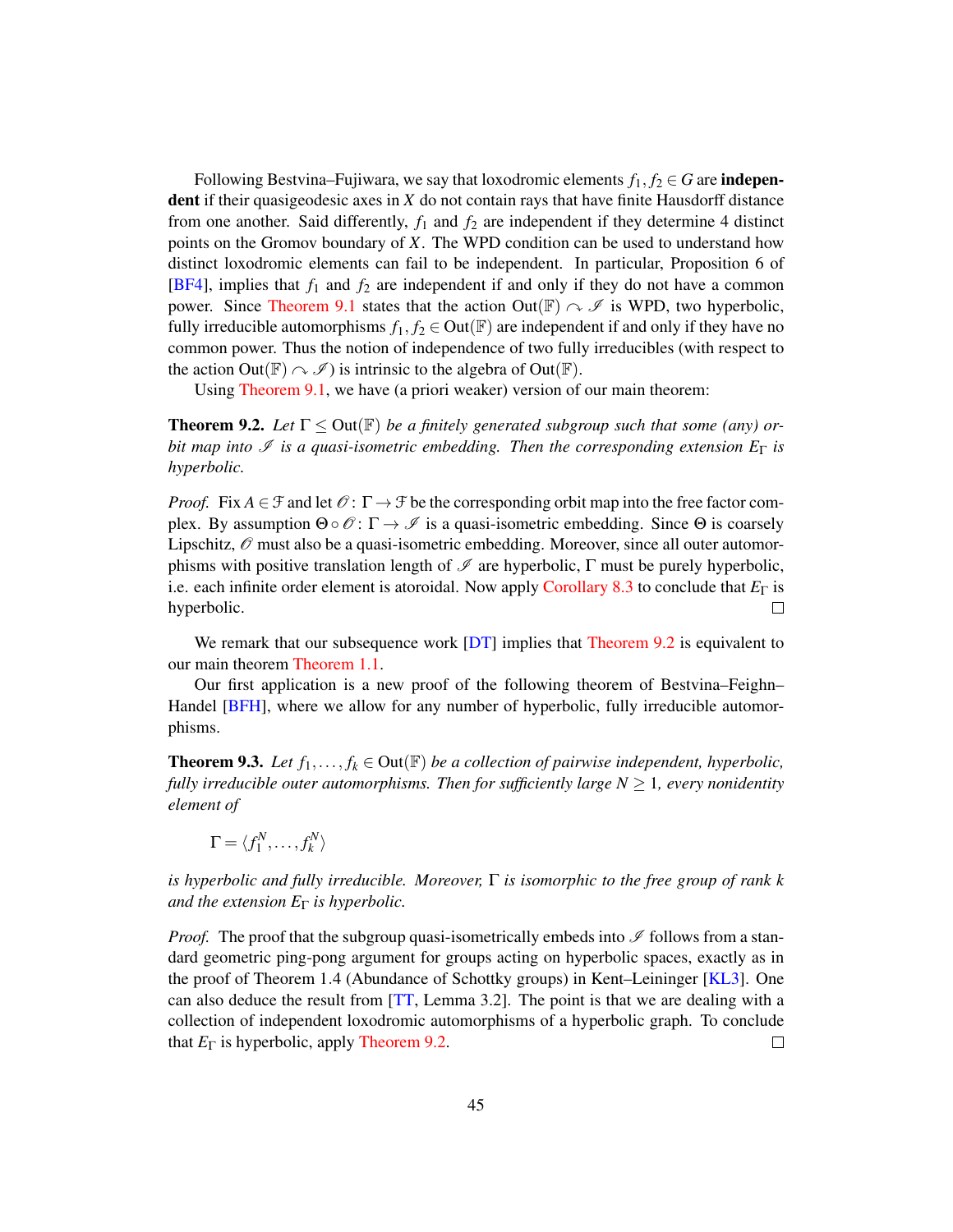Our next application, to the authors' knowledge, produces the first examples of hyperbolic F–extensions  $E_{\Gamma}$  where  $\Gamma$  is has torsion and is not virtually cyclic. First, for a finite group  $H \leq$  Out( $\mathbb{F}$ ) say that a hyperbolic, fully irreducible  $f \in$  Out( $\mathbb{F}$ ) is **independent for** *H* if *f* and *hfh*<sup>−1</sup> are independent for each  $h \in H$ . Hence, *f* is independent for *H* if and only if *H* ∩comm(*f*) =  $\emptyset$ , where comm(*f*) is the commensurator of *f* in Out( $\mathbb{F}$ ).

<span id="page-45-0"></span>**Theorem 9.4.** Let H be a finite subgroup of  $Out(\mathbb{F})$  and let  $f \in Out(\mathbb{F})$  be a hyperbolic, *fully irreducible outer automorphism that is independent for H. Then for all sufficiently large*  $N \geq 1$ *, the subgroup* 

$$
\Gamma=\langle H, f^N\rangle
$$

*is isomorphic to H*  $*\mathbb{Z}$  *and quasi-isometrically embeds into*  $\mathscr{I}$ *. Hence, the*  $\mathbb{F}\text{-}b\mathbf{y}\text{-}(H*\mathbb{Z})$ *extension E*<sup>Γ</sup> *is hyperbolic.*

*Proof.* Fix  $x \in \mathcal{I}$  and for each  $h \in H$  set  $f_h = h f h^{-1}$ . Let  $D = \max_{h \in H} d(x, hx)$ . Consider the Cayley graph  $C_h$  of  $\langle f_h \rangle$  and the equivariant orbit map  $C_h \to \mathscr{I}$  obtained by mapping  $f_h^i$ to  $f_h^i(hx)$  and edges to geodesic segments. Since f has positive translation length on  $\mathscr I$  by [Theorem 9.1,](#page-43-3) the maps  $\mathcal{C}_h \to \mathcal{I}$  are all *K*<sub>0</sub>–quasi-isometric embeddings (for some *K*<sub>0</sub>  $\geq$  1). Let us write  $\rho_h^{\pm}$  $h^{\pm}$ : [0,∞) →  $\mathscr I$  for the positive and negative subrays of  $\mathcal C_h \to \mathscr I$  based at *hx*. Since the  $f_h$  for  $h \in H$  are all pairwise independent, no distinct pair or rays in the set  $\{\rho_h^+,\rho_h^$ *h* }*h*∈*<sup>H</sup>* have finite Hausdorff distance.

Similar to [\[KL3\]](#page-49-0), we now consider the following set of paths in  $\mathscr{I}$ . For any  $h_1, h_2 \in H$ and  $\varepsilon_1, \varepsilon_2 \in \{+, -\}$  with  $\rho_{h_1}^{\varepsilon_1} \neq \rho_{h_2}^{\varepsilon_2}$ , we may build a biinfinite path in  $\mathscr{I}$  by traversing  $\rho_{h_1}^{\varepsilon_1}$ with the reverse parameterization, then following a geodesic from  $h_1x$  to  $h_2x$  (which has length at most *D*), and lastly traversing the ray  $\rho_{h_2}^{\varepsilon_2}$  with the usual parameterization. As there are finitely many such paths and the chosen rays  $\rho_{h_1}^{\varepsilon_1}$  and  $\rho_{h_2}^{\varepsilon_2}$  have infinite Hausdorff distance, there exists a uniform constant  $K_1 \geq 1$  so that each of these paths is a  $K_1$ quasigeodesic in  $\mathscr{I}$ . We call subpaths of these  $K_1$ –quasigeodesics, as well as their images under the isometric action of Out( $F$ ) on  $\mathscr{I}$ , *f*-pieces.

Since  $\mathcal I$  is hyperbolic, there exist  $L, K_2 \geq 1$  so that any *L*–local,  $K_1$ –quasigeodesic is a *K*<sub>2</sub>–quasigeodesic [\[BH2\]](#page-48-6). In particular, if  $\gamma$ : **I**  $\rightarrow \mathscr{I}$  is any path that agrees with some *f*-piece on every length *L* subinterval of **I**, then  $\gamma$  is a  $K_2$ -quasigeodesic.

Now take *N* to be an integer larger than *L* and *D*, and let  $\theta: H * \mathbb{Z} \to Out(\mathbb{F})$  be the homomorphism that restricts to the identity on *H* and maps the generator *t* of  $\mathbb{Z}$  to  $f^N$ . Let  $\Gamma = \langle H, f^N \rangle$  be the image of this homomorphism and let C be the Cayley graph of  $H \times \mathbb{Z}$  for the generating set  $\{t, h : h \in H\}$ , metrized so that each edge labeled  $h \in H$  has length *D* and each edge labeled *t* has length *N*. We define a  $\theta$ -equivariant map  $\mathcal{O} : \mathcal{C} \to \mathcal{I}$  as follows: For each vertex  $w \in H * \mathbb{Z}$  of C, we set  $\mathcal{O}(w) = \theta(w)x$ . For  $h \in H$ , the edge in C from 1 to *h* is mapped by  $\mathcal O$  to any geodesic from *x* to *hx*, and the edge in  $\mathcal C$  from 1 to *t* is mapped by  $\mathscr O$  to the *f*-piece from *x* to  $f^N x$  using the parameterization coming from the quasigeodesic  $\mathcal{C}_1 \to \mathcal{I}$ . Now extend  $\mathcal{O}$  by equivariance. Observe that for all  $a, b \in \mathbb{Z}$  and  $h \in H$ ,  $\mathcal{O}$  maps the length  $(a+b)N+D$  path in C from 1 to  $t^a h t^b$  to an *f*-piece in  $\mathscr I$ . Thus by construction,  $\mathcal O$  maps any geodesic in  $\mathcal C$  to a path that agrees with  $f$ -pieces on all subintervals of length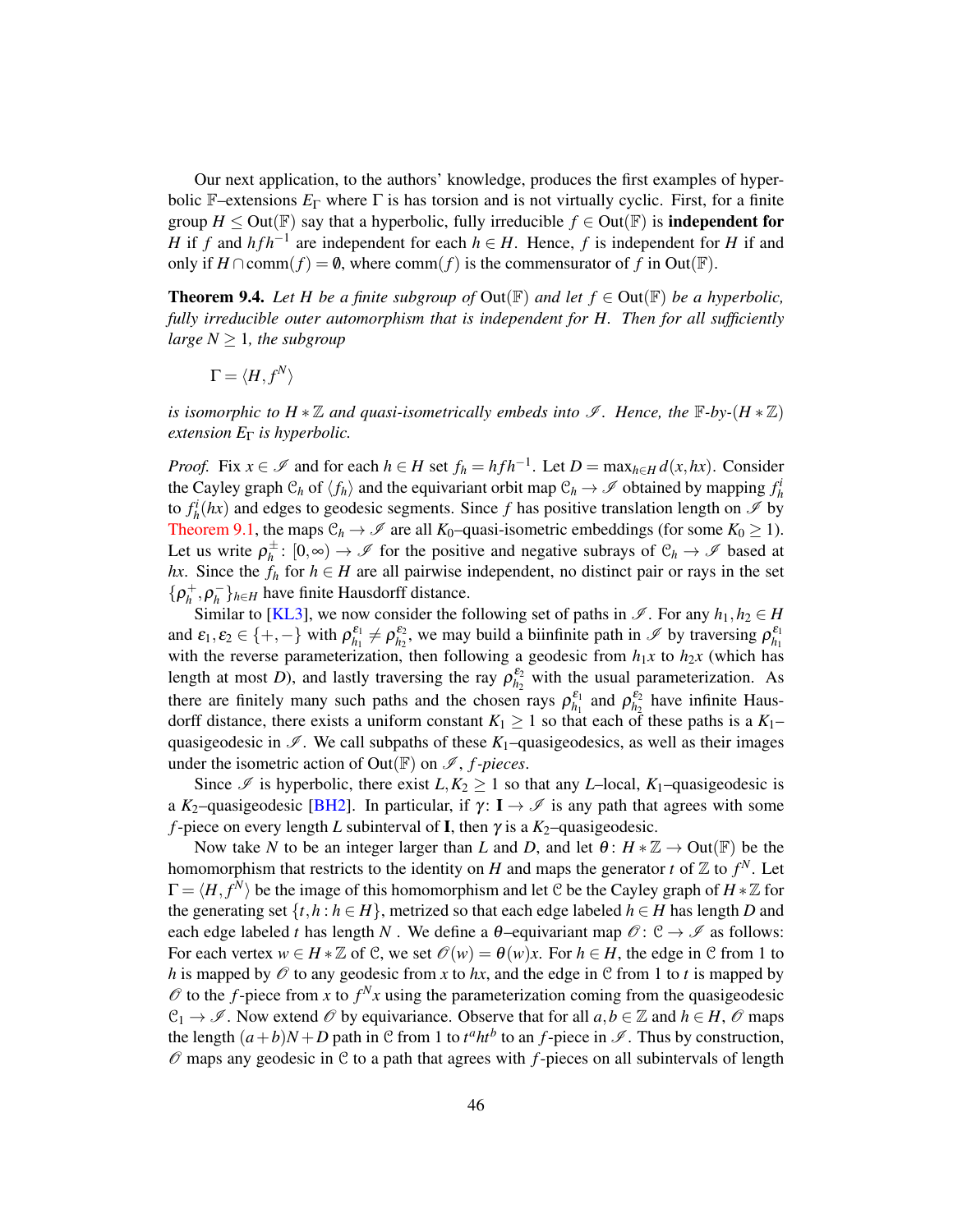at most *L*. Using the constant  $K_2$  obtained above, it follows that  $\mathcal O$  sends every geodesic path in C to a  $K_2$ -quasigeodesic in  $\mathscr I$  and thus that  $\mathscr O: \mathcal C \to \mathscr I$  is a  $K_2$ -quasi-isometric embedding. Since the metric on C differs from the word metric on  $H * \mathbb{Z}$  (with our chosen generators) by a multiplicative factor of no more than *N*, we conclude that  $\theta: H * \mathbb{Z} \to \mathcal{I}$ is an *NK*<sub>2</sub>–quasi-isometric embedding.

Finally, to see that  $\theta$  is an isomorphism, note that  $\theta$  itself is a quasi-isometric embedding into Out( $\mathbb F$ ). This is a simple consequence of the fact that any orbit map from Out( $\mathbb F$ ) to  $\mathscr I$ is coarsely Lipschitz. Hence,  $\theta$  must have finite kernel. Since each finite order  $g \in H * \mathbb{Z}$ is conjugate into *H*, and *H* injects into  $\Gamma \leq$  Out( $\mathbb{F}$ ), we must have that  $\theta$ :  $H * \mathbb{Z} \to \Gamma$ is an isomorphism. Since [Theorem 9.2](#page-44-1) implies that  $E_\Gamma$  is hyperbolic, this completes the proof.  $\Box$ 

**Remark.** Note that for  $\Gamma = \langle H, f^N \rangle \cong H * \mathbb{Z}$  as in [Theorem 9.4,](#page-45-0) the subgroup

$$
\Gamma_0 = \langle H, f^N H f^{-N} \rangle
$$

is undistorted and isomorphic to  $H * H$ . Hence, the  $\mathbb{F}$ -by- $(H * H)$  extension  $E_{\Gamma_0}$  is also hyperbolic. In the situation of surface group extensions, Honglin Min has constructed convex cocompact subgroups of the mapping class group that are isomorphic to the free product of two finite groups [\[Min\]](#page-49-12).

Finally, we show how to construct examples of hyperbolic, fully irreducible  $f \in Out(\mathbb{F})$ that are independent for a given finite group  $H \leq Out(\mathbb{F})$ . First, say that the finite group  $H \leq$ Out(F) is **projectively good** if its image under the surjective homomorphism Out(F)  $\rightarrow$  $GL_r(\mathbb{Z})$  does not contain  $-I$  (where  $r = \text{rk}(\mathbb{F})$ ). Note that any finite group *H* embeds into the outer automorphism group Out( $\mathbb{F}(H)$ ) with projectively good image, where  $\mathbb{F}(H)$  is the free group on *H*. This may be achieved by using the left action of *H* on itself to embed *H* into Aut( $\mathbb{F}(H)$ ) as permutation automorphisms whose images in  $GL_{|H|}(\mathbb{Z})$  are permutation matrices.

**Example 9.5.** Let *H* be any projectively good, finite subgroup of Out( $\mathbb{F}$ ) with rk( $\mathbb{F}$ )  $\geq$  3. We show that there is a hyperbolic, fully irreducible  $f \in Out(\mathbb{F})$  that is independent for *H*. By [Theorem 9.4,](#page-45-0) this shows that there is a hyperbolic group *G* fitting into the exact sequence

 $1 \longrightarrow \mathbb{F} \longrightarrow G \longrightarrow H \ast \mathbb{Z} \longrightarrow 1.$ 

As any finite group embeds into the outer automorphism group of some free group with projectively good image, this shows that there exists extensions of the above form for any finite group *H*.

Suppose that  $H \leq Out(\mathbb{F})$  is a finite, projectively good subgroup. Write  $r = \text{rk}(\mathbb{F})$ . As in [Lemma 2.14,](#page-18-3) the restriction of the homomorphism  $Out(\mathbb{F}) \to GL_r(\mathbb{Z})$  to *H* is injective and we identify *H* with its image in  $GL_r(\mathbb{Z})$ .

<span id="page-46-0"></span>**Claim 9.6.** *There is a matrix*  $A \in GL_r(\mathbb{Z})$  *such that for any*  $h \in H \setminus 1$ *, the matrices hAh*<sup>−1</sup> *and A have no common power.*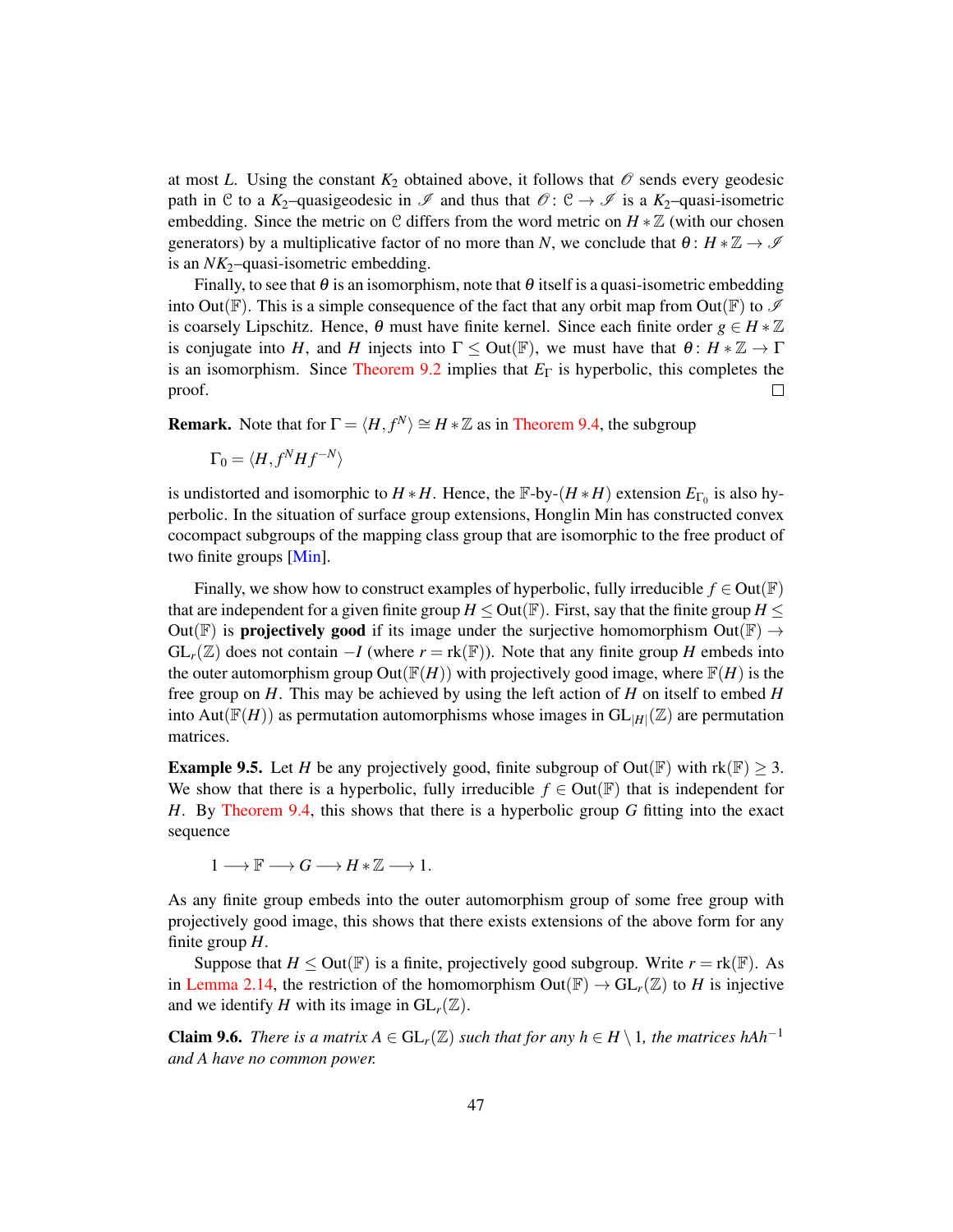We complete the argument before proving the claim. Let *A* be a matrix as in the claim. Now an application of the main result of Clay–Pettet [\[CP\]](#page-48-14) implies that there is a hyperbolic, fully irreducible outer automorphism f whose image in  $GL_r(\mathbb{Z})$  is A. We then have that f is independent for the finite group *H*. Otherwise, there is an  $h \in H \setminus 1$  and integers *r*,*s* such that  $hf^rh^{-1} = f^s$ . Applying the homomorphism  $Out(\mathbb{F}) \to GL_r(\mathbb{Z})$  we see that this equation contradicts our choice of *A*. Hence, *f* is independent for *H*. To complete the example, it now suffices to prove the claim.

*Proof of Claim* [9.6.](#page-46-0) By assumption, the finite subgroup  $H \le GL_r(\mathbb{Z})$  does not contain  $-I$ . Hence, the action  $H \cap \mathbb{RP}^{r-1}$  is effective and if we denote the fixed subspace of  $h \in H$  by *V<sub>h</sub>*, we have that  $V_H = \bigcup_{h \in H \setminus 1} V_h$  is a union of positive-codimension projective hyperplanes. Hence,  $\mathbb{RP}^{r-1} \setminus V_H$  is open.

Now let  $B \in GL_r(\mathbb{Z})$  be the block diagonal matrix consisting of  $\begin{pmatrix} 2 & 1 \\ 1 & 1 \end{pmatrix}$  in the upper left  $2 \times 2$  corner and the identity matrix in the lower right corner. The eigenvalues for *B* are  $\lambda$ , 1, and  $\lambda^{-1}$ , where  $\lambda$  is the golden ratio. Moreover, the λ–eigenspace is one-dimensional and so defines a point  $[v] \in \mathbb{RP}^{r-1}$ . Since  $\mathbb{RP}^{r-1} \setminus V_H$  is open and every orbit of  $GL_r(\mathbb{Z}) \curvearrowright$  $\mathbb{RP}^{r-1}$  is dense [\[Mos2,](#page-49-13) Lemma 8.5], there is a  $C \in GL_r(\mathbb{Z})$  so that  $C[v] \notin V_H$ . Setting  $A = CBC^{-1}$ , we see that the  $\lambda$ –eigenspace of *A* is one-dimensional and is not projectively fixed by any  $h \in H \setminus 1$ . Hence, no power of *A* can equal any power of  $hAh^{-1}$  for  $h \in H \setminus 1$ . This completes the proof of the claim.

## References

- <span id="page-47-4"></span>[AK] Yael Algom-Kfir. Strongly contracting geodesics in Outer space. *Geom. Topol.*, 15:2181–2233, 2011.
- <span id="page-47-3"></span>[AKB] Yael Algom-Kfir and Mladen Bestvina. Asymmetry of outer space. *Geom. Dedicata*, 156(1):81–92, 2012.
- <span id="page-47-2"></span>[Bes] Mladen Bestvina. A Bers-like proof of the existence of train tracks for free group automorphisms. *Fund. Math.*, 1:1–12, 2011.
- <span id="page-47-0"></span>[BF1] Mladen Bestvina and Mark Feighn. A combination theorem for negatively curved groups. *J. Differential Geom.*, 35(1):85–101, 1992.
- <span id="page-47-1"></span>[BF2] Mladen Bestvina and Mark Feighn. Hyperbolicity of the complex of free factors. *Adv. Math.*, 256:104–155, 2014.
- <span id="page-47-5"></span>[BF3] Mladen Bestvina and Mark Feighn. Subfactor projections. *J. Topol.*, 7(3):771– 804, 2014.
- <span id="page-47-6"></span>[BF4] Mladen Bestvina and Koji Fujiwara. Bounded cohomology of subgroups of mapping class groups. *Geom. Topol.*, 6(1):69–89, 2002.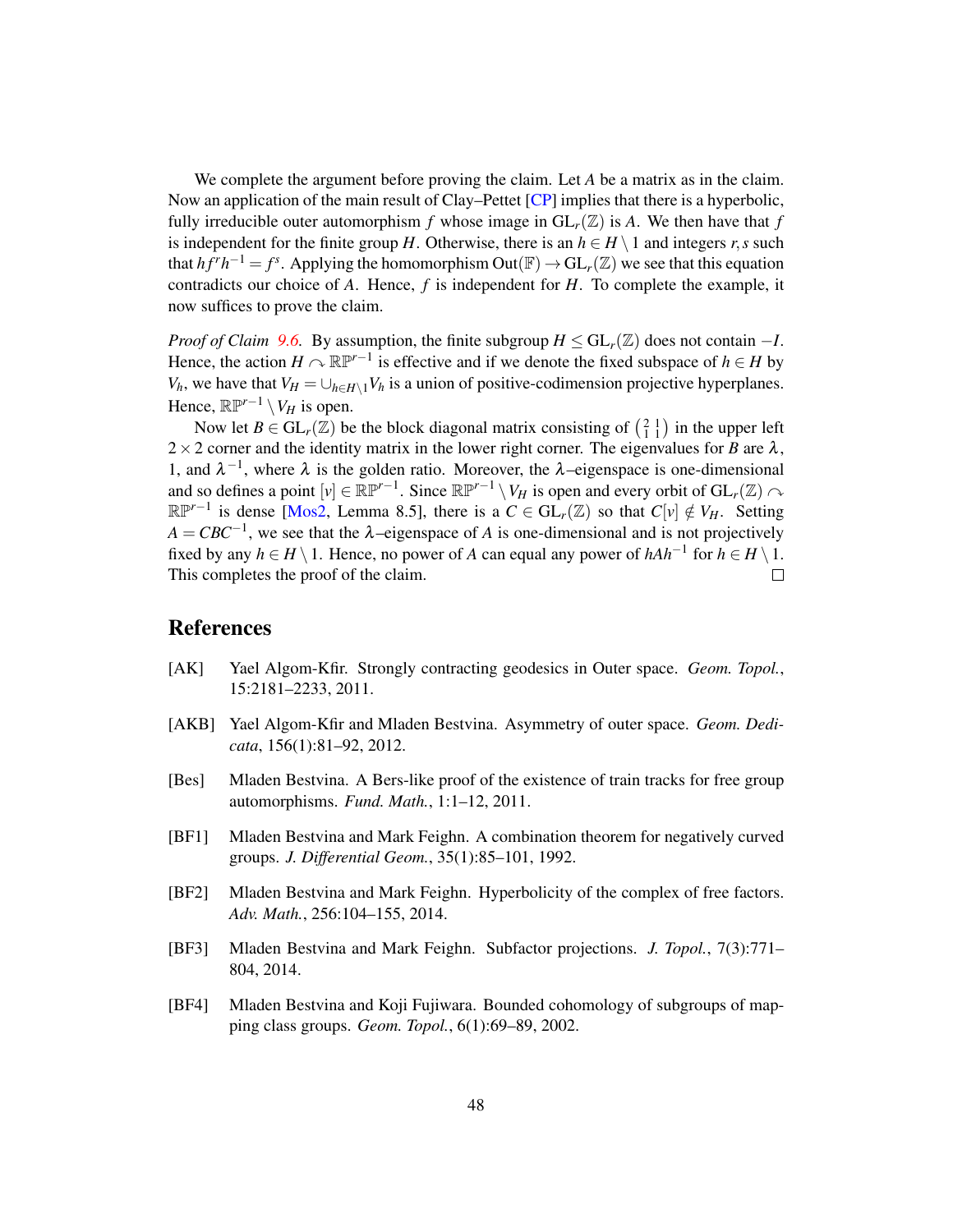- <span id="page-48-4"></span>[BFH] Mladen Bestvina, Mark Feighn, and Michael Handel. Laminations, trees, and irreducible automorphisms of free groups. *Geom. Funct. Anal.*, 7(2):215–244, 1997.
- <span id="page-48-5"></span>[BH1] Mladen Bestvina and Michael Handel. Train tracks and automorphisms of free groups. *Ann. of Math. (2)*, 135(1):1–51, 1992.
- <span id="page-48-6"></span>[BH2] M.R. Bridson and A. Haefliger. *Metric spaces of non-positive curvature*, volume 319. Springer, 2009.
- <span id="page-48-2"></span>[Bri] P. Brinkmann. Hyperbolic automorphisms of free groups. *Geom. Funct. Anal.*, 10(5):1071–1089, 2000.
- <span id="page-48-7"></span>[BS] Sergei Buyalo and Viktor Schroeder. *Elements of asymptotic geometry*. European Mathematical Society, 2007.
- <span id="page-48-14"></span>[CP] Matt T Clay and Alexandra Pettet. Current twisting and nonsingular matrices. *Comment. Math. Helv.*, 87(2):385–407, 2012.
- <span id="page-48-8"></span>[CV] Marc Culler and Karen Vogtmann. Moduli of graphs and automorphisms of free groups. *Invent. Math.*, 84(1):91–119, 1986.
- <span id="page-48-13"></span>[DT] Spencer Dowdall and Samuel J Taylor. The co-surface graph and the geometry of hyperbolic free group extensions. *To appear in J. Topol.*, 2016. Preprint arXiv:1601.00101.
- <span id="page-48-0"></span>[FM1] Benson Farb and Lee Mosher. Convex cocompact subgroups of mapping class groups. *Geom. Topol.*, 6:91–152 (electronic), 2002.
- <span id="page-48-9"></span>[FM2] Stefano Francaviglia and Armando Martino. Metric properties of outer space. *Publ. Mat.*, 55(2):433–473, 2011.
- <span id="page-48-1"></span>[Ham1] Ursula Hamenstädt. Word hyperbolic extensions of surface groups, arxiv:0807.4891v2. 2005.
- <span id="page-48-3"></span>[Ham2] Ursula Hamenstädt. Stability of quasi-geodesics in Teichmüller space. *Geom. Dedicata*, 146:101–116, 2010.
- <span id="page-48-10"></span>[HM] Michael Handel and Lee Mosher. The expansion factors of an outer automorphism and its inverse. *Trans. Amer. Math. Soc.*, 359(7):3185–3208, 2007.
- <span id="page-48-11"></span>[HV] Allen Hatcher and Karen Vogtmann. The complex of free factors of a free group. *Quart. J. Math.*, 49(196):459–468, 1998.
- <span id="page-48-12"></span>[KL1] Ilya Kapovich and Martin Lustig. Geometric intersection number and analogues of the curve complex for free groups. *Geom. Topol.*, 13(3):1805–1833, 2009.